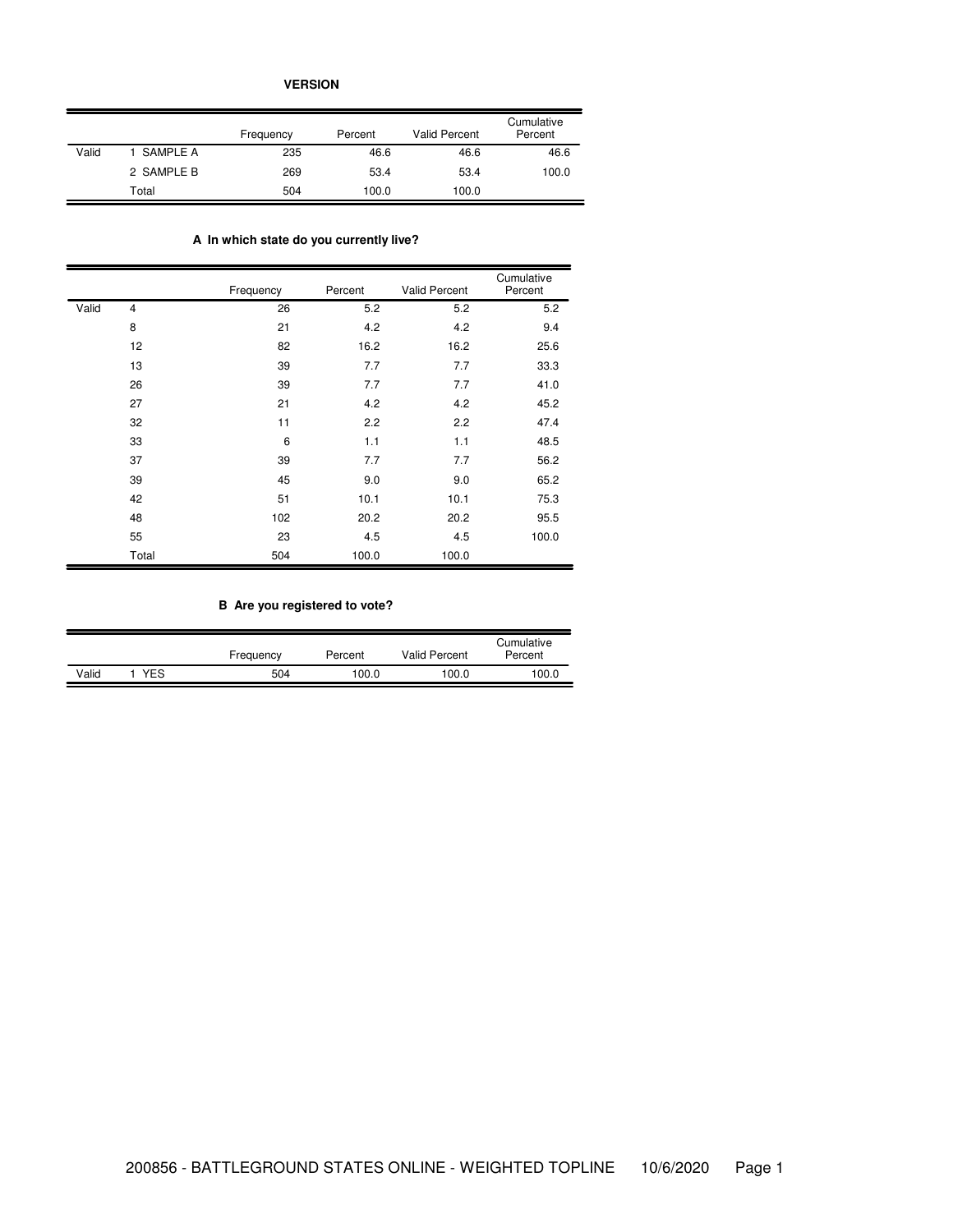|         |        | Frequency               | Percent           | Valid Percent     | Cumulative<br>Percent |
|---------|--------|-------------------------|-------------------|-------------------|-----------------------|
| Valid   | 29     | 9                       | 1.8               | 8.9               | 8.9                   |
|         | 35     | $\overline{c}$          | $\cdot$ 3         | 1.7               | 10.6                  |
|         | 37     | $\mathbf{1}$            | $\cdot$ 3         | $1.3$             | 11.9                  |
|         | 41     |                         | .4                | 2.1               | 14.0                  |
|         | 61     | $\pmb{0}$               | $\cdot$ 1         | $\cdot$ 3         | 14.4                  |
|         | 85     | $\overline{4}$          | $\boldsymbol{.8}$ | 4.2               | 18.6                  |
|         | 91     | $\mathbf{1}$            | $\cdot$           | $.9\,$            | 19.4                  |
|         | 111    | 3                       | .6                | 3.1               | 22.5                  |
|         | 113    | 13                      | 2.6               | 12.8              | 35.3                  |
|         | 139    | $\overline{c}$          | $\cdot$ 4         | 1.9               | 37.2                  |
|         | 157    | $\pmb{0}$               | $\cdot$ 1         | $\cdot$ 4         | 37.6                  |
|         | 167    | $\mathbf{1}$            | $\boldsymbol{.3}$ | 1.4               | 38.9                  |
|         | 181    | $\mathbf{1}$            | $.2\,$            | .9                | 39.8                  |
|         | 183    | 1                       | $\cdot$           | $.9\,$            | 40.6                  |
|         | 201    | 19                      | 3.7               | 18.3              | 58.9                  |
|         | 203    | $\mathbf{1}$            | $\cdot$           | $\boldsymbol{.8}$ | 59.8                  |
|         | 209    | 5                       | 1.0               | 5.1               | 64.8                  |
|         | 215    | $\overline{\mathbf{4}}$ | $.7\,$            | 3.5               | 68.4                  |
|         | 225    | $\mathbf{1}$            | $\cdot$ 1         | $.7\,$            | 69.1                  |
|         | 233    | $\mathbf{1}$            | $\cdot$ 1         | .6                | 69.7                  |
|         | 265    | $\mathbf{1}$            | $\cdot$           | 1.2               | 70.8                  |
|         | 303    | $\overline{\mathbf{c}}$ | $\cdot$           | 2.2               | 73.0                  |
|         | 309    | 1                       | $\cdot$           | 1.4               | 74.3                  |
|         | 325    | $\pmb{0}$               | $\cdot$ 1         | .4                | 74.7                  |
|         | 329    | $\overline{c}$          | $\cdot$           | 1.6               | 76.3                  |
|         | 339    | $\mathbf{1}$            | $\cdot$           | .9                | 77.1                  |
|         | 343    | $\mathbf{1}$            | $\cdot$           | $\boldsymbol{.8}$ | 78.0                  |
|         | 349    | 5                       | $1.0$             | 5.2               | 83.1                  |
|         | 373    | $\overline{c}$          | $\mathcal{A}$     | 1.8               | 84.9                  |
|         | 375    | $\mathbf{1}$            | $\cdot$ 1         | .6                | 85.5                  |
|         | 405    | $\mathbf{1}$            | $\cdot$           | .9                | 86.4                  |
|         | 427    | $\overline{\mathbf{c}}$ | $.5\,$            | 2.3               | 88.7                  |
|         | 439    | $\overline{\mathbf{4}}$ | $.7\,$            | 3.6               | 92.2                  |
|         | 453    | 5                       | 1.0               | 5.2               | 97.4                  |
|         | 467    | $\pmb{0}$               | $\cdot$ 1         | $\cdot$           | 97.9                  |
|         | 473    | $\mathbf{1}$            | $\cdot$           | 1.2               | 99.1                  |
|         | 479    | 0                       | $\cdot$ 1         | $\boldsymbol{.3}$ | 99.4                  |
|         | 485    | 1                       | $\cdot$ 1         | .6                | 100.0                 |
|         | Total  | 102                     | 20.2              | 100.0             |                       |
| Missing | System | 402                     | 79.8              |                   |                       |
| Total   |        | 504                     | 100.0             |                   |                       |

# **C And, could you please tell me your zip code?**

|       |      | Frequency | Percent | <b>Valid Percent</b> | Cumulative<br>Percent |
|-------|------|-----------|---------|----------------------|-----------------------|
| Valid | 3038 | 0         | . .     | . .                  | . .                   |
|       | 3062 | 0         | . .     | . .                  | . .                   |
|       | 3109 | 3         | .5      | .5                   |                       |
|       | 3570 |           | . .     | $\cdot$ .            | .8                    |

(cont.)

- BATTLEGROUND STATES ONLINE - WEIGHTED TOPLINE 10/6/2020 Page 2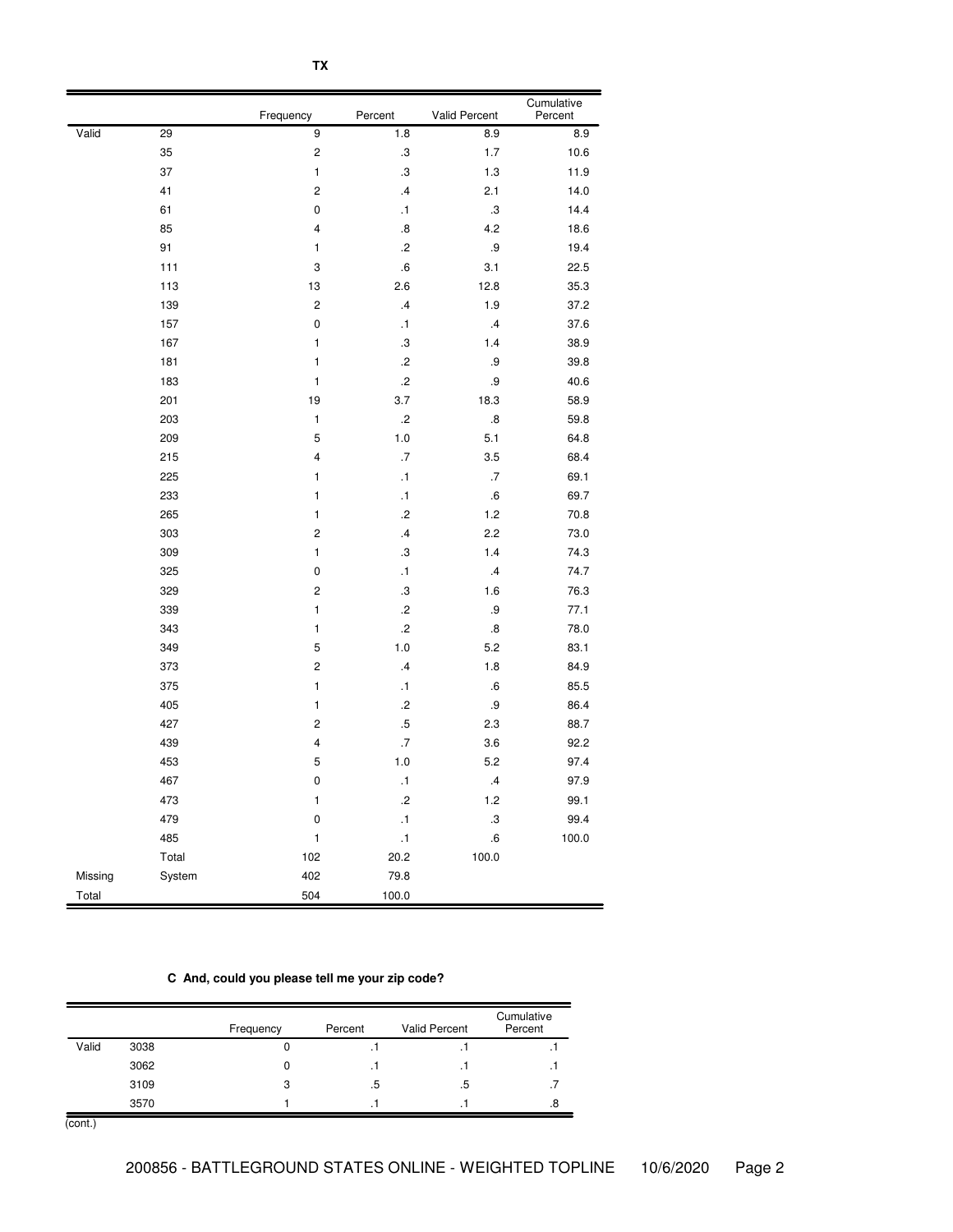|  | C And, could you please tell me your zip code? |  |  |  |  |  |
|--|------------------------------------------------|--|--|--|--|--|
|--|------------------------------------------------|--|--|--|--|--|

|       |       | Frequency    | Percent           | <b>Valid Percent</b> | Cumulative<br>Percent |
|-------|-------|--------------|-------------------|----------------------|-----------------------|
| Valid | 3768  | 1            | $\cdot$           | .3                   | 1.0                   |
|       | 3869  | $\pmb{0}$    | $\cdot$ 1         | $\cdot$ 1            | 1.1                   |
|       | 15024 | $\mathbf{1}$ | $\cdot$ 1         | $\cdot$ 1            | 1.2                   |
|       | 15045 | $\mathbf 2$  | $\cdot$ 4         | $\cdot$              | 1.6                   |
|       | 15108 | $\mathbf{1}$ | $\overline{c}$    | $\cdot$              | 1.9                   |
|       | 15213 | $\mathbf 2$  | $\cdot$           | $\cdot$              | 2.3                   |
|       | 15215 | $\mathbf{1}$ | $\cdot$           | $\cdot^2$            | 2.4                   |
|       | 15220 | 1            | $\cdot$           | $\cdot$              | 2.7                   |
|       | 15228 | 2            | $\cdot$           | $\boldsymbol{.3}$    | 3.0                   |
|       | 15237 | $\mathbf{1}$ | $\cdot$           | $\cdot$              | 3.2                   |
|       | 15239 | $\mathbf 2$  | $\boldsymbol{.3}$ | $\boldsymbol{.3}$    | 3.6                   |
|       | 15317 | 1            | $\cdot$           | $\cdot$              | 3.8                   |
|       | 15690 | 1            | $\cdot$           | $\cdot^2$            | 4.0                   |
|       | 15717 | 4            | $\boldsymbol{.8}$ | $\boldsymbol{.8}$    | 4.8                   |
|       | 15748 | 1            | $\cdot$ 1         | $\cdot$ 1            | 4.9                   |
|       | 16364 | 1            | $.2\,$            | $\cdot$ 2            | 5.1                   |
|       | 16617 | 1            | $.2\,$            | $\cdot^2$            | 5.3                   |
|       | 16830 | $\mathbf 2$  | $\boldsymbol{.3}$ | $\boldsymbol{.3}$    | 5.6                   |
|       | 17044 | $\mathbf{1}$ | $.2\,$            | $\cdot^2$            | 5.8                   |
|       | 17068 | $\mathbf{1}$ | $\cdot$ 1         | $\cdot$ 1            | 6.0                   |
|       | 17078 | $\mathbf 2$  | $\cdot$ 4         | $\cdot$              | 6.3                   |
|       | 17213 | $\mathbf 2$  | $\cdot$ 4         | $\cdot$              | 6.7                   |
|       | 17602 | $\mathbf 2$  | $\boldsymbol{.3}$ | $\boldsymbol{.3}$    | 7.1                   |
|       | 18074 | 1            | $\cdot$           | $\cdot$              | 7.2                   |
|       | 18102 | 1            | $\cdot$           | $\cdot$              | 7.5                   |
|       | 18336 | 1            | $\cdot$           | $\cdot$              | 7.6                   |
|       | 18337 | 1            | $\boldsymbol{.3}$ | $\boldsymbol{.3}$    | 7.9                   |
|       | 18519 | 1            | $\cdot$ 1         | $\cdot$ 1            | 8.0                   |
|       | 18960 | $\mathbf{1}$ | $\cdot$           | $\cdot$              | 8.2                   |
|       | 19015 | $\pmb{0}$    | $\cdot$ 1         | $\cdot$ 1            | 8.3                   |
|       | 19027 | $\mathbf 2$  | $\cdot$           | $\cdot$              | 8.7                   |
|       | 19047 | $\mathbf{1}$ | $\cdot$           | $\boldsymbol{.3}$    | 9.0                   |
|       | 19057 | 3            | $.5\,$            | $\overline{.5}$      | 9.5                   |
|       | 19116 | 1            | $\cdot$ 1         | $\cdot$ 1            | 9.6                   |
|       | 19124 | $\mathbf 2$  | $\cdot$ 4         | $\cdot$ 4            | 10.0                  |
|       | 19133 | 1            | $\cdot$ 1         | $\cdot$ 1            | 10.2                  |
|       | 19149 | $\mathbf 2$  | $\overline{v}$    | $\cdot$              | 10.5                  |
|       | 19426 | $\mathbf{1}$ | $\cdot$           | $\cdot$ 2            | 10.7                  |
|       | 19465 | 1            | $\cdot$ 3         | $\boldsymbol{.3}$    | 11.0                  |
|       | 19606 | 1            | $\cdot$           | $\cdot$              | 11.2                  |
|       | 27030 | 1            | $\cdot$ 1         | $\cdot$ 1            | 11.3                  |
|       | 27103 | 1            | $\cdot$           | $\cdot$              | 11.5                  |
|       | 27278 | 1            | $\cdot$           | $\cdot$              | 11.7                  |
|       |       | 1            | $\cdot$           | $.2\,$               |                       |
|       | 27284 |              |                   |                      | 11.8                  |
|       | 27295 | $\mathbf{1}$ | $\cdot$ 1         | $\cdot$ 1            | 11.9                  |
|       | 27330 | $\mathbf{1}$ | $\cdot$           | $\cdot$              | 12.1                  |
|       | 27360 | $\mathbf 2$  | $\cdot$ 3         | $_{\rm 3}$           | 12.4                  |
|       | 27525 | 1            | $\cdot$ 1         | $\cdot$ 1            | 12.5                  |
|       | 27529 | 1            | $\boldsymbol{.3}$ | $\boldsymbol{.3}$    | 12.8                  |
|       | 27530 | $\mathbf{1}$ | $\cdot$           | $\cdot$              | 13.0                  |
|       | 27540 | $\mathbf 2$  | $\boldsymbol{.3}$ | $\boldsymbol{.3}$    | 13.3                  |
|       | 27592 | 1            | $\boldsymbol{.3}$ | $\boldsymbol{3}$     | 13.5                  |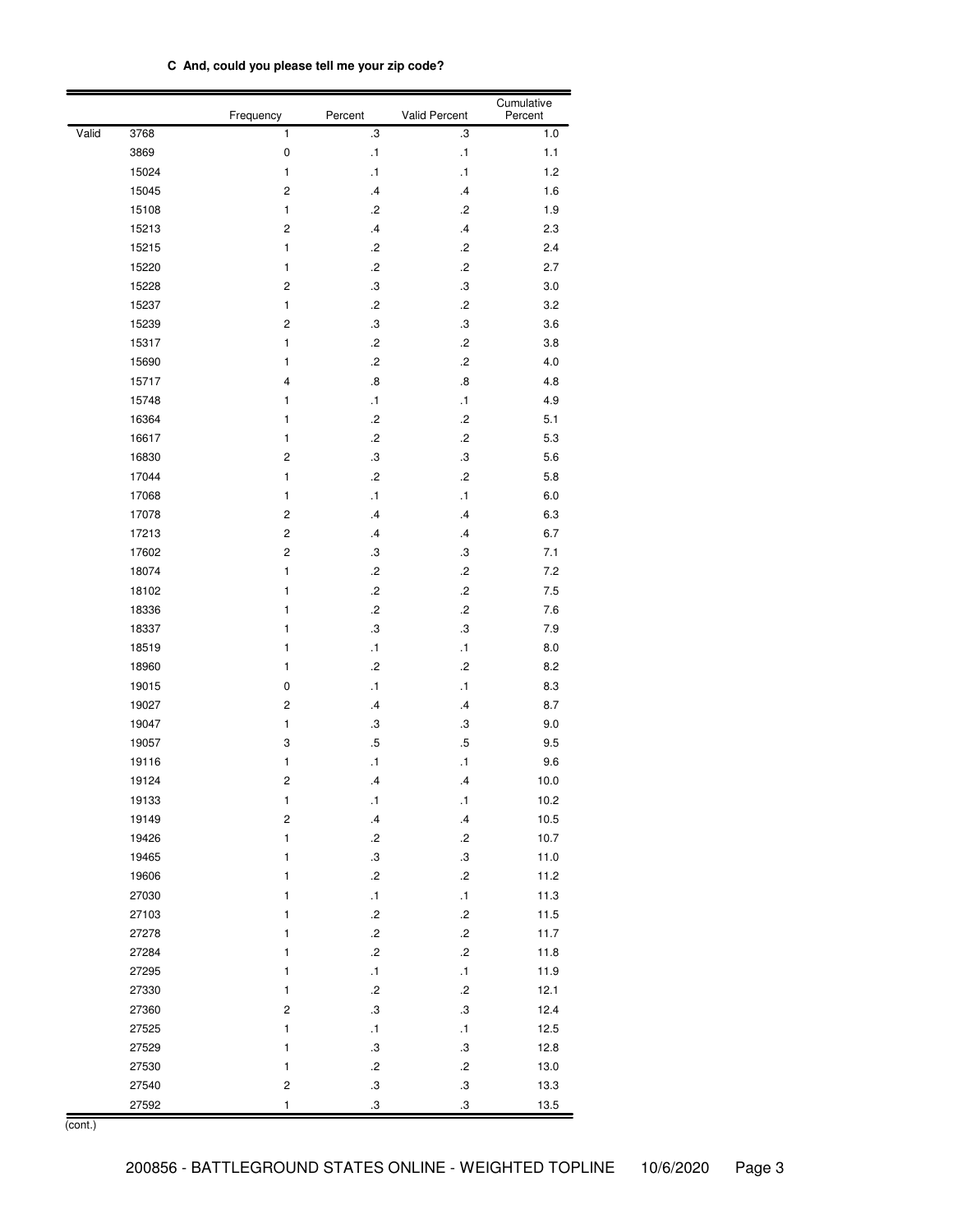| C And, could you please tell me your zip code? |
|------------------------------------------------|
|------------------------------------------------|

|       |       | Frequency               | Percent           | Valid Percent     | Cumulative<br>Percent |
|-------|-------|-------------------------|-------------------|-------------------|-----------------------|
| Valid | 27909 | $\overline{\mathbf{c}}$ | $\boldsymbol{.3}$ | .3                | 13.9                  |
|       | 27910 | $\mathbf{1}$            | $\cdot$           | $\cdot^2$         | 14.1                  |
|       | 27979 | 1                       | $\cdot$           | $\overline{c}$    | 14.3                  |
|       | 28012 | 0                       | $\cdot$ 1         | $\cdot$ 1         | 14.4                  |
|       | 28021 | 0                       | $\cdot$ 1         | $\cdot$ 1         | 14.4                  |
|       | 28025 | 1                       | $\cdot$           | $\cdot$           | 14.7                  |
|       | 28037 | 1                       | $\cdot$ 1         | $\cdot$ 1         | 14.9                  |
|       | 28043 | 1                       | $\cdot$ 1         | $\cdot$ 1         | 15.0                  |
|       | 28056 | 0                       | $\cdot$ 1         | $\cdot$ 1         | 15.1                  |
|       | 28079 | 1                       | $\cdot$ 1         | $\cdot$ 1         | 15.2                  |
|       | 28086 | $\overline{\mathbf{c}}$ | $\cdot$ 4         | $\cdot$           | 15.6                  |
|       | 28092 | 0                       | $\cdot$ 1         | $\cdot$ 1         | 15.7                  |
|       | 28110 | $\mathbf{1}$            | $\cdot$ 1         | $\cdot$ 1         | 15.8                  |
|       | 28212 | $\overline{\mathbf{c}}$ | $.5\,$            | $.5\,$            | 16.3                  |
|       | 28215 | $\overline{\mathbf{c}}$ | $\cdot$           | $\boldsymbol{.3}$ | 16.6                  |
|       | 28303 | $\mathbf{1}$            | $\cdot$           | $\cdot$           | 16.8                  |
|       | 28358 | $\overline{4}$          | $\boldsymbol{.8}$ | $\boldsymbol{.8}$ | 17.6                  |
|       | 28403 | $\mathbf{1}$            | $\cdot$ 1         | $\cdot$ 1         | 17.7                  |
|       | 28461 | 1                       | .3                | .3                | 17.9                  |
|       | 28466 | $\mathbf{1}$            | $\cdot$           | $\cdot$           | 18.1                  |
|       | 28625 | 3                       | .5                | $.5\,$            | 18.6                  |
|       | 28756 | $\mathbf{1}$            | $\overline{c}$    | $\cdot$           | 18.8                  |
|       | 28791 | 0                       | $\cdot$ 1         | $\cdot$ 1         | 18.9                  |
|       | 30004 | $\mathbf{1}$            | $\cdot$           | $\cdot$           | 19.1                  |
|       | 30034 | $\overline{\mathbf{c}}$ | $\cdot$           | $\cdot$ 3         | 19.4                  |
|       | 30037 | $\mathbf{1}$            | $\cdot$           | $\cdot$           | 19.6                  |
|       | 30041 | 1                       | $\cdot$ 1         | $\cdot$ 1         | 19.7                  |
|       | 30102 | 0                       | $\cdot$ 1         | $\cdot$ 1         | 19.8                  |
|       | 30115 | 1                       | $\cdot$           | $\cdot$           | 19.9                  |
|       | 30125 | 1                       | $\cdot$           | $\cdot$           | 20.2                  |
|       | 30126 | 1                       | $\boldsymbol{.3}$ | .3                | 20.4                  |
|       | 30161 | 1                       | $\cdot$           | .3                | 20.7                  |
|       | 30165 | 0                       | $\cdot$ 1         | $\cdot$ 1         | 20.8                  |
|       | 30179 | 2                       | $\cdot$           | $\cdot$           | 21.2                  |
|       | 30238 | $\overline{c}$          | .3                | $\boldsymbol{.3}$ | 21.5                  |
|       | 30253 | $\mathbf{1}$            | $\cdot$ 3         | $\cdot$ 3         | 21.8                  |
|       | 30269 | $\mathbf{1}$            | $\cdot$           | $\cdot$           | 22.0                  |
|       | 30294 | $\overline{\mathbf{c}}$ | $\boldsymbol{.3}$ | $_{\rm 3}$        | 22.3                  |
|       | 30310 | $\mathbf{1}$            | $\cdot$ 1         | $\cdot$ 1         | 22.4                  |
|       | 30331 | $\overline{\mathbf{c}}$ | $\cdot$ 4         | $\cdot$           | 22.8                  |
|       | 30350 | $\overline{\mathbf{c}}$ | $\boldsymbol{.3}$ | $\cdot$ 3         | 23.1                  |
|       | 30450 | $\overline{\mathbf{c}}$ | $\boldsymbol{.3}$ | $\cdot$ 3         | 23.5                  |
|       | 30458 | $\mathbf{1}$            | $\cdot$ 1         | $\cdot$ 1         | 23.6                  |
|       | 30467 | $\mathbf{1}$            | $\cdot$           | $\cdot$           | 23.8                  |
|       | 30548 | 1                       | $\cdot$           | $\cdot$           | 24.1                  |
|       | 30549 | 1                       | $\cdot$           | $\cdot$           | 24.2                  |
|       | 30577 | $\mathbf{1}$            | $\cdot$           | $\cdot$           | 24.4                  |
|       | 31032 | 1                       | $\cdot$           | $\cdot$           | 24.6                  |
|       | 31329 | $\mathbf{1}$            | $\cdot$           | $\cdot$           | 24.7                  |
|       | 31510 | $\overline{\mathbf{c}}$ | $\cdot$           | $\cdot$           | 25.2                  |
|       | 31520 | $\mathbf{1}$            | $\cdot^2$         | $\cdot^2$         | 25.4                  |
|       | 31523 | $\mathbf{1}$            | $\cdot$ 1         | $\cdot$ 1         | 25.5                  |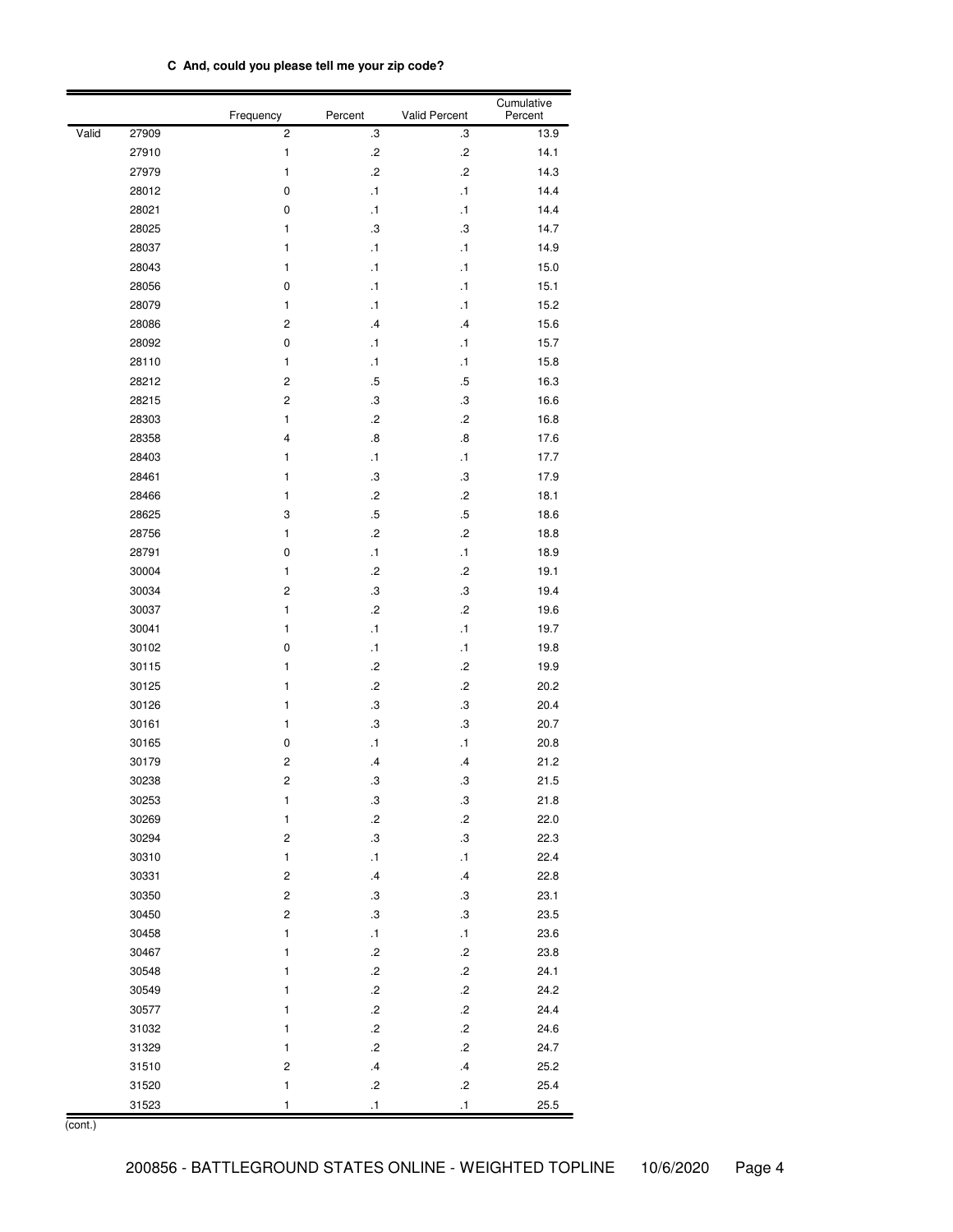| C And, could you please tell me your zip code? |
|------------------------------------------------|
|------------------------------------------------|

|       |       | Frequency               | Percent                    | Valid Percent     | Cumulative<br>Percent |
|-------|-------|-------------------------|----------------------------|-------------------|-----------------------|
| Valid | 31535 | 1                       | $\cdot$                    | $\cdot$           | 25.8                  |
|       | 31542 | $\mathbf 0$             | $\cdot$ 1                  | $\cdot$ 1         | 25.9                  |
|       | 31632 | 1                       | $\cdot$ 1                  | $\cdot$ 1         | 26.0                  |
|       | 31635 | 1                       | $\overline{c}$             | $\cdot$           | 26.2                  |
|       | 31806 | 1                       | $\cdot$ 1                  | $\cdot$ 1         | 26.3                  |
|       | 31907 | 1                       | $\cdot$ 1                  | $\cdot$ 1         | 26.5                  |
|       | 32038 | 1                       | $\cdot$ 1                  | $\cdot$ 1         | 26.6                  |
|       | 32084 | 2                       | .3                         | .3                | 26.9                  |
|       | 32092 | $\overline{c}$          | $\cdot$ 4                  | $\cdot$           | 27.3                  |
|       | 32097 | $\mathbf{1}$            | $\cdot$ 1                  | $\cdot$ 1         | 27.5                  |
|       | 32117 | 1                       | $\cdot$ 1                  | $\cdot$ 1         | 27.6                  |
|       | 32118 | 1                       | $\cdot$                    | $\cdot$           | 27.8                  |
|       | 32141 | 1                       | $\cdot$                    | $\cdot$           | 28.0                  |
|       | 32205 | 1                       | $\cdot$                    | $\cdot$           | 28.2                  |
|       | 32211 | 1                       | $\cdot$ 1                  | $\cdot$ 1         | 28.3                  |
|       | 32277 | $\mathbf{1}$            | $\cdot$                    | $\cdot$           | 28.5                  |
|       | 32328 | $\overline{\mathbf{c}}$ | $\cdot$ 4                  | $\cdot$           | 28.9                  |
|       | 32567 | $\mathbf{1}$            | $\cdot$                    | $\cdot$           | 29.1                  |
|       | 32606 | 0                       | $\cdot$ 1                  | $\cdot$ 1         | 29.2                  |
|       | 32607 | 0                       | $\cdot$ 1                  | $\cdot$ 1         | 29.3                  |
|       | 32703 | 1                       | $\cdot$ 1                  | $\cdot$ 1         | 29.4                  |
|       | 32707 | $\mathbf{1}$            | $\overline{c}$             | $\cdot$           | 29.6                  |
|       | 32724 | 1                       | $\cdot$ 1                  | $\cdot$ 1         | 29.7                  |
|       | 32725 | 1                       | $\cdot$                    | $\overline{c}$    | 29.9                  |
|       | 32746 | 1                       | $\cdot$ 1                  | $\cdot$ 1         | 30.0                  |
|       | 32822 | 1                       | $\cdot$ 1                  | $\cdot$ 1         | 30.2                  |
|       | 32824 | 1                       | $\cdot$                    | $\cdot$           | 30.3                  |
|       | 32826 | 1                       | $\cdot$ 1                  | $\cdot$ 1         | 30.5                  |
|       | 32828 | 1                       | $\overline{c}$             | $\cdot$           | 30.6                  |
|       | 32829 | $\overline{\mathbf{c}}$ | $\cdot$ 4                  | $\cdot$ 4         | 31.0                  |
|       | 32835 | 0                       | $\cdot$ 1                  | $\cdot$ 1         | 31.1                  |
|       | 32905 | 0                       | $\cdot$ 1                  | $\cdot$ 1         | 31.2                  |
|       | 32940 | 1                       | $\cdot$                    | $\cdot$           | 31.4                  |
|       | 32955 | 0                       | $\cdot$ 1                  | $\cdot$ 1         | 31.5                  |
|       | 32960 | 0                       | $\cdot$ 1                  | $\cdot$ 1         | 31.6                  |
|       | 32967 | $\mathbf{1}$            | $\cdot$                    | .2                | 31.7                  |
|       | 33025 | $\mathbf{1}$            | $\cdot$                    | $\cdot$           | 31.9                  |
|       | 33030 | $\mathbf{1}$            | $\cdot$                    | $\cdot$ 2         | 32.1                  |
|       | 33055 | 2                       | $\boldsymbol{.3}$          | $_{\rm 3}$        | 32.5                  |
|       | 33068 | $\mathbf{1}$            | $\cdot^2$                  | $\cdot$           | 32.6                  |
|       | 33165 | 2                       | $.5\,$                     | $.5\,$            | 33.1                  |
|       | 33169 | 2                       | $\boldsymbol{.3}$          | $\boldsymbol{.3}$ | 33.4                  |
|       | 33172 | $\overline{\mathbf{c}}$ | $\boldsymbol{.3}$          | $\boldsymbol{.3}$ | 33.7                  |
|       | 33304 | $\mathbf{1}$            | $\cdot^2$                  | $\cdot$           | 33.9                  |
|       | 33311 | $\mathbf{1}$            | $\boldsymbol{.3}$          | $\cdot$ 3         | 34.2                  |
|       | 33312 | $\mathbf{1}$            | $\cdot^2$                  | $\cdot$           | 34.4                  |
|       | 33314 | $\mathbf{1}$            | $\cdot$                    | $\cdot$           | 34.6                  |
|       | 33321 | $\overline{\mathbf{c}}$ | $\cdot$                    | $\cdot$           | 35.0                  |
|       | 33324 | $\mathbf{1}$            | $\boldsymbol{.3}$          | $\cdot$ 3         | 35.3                  |
|       | 33326 | $\mathbf{1}$            | $\boldsymbol{\mathsf{.3}}$ | $\boldsymbol{.3}$ | 35.6                  |
|       | 33409 | $\mathbf{1}$            | $\cdot^2$                  | $\cdot$           | 35.8                  |
|       | 33411 | 0                       | $\cdot$ 1                  | $\cdot$ 1         | 35.8                  |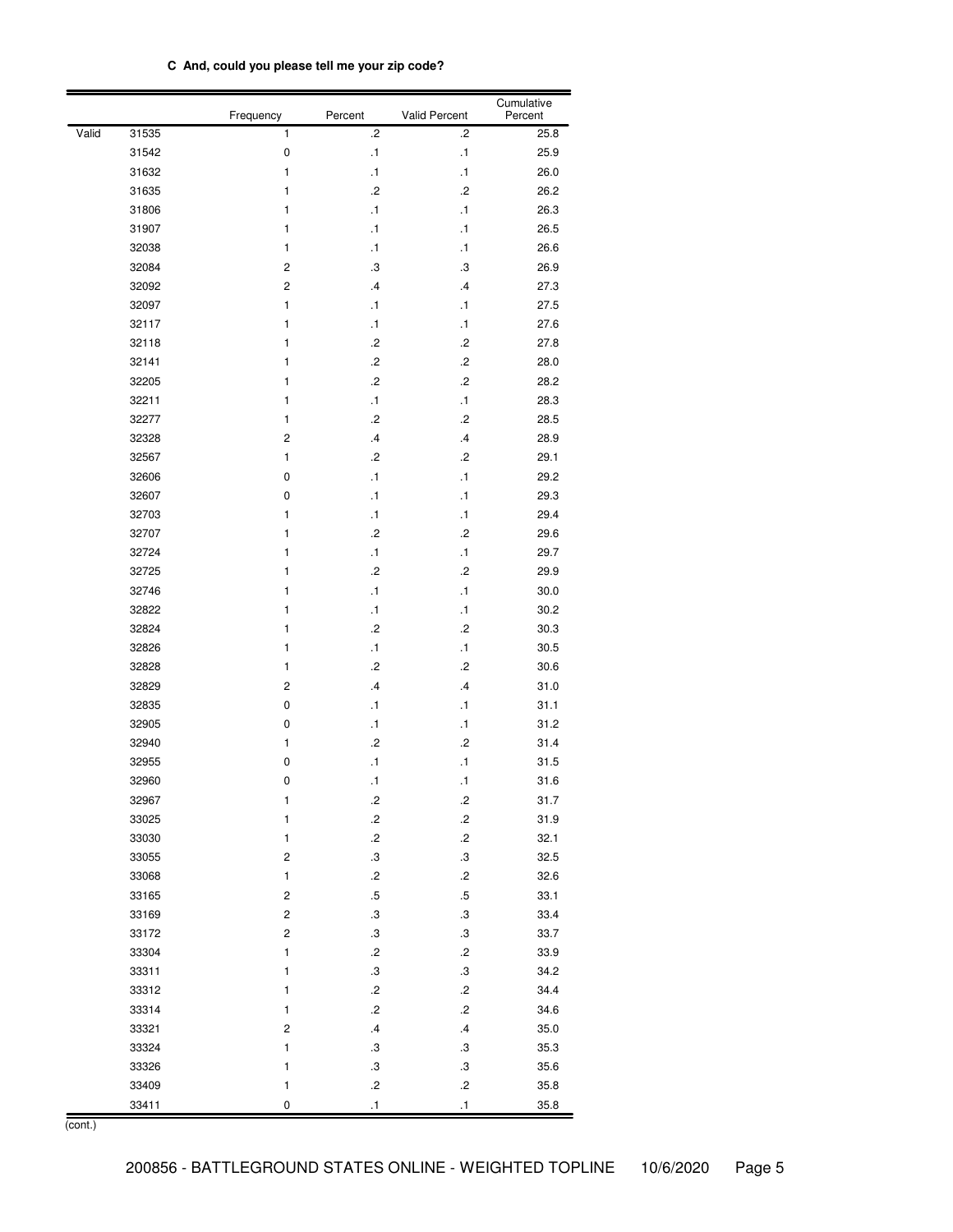| C And, could you please tell me your zip code? |  |
|------------------------------------------------|--|
|------------------------------------------------|--|

|       |       | Frequency    | Percent           | Valid Percent     | Cumulative<br>Percent |
|-------|-------|--------------|-------------------|-------------------|-----------------------|
| Valid | 33414 | 1            | $\cdot$ 1         | $\cdot$ 1         | 36.0                  |
|       | 33433 | $\sqrt{2}$   | $\cdot$ 4         | $\cdot$           | 36.4                  |
|       | 33446 | 1            | $\cdot$ 1         | $\cdot$ 1         | 36.5                  |
|       | 33463 | $\mathbf 2$  | $\cdot$           | $\boldsymbol{.3}$ | 36.8                  |
|       | 33527 | 1            | $\cdot$ 1         | $\cdot$ 1         | 37.0                  |
|       | 33544 | 1            | $\cdot$           | $\boldsymbol{.3}$ | 37.2                  |
|       | 33545 | 0            | $\cdot$ 1         | $\cdot$ 1         | 37.3                  |
|       | 33584 | 1            | $\cdot$           | $\overline{c}$    | 37.5                  |
|       | 33594 | 1            | $\boldsymbol{.3}$ | $\boldsymbol{.3}$ | 37.8                  |
|       | 33619 | 1            | $\cdot$           | $\boldsymbol{.3}$ | 38.0                  |
|       | 33625 | 2            | $\cdot$ 3         | $\boldsymbol{.3}$ | 38.4                  |
|       | 33805 | 0            | $\cdot$ 1         | $\cdot$ 1         | 38.4                  |
|       | 33844 | 1            | $\cdot$ 1         | $\cdot$ 1         | 38.5                  |
|       | 33897 | 1            | $\boldsymbol{.3}$ | $\cdot$ 3         | 38.8                  |
|       | 33905 | 1            | $\cdot$           | $\cdot$           | 39.0                  |
|       | 33954 | 1            | $\cdot$           | $\cdot$           | 39.2                  |
|       | 34103 | 1            | $\cdot$ 1         | $\cdot$ 1         | 39.3                  |
|       | 34114 | 1            | $\cdot$           | $\cdot$           | 39.6                  |
|       | 34120 | 1            | $\overline{c}$    | $\cdot$           | 39.8                  |
|       | 34491 | 1            | $\cdot$ 1         | $\cdot$ 1         | 39.9                  |
|       | 34655 | 1            | $\cdot$ 1         | $\cdot$ 1         | 40.0                  |
|       | 34677 | $\mathbf 2$  | $\cdot$           | $\cdot$           | 40.4                  |
|       | 34689 | $\pmb{0}$    | $\cdot$ 1         | $\cdot$ 1         | 40.4                  |
|       | 34691 | $\mathbf{1}$ | $\cdot$ 1         | $\cdot$ 1         | 40.5                  |
|       | 34711 | $\mathbf 2$  | $\cdot$ 4         | $\cdot$ 4         | 40.9                  |
|       | 34714 | 1            | $\overline{c}$    | $\cdot$           | 41.1                  |
|       | 34744 | 3            | $.5\,$            | $.5\,$            | 41.6                  |
|       | 34746 | 1            | $\overline{c}$    | $\cdot$           | 41.8                  |
|       | 34759 | 1            | $\cdot$ 1         | $\cdot$ 1         | 41.9                  |
|       | 34952 | 0            | $\cdot$ 1         | $\cdot$ 1         | 42.0                  |
|       | 34983 | 1            | $\cdot$ 1         | $\cdot$ 1         | 42.1                  |
|       | 34997 | 3            | .5                | $.5\,$            | 42.7                  |
|       | 39845 | 1            | $\cdot$ 1         | $\cdot$ 1         | 42.8                  |
|       | 43015 | 1            | $\cdot$           | $\cdot$           | 43.0                  |
|       | 43055 | 1            | $\cdot$ 1         | $\cdot$ 1         | 43.1                  |
|       | 43056 | 1            | $\cdot$ 1         | $\cdot$ 1         | 43.3                  |
|       | 43204 | $\mathbf{1}$ | $\cdot^2$         | $\cdot^2$         | 43.5                  |
|       | 43213 | $\mathbf 2$  | $.5\,$            | $.5\,$            | 44.0                  |
|       | 43220 | $\mathbf{1}$ | $\cdot$           | $\cdot$ 2         | 44.1                  |
|       | 43228 | $\mathbf{1}$ | $\cdot$           | $\cdot$           | 44.3                  |
|       | 43230 | $\mathbf{1}$ | $\cdot$ 1         | $\cdot$ 1         | 44.4                  |
|       | 43420 | $\mathbf{1}$ | $\cdot$           | $.2\,$            | 44.6                  |
|       | 43512 | $\mathbf{1}$ | $\cdot$ 1         | $\cdot$ 1         | 44.7                  |
|       | 43521 | $\pmb{0}$    | $\cdot$ 1         | $\cdot$ 1         | 44.8                  |
|       | 43560 | $\mathbf{1}$ | $\cdot$           | $.2\,$            | 45.0                  |
|       | 43615 | $\mathbf{1}$ | $\cdot$           | $\cdot$           | 45.1                  |
|       | 43701 | $\mathbf 2$  | $\mathcal{A}$     | $\cdot$           | 45.6                  |
|       | 43725 | $\mathbf{1}$ | $\cdot$           | $\cdot$           | 45.8                  |
|       | 43906 | $\mathbf{1}$ | $\cdot$ 1         | $\cdot$ 1         | 45.9                  |
|       | 43917 | 1            | $\cdot$           | $\cdot$ 2         | 46.1                  |
|       | 43920 | 1            | $\overline{c}$    | $\cdot^2$         | 46.3                  |
|       | 43952 | 1            | $\cdot$ 1         | $\cdot$ 1         | 46.5                  |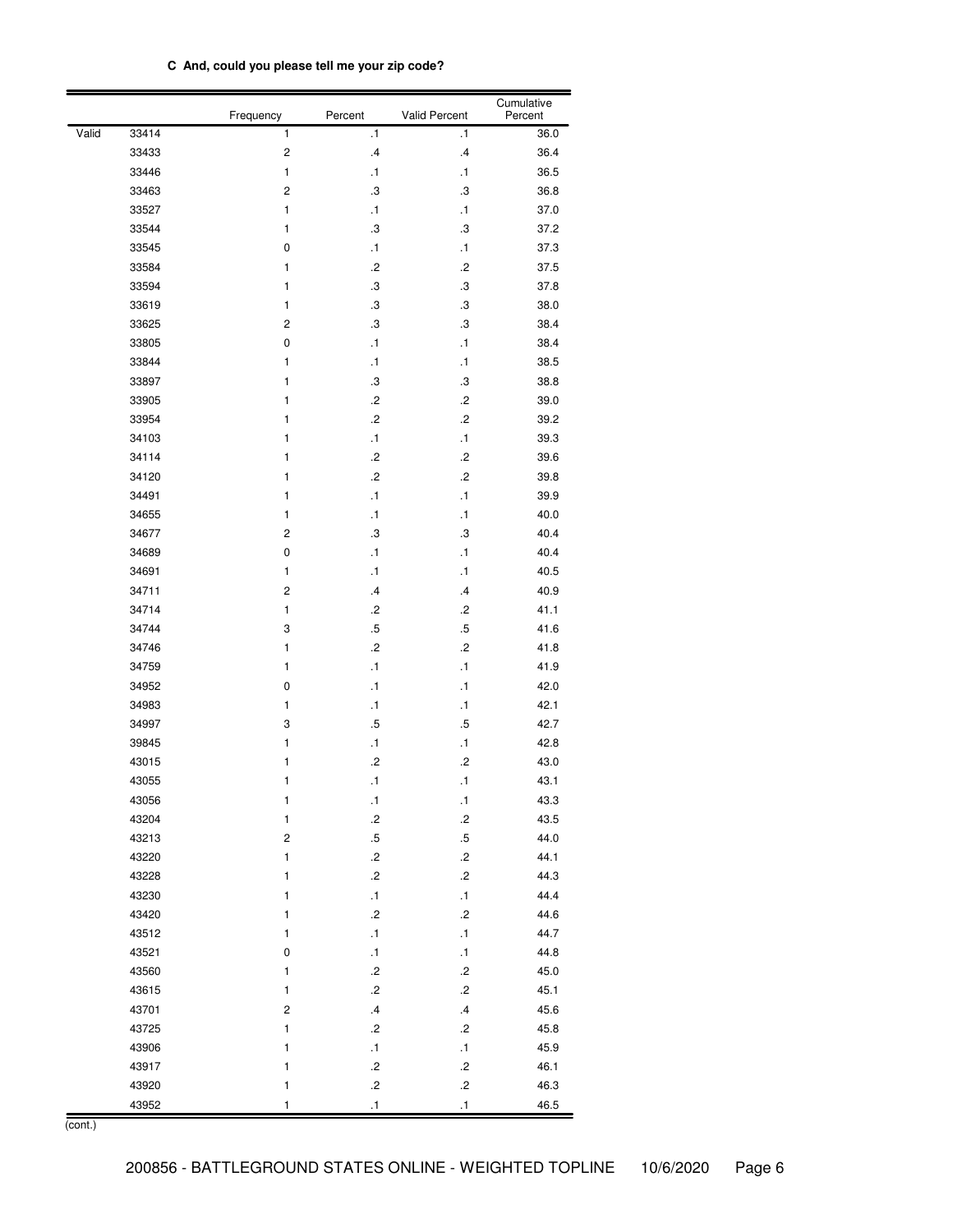|  | C And, could you please tell me your zip code? |  |  |  |  |  |
|--|------------------------------------------------|--|--|--|--|--|
|--|------------------------------------------------|--|--|--|--|--|

|       |       | Frequency               | Percent                 | <b>Valid Percent</b> | Cumulative<br>Percent |
|-------|-------|-------------------------|-------------------------|----------------------|-----------------------|
| Valid | 44030 | $\mathbf{1}$            | $\cdot$ 1               | $\cdot$ 1            | 46.6                  |
|       | 44060 | $\mathbf 0$             | $\cdot$ 1               | $\cdot$ 1            | 46.7                  |
|       | 44115 | $\mathbf{1}$            | $\cdot$ 1               | $\cdot$ 1            | 46.8                  |
|       | 44117 | 1                       | $\cdot$                 | $\boldsymbol{.3}$    | 47.1                  |
|       | 44118 | 1                       | $\cdot$ 1               | $\cdot$ 1            | 47.2                  |
|       | 44123 | 1                       | $\cdot$                 | $\overline{c}$       | 47.4                  |
|       | 44124 | 1                       | $\cdot$ 1               | $\cdot$ 1            | 47.5                  |
|       | 44131 | 1                       | $\cdot$ 1               | $\cdot$ 1            | 47.6                  |
|       | 44241 | 1                       | $\cdot$ 1               | $\cdot$ 1            | 47.8                  |
|       | 44306 | 0                       | $\cdot$ 1               | $\cdot$ 1            | 47.8                  |
|       | 44460 | $\pmb{0}$               | $\cdot$ 1               | $\cdot$ 1            | 47.9                  |
|       | 44509 | $\mathbf{1}$            | $\cdot$ 1               | $\cdot$ 1            | 48.0                  |
|       | 44512 | $\overline{\mathbf{c}}$ | $\cdot$                 | .3                   | 48.4                  |
|       | 44641 | $\mathbf{1}$            | $\cdot$ 1               | $\cdot$ 1            | 48.5                  |
|       | 44667 | $\mathbf{1}$            | $\cdot$ 1               | $\cdot$ 1            | 48.6                  |
|       | 44718 | $\mathbf{1}$            | $\cdot$ 1               | $\cdot$ 1            | 48.7                  |
|       | 44720 | 1                       | $\cdot$ 1               | $\cdot$ 1            | 48.8                  |
|       | 44870 | $\mathbf{1}$            | $\cdot$                 | $\overline{c}$       | 49.0                  |
|       | 44906 | 1                       | $\cdot$                 | $\cdot$              | 49.2                  |
|       | 45013 | 1                       | $\cdot$                 | $\cdot$              | 49.4                  |
|       | 45106 | 1                       | $\cdot$                 | $\cdot$ 3            | 49.6                  |
|       | 45133 | $\mathbf{1}$            | $\cdot$ 1               | $\cdot$ 1            | 49.8                  |
|       | 45211 | $\mathbf{1}$            | $\cdot$ 1               | $\cdot$ 1            | 49.9                  |
|       | 45219 | $\mathbf{1}$            | $\cdot$ 1               | $\cdot$ 1            | 50.0                  |
|       | 45231 | $\mathbf{1}$            | $\cdot$                 | $\boldsymbol{.3}$    | 50.3                  |
|       | 45251 | $\mathbf{1}$            | $\cdot$                 | $\cdot$              | 50.4                  |
|       | 45322 | 1                       | $\cdot$ 1               | $\cdot$ 1            | 50.5                  |
|       | 45385 | 1                       | $\cdot$                 | $\boldsymbol{.3}$    | 50.8                  |
|       | 45420 | 1                       | $\cdot$                 | $\cdot$              | 51.0                  |
|       | 45504 | $\pmb{0}$               | $\cdot$ 1               | $\cdot$ 1            | 51.1                  |
|       | 45661 | 0                       | $\cdot$ 1               | $\cdot$ 1            | 51.2                  |
|       | 45690 | 1                       | $\cdot$                 | $\cdot$              | 51.4                  |
|       | 45693 | 1                       | $\cdot$                 | $\cdot$              | 51.6                  |
|       | 45750 | 1                       | $\cdot$                 | $\cdot$              | 51.8                  |
|       | 48091 | 1                       | $\cdot$                 | $\cdot$              | 52.0                  |
|       | 48126 | 3                       | $6 \cdot$               | $6 \cdot$            | 52.6                  |
|       | 48134 | $\mathbf{1}$            | $\cdot$                 | $\boldsymbol{.3}$    | 52.9                  |
|       | 48161 | $\overline{\mathbf{4}}$ | $\cdot 7$               | $.7\,$               | 53.7                  |
|       | 48187 | $\mathbf{1}$            | $\cdot$ 1               | $\cdot$ 1            | 53.8                  |
|       | 48221 | 3                       | $\cdot 6$               | $6 \cdot$            | 54.3                  |
|       | 48238 | 3                       | $\cdot 6$               | $6 \cdot$            | 54.9                  |
|       | 48390 | 3                       | .6                      | $6 \cdot$            | 55.5                  |
|       | 48506 | $\overline{\mathbf{c}}$ | $\boldsymbol{.3}$       | $\boldsymbol{.3}$    | 55.9                  |
|       | 48706 | $\mathbf{1}$            | $\cdot$                 | $\cdot$              | 56.0                  |
|       | 48884 | $\overline{\mathbf{c}}$ | $\boldsymbol{.3}$       | $\cdot$ 3            | 56.4                  |
|       | 49015 | $\mathbf{1}$            | $\cdot$ 1               | $\cdot$ 1            | 56.5                  |
|       | 49036 | $\overline{\mathbf{c}}$ | $\boldsymbol{.3}$       | $\cdot$ 3            | 56.8                  |
|       | 49098 | $\mathbf{1}$            | $\boldsymbol{.3}$       | $\boldsymbol{.3}$    | 57.1                  |
|       | 49107 | $\mathbf{1}$            | $\cdot^2$               | $\cdot$              | 57.3                  |
|       | 49203 | $\mathbf{1}$            | $\cdot^2$               | $\cdot$              | 57.4                  |
|       | 49321 | $\mathbf{1}$            | $\cdot^2$               | $\cdot$              | 57.7                  |
|       | 49442 | 3                       | $\overline{\mathbf{6}}$ | $\overline{6}$       | 58.3                  |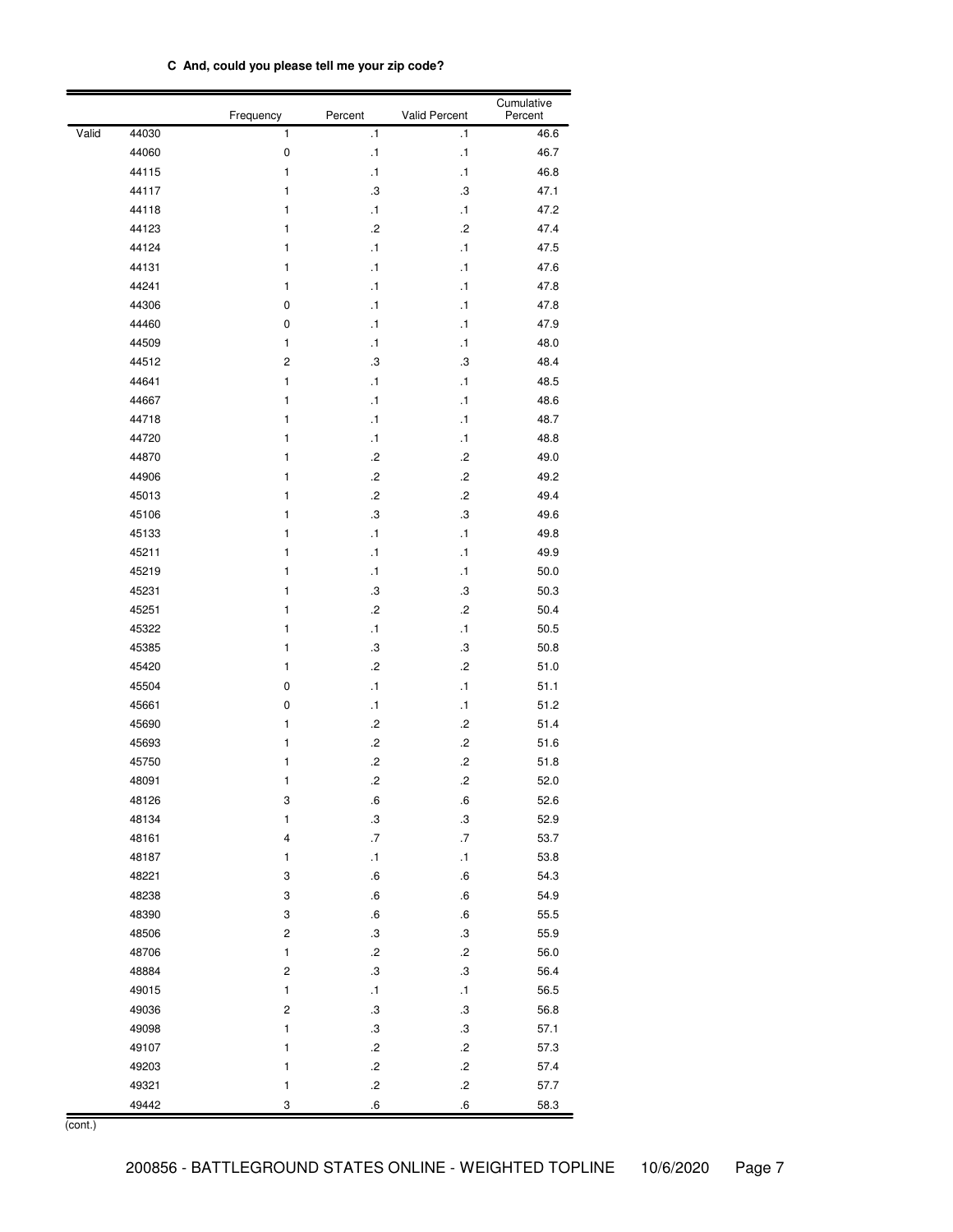| C And, could you please tell me your zip code? |
|------------------------------------------------|
|------------------------------------------------|

|       |       | Frequency               | Percent           | Valid Percent     | Cumulative<br>Percent |
|-------|-------|-------------------------|-------------------|-------------------|-----------------------|
| Valid | 49444 | $\overline{c}$          | $\boldsymbol{.3}$ | .3                | 58.6                  |
|       | 49445 | $\mathbf{1}$            | $\cdot$           | $\cdot$           | 58.8                  |
|       | 49503 | 1                       | .1                | $\cdot$ 1         | 58.9                  |
|       | 49546 | 2                       | $\cdot$ 4         | $\cdot$ 4         | 59.3                  |
|       | 49721 | 1                       | .2                | .2                | 59.5                  |
|       | 53089 | 1                       | .3                | $\boldsymbol{.3}$ | 59.8                  |
|       | 53142 | 1                       | $\cdot$           | $\cdot$           | 59.9                  |
|       | 53202 | 1                       | .2                | $\cdot$           | 60.1                  |
|       | 53217 | $\overline{\mathbf{c}}$ | .3                | $\boldsymbol{.3}$ | 60.5                  |
|       | 53233 | 1                       | .3                | $\boldsymbol{.3}$ | 60.7                  |
|       | 53546 | 4                       | .9                | $\cdot 9$         | 61.6                  |
|       | 53548 | 1                       | $\cdot$           | $\cdot$           | 61.8                  |
|       | 53704 | $\overline{c}$          | $\cdot$ 3         | $\boldsymbol{.3}$ | 62.1                  |
|       | 53713 | 1                       | $\cdot$ 1         | $\cdot$ 1         | 62.2                  |
|       | 54301 | $\overline{\mathbf{c}}$ | $\cdot$           | $\boldsymbol{.3}$ | 62.6                  |
|       | 54401 | 1                       | $\cdot$ 3         | $\boldsymbol{.3}$ | 62.9                  |
|       | 54481 | 1                       | $\cdot$           | $\cdot$           | 63.0                  |
|       | 54494 | $\mathbf{1}$            | $\cdot$           | $\cdot$           | 63.2                  |
|       | 54601 | $\overline{c}$          | $\cdot$ 3         | З.                | 63.6                  |
|       | 54856 | 1                       | $\cdot$           | $\cdot$           | 63.8                  |
|       | 54935 | 1                       | $\cdot$           | $\cdot$           | 64.0                  |
|       | 55038 | 1                       | $\cdot$ 1         | $\cdot$ 1         | 64.1                  |
|       | 55044 | $\pmb{0}$               | $\cdot$ 1         | $\cdot$ 1         | 64.2                  |
|       | 55068 | 0                       | $\cdot$ 1         | $\cdot$ 1         | 64.3                  |
|       | 55112 | 1                       | $\cdot$ 1         | $\cdot$ 1         | 64.4                  |
|       | 55122 | 3                       | $.5\,$            | $.5\,$            | 64.9                  |
|       | 55127 | 0                       | $\cdot$ 1         | $\cdot$ 1         | 65.0                  |
|       | 55303 | 1                       | $\cdot$ 1         | $\cdot$ 1         | 65.1                  |
|       | 55304 | 1                       | $\cdot$           | $\cdot$           | 65.3                  |
|       | 55346 | 1                       | $\cdot$ 1         | $\cdot$ 1         | 65.4                  |
|       | 55347 | 1                       | $\cdot$           | .2                | 65.6                  |
|       | 55362 | 1                       | .3                | .3                | 65.9                  |
|       | 55364 | 0                       | $\cdot$ 1         | $\cdot$ 1         | 66.0                  |
|       | 55388 | 1                       | $\cdot$           | $\cdot$           | 66.2                  |
|       | 55403 | 0                       | $\cdot$ 1         | $\cdot$ 1         | 66.2                  |
|       | 55407 | $\mathbf{1}$            | $\cdot$ 3         | .3                | 66.5                  |
|       | 55421 | $\mathbf 0$             | $\cdot$ 1         | $\cdot$ 1         | 66.6                  |
|       | 55430 | $\mathbf 2$             | $.5\,$            | $.5\,$            | 67.1                  |
|       | 55433 | 1                       | $\cdot$ 1         | $\cdot$ 1         | 67.2                  |
|       | 55437 | $\pmb{0}$               | $\cdot$ $\!0$     | $\cdot 0$         | 67.2                  |
|       | 55439 | 1                       | $\cdot$ 1         | $\cdot$ 1         | 67.4                  |
|       | 55441 | 1                       | $\cdot$           | $\cdot$           | 67.5                  |
|       | 55442 | $\mathbf{1}$            | $\cdot$ 1         | $\cdot$ 1         | 67.6                  |
|       | 55901 | 1                       | $.2\,$            | $\cdot$           | 67.9                  |
|       | 55963 | 1                       | $\cdot$ 1         | $\cdot$ 1         | 68.0                  |
|       | 56001 | $\pmb{0}$               | $\cdot$ 1         | $\cdot$ 1         | 68.1                  |
|       | 56243 | $\pmb{0}$               | $\cdot$ 1         | $\cdot$ 1         | 68.1                  |
|       | 56352 | $\pmb{0}$               | $\cdot$ 1         | $\cdot$ 1         | 68.2                  |
|       | 75019 | $\mathbf{1}$            | $\cdot$ 1         | $\cdot$ 1         | 68.3                  |
|       | 75020 | $\mathbf{1}$            | $.2\,$            | $\cdot$           | 68.5                  |
|       | 75026 | $\sqrt{2}$              | $\boldsymbol{.3}$ | $\boldsymbol{.3}$ | 68.8                  |
|       | 75033 | $\overline{\mathbf{c}}$ | $\overline{a}$    | $\overline{a}$    | 69.2                  |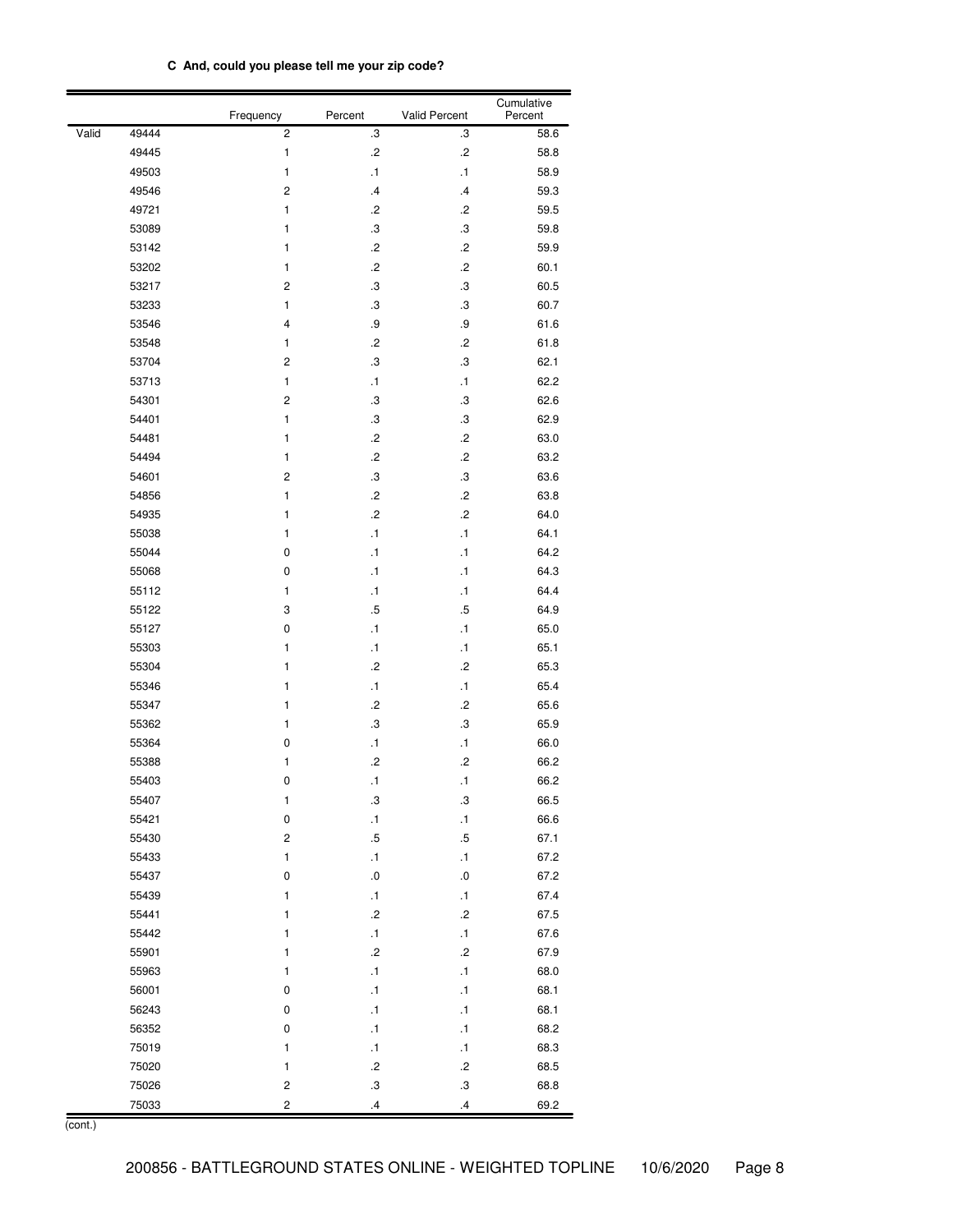| C And, could you please tell me your zip code? |
|------------------------------------------------|
|------------------------------------------------|

|       |       | Frequency               | Percent           | <b>Valid Percent</b> | Cumulative<br>Percent |
|-------|-------|-------------------------|-------------------|----------------------|-----------------------|
| Valid | 75042 | 1                       | $\cdot$           | $\cdot$              | 69.4                  |
|       | 75043 | 1                       | $\cdot$           | $\cdot$              | 69.6                  |
|       | 75070 | 1                       | .2                | .2                   | 69.8                  |
|       | 75071 | 1                       | $\cdot$ 1         | $\cdot$ 1            | 70.0                  |
|       | 75094 | 1                       | $\cdot$           | $\overline{c}$       | 70.2                  |
|       | 75103 | 0                       | $\cdot$ 1         | $\cdot$ 1            | 70.3                  |
|       | 75110 | 2                       | $\cdot$ 4         | $\cdot$ 4            | 70.6                  |
|       | 75115 | 1                       | .3                | .3                   | 70.9                  |
|       | 75153 | 1                       | .3                | .3                   | 71.2                  |
|       | 75155 | $\overline{c}$          | $\cdot$ 4         | $\cdot$ 4            | 71.6                  |
|       | 75204 | 4                       | $\boldsymbol{.8}$ | $\boldsymbol{.8}$    | 72.4                  |
|       | 75211 | $\mathbf 2$             | $\cdot$ 3         | $\cdot$ 3            | 72.7                  |
|       | 75214 | $\mathbf 2$             | $\cdot$ 4         | $\cdot$              | 73.1                  |
|       | 75217 | $\mathbf 2$             | .5                | .5                   | 73.5                  |
|       | 75501 | 1                       | $\cdot$           | $\cdot$ 3            | 73.8                  |
|       | 75601 | 1                       | $\cdot$           | $\cdot$              | 74.0                  |
|       | 75638 | 1                       | $\cdot$           | $\cdot$              | 74.2                  |
|       | 75670 | 1                       | $\cdot$           | $\cdot$              | 74.3                  |
|       | 76020 | 1                       | $\cdot$ 3         | $\cdot$ 3            | 74.6                  |
|       | 76112 | 1                       | $\cdot$           | $\cdot$              | 74.8                  |
|       | 76137 | 1                       | $\cdot$           | $\cdot^2$            | 75.0                  |
|       | 76354 | 1                       | $\cdot$ 1         | $\cdot$ 1            | 75.2                  |
|       | 76671 | $\overline{c}$          | .3                | .3                   | 75.5                  |
|       | 76704 | 1                       | .3                | .3                   | 75.8                  |
|       | 77004 | 1                       | .2                | $\cdot$              | 76.0                  |
|       | 77007 | 1                       | $\cdot$ 1         | $\cdot$ 1            | 76.1                  |
|       | 77009 | 3                       | .6                | .6                   | 76.7                  |
|       | 77013 | 1                       | .2                | $\cdot$              | 76.9                  |
|       | 77021 | 1                       | $\cdot$ 1         | $\cdot$ 1            | 77.1                  |
|       | 77042 | 3                       | $.5\,$            | .5                   | 77.6                  |
|       | 77051 | 1                       | $\cdot$           | $\cdot$              | 77.8                  |
|       | 77067 | 1                       | $\cdot$           | $\cdot$              | 78.1                  |
|       | 77084 | 1                       | $\cdot$ 1         | $\cdot$ 1            | 78.2                  |
|       | 77099 | 3                       | .6                | .6                   | 78.8                  |
|       | 77339 | 1                       | $\cdot$           | $\cdot$              | 79.0                  |
|       | 77351 | $\boldsymbol{2}$        | $\cdot$ 4         | $\cdot$              | 79.4                  |
|       | 77365 | $\mathbf{1}$            | $\cdot$           | $\cdot$              | 79.5                  |
|       | 77375 | $\mathbf 2$             | $\mathcal A$      | $\cdot$ 4            | 79.9                  |
|       | 77423 | $\mathbf{1}$            | $.2\,$            | $\cdot$              | 80.1                  |
|       | 77471 | 0                       | $\cdot$ 1         | $\cdot$ 1            | 80.2                  |
|       | 77520 | 1                       | $_{\rm .3}$       | $_{\rm 3}$           | 80.5                  |
|       | 77539 | 1                       | $\cdot$           | $\cdot$              | 80.6                  |
|       | 77551 | $\mathbf{1}$            | $\cdot$ 1         | $\cdot$ 1            | 80.7                  |
|       | 77802 | $\mathbf 2$             | $\cdot$ 4         | $\cdot$              | 81.2                  |
|       | 78028 | $\mathbf{1}$            | $\cdot$           | $\cdot$              | 81.4                  |
|       | 78045 | $\pmb{0}$               | $\cdot$ 1         | $\cdot$ 1            | 81.5                  |
|       | 78059 | $\pmb{0}$               | $\cdot$ 1         | $\cdot$ 1            | 81.5                  |
|       | 78109 | $\mathbf 2$             | $\cdot$ 4         | $\cdot$ 4            | 81.9                  |
|       | 78130 | 1                       | $.2\,$            | $\cdot$              | 82.1                  |
|       | 78213 | 1                       | $_{\rm .3}$       | $\boldsymbol{.3}$    | 82.3                  |
|       | 78214 | $\mathbf{1}$            | $.2\,$            | $\cdot$              | 82.5                  |
|       | 78217 | $\overline{\mathbf{c}}$ | .3                | $\cdot$              | 82.9                  |

(cont.)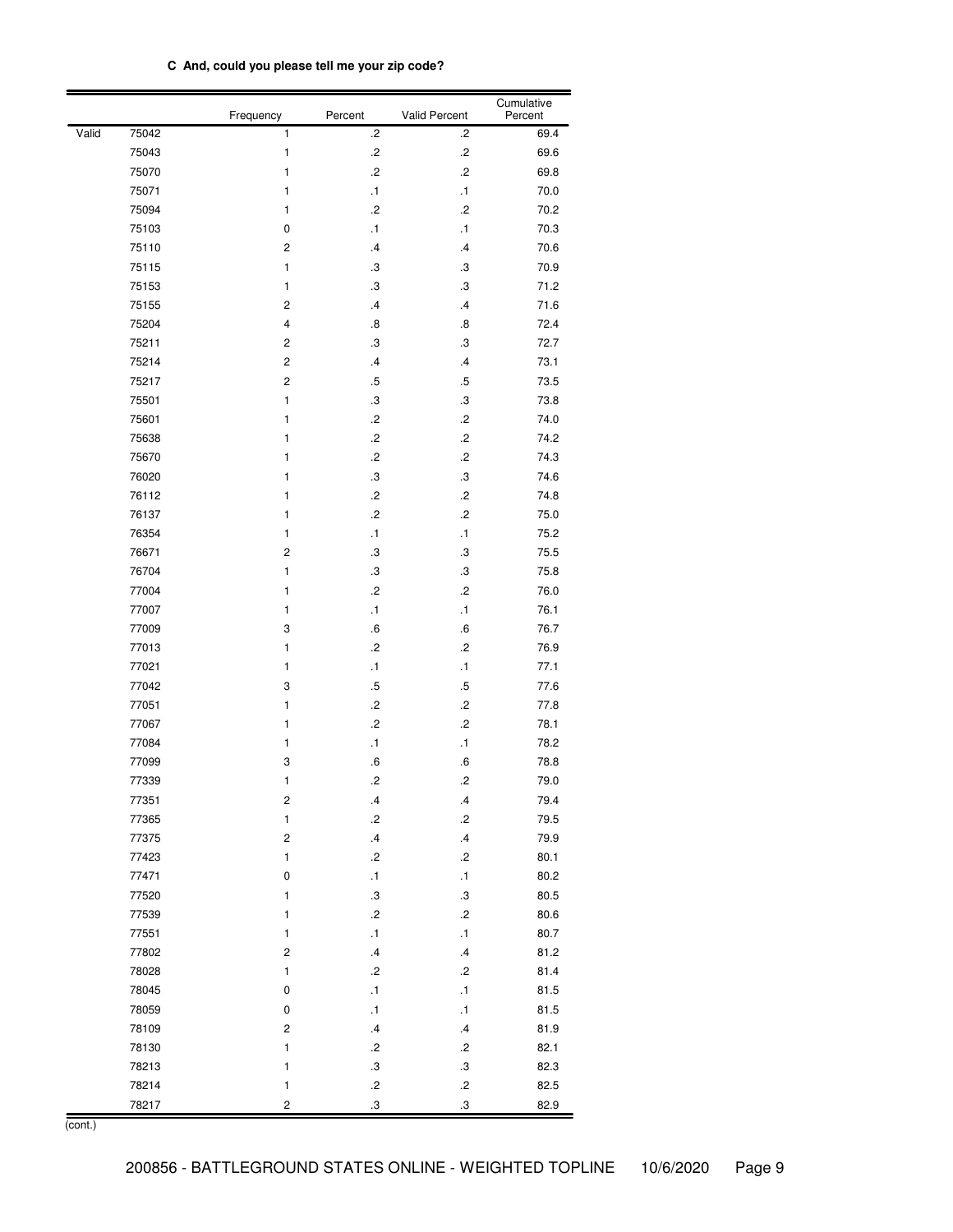|  | C And, could you please tell me your zip code? |  |  |  |  |  |
|--|------------------------------------------------|--|--|--|--|--|
|--|------------------------------------------------|--|--|--|--|--|

|       |       | Frequency               | Percent           | <b>Valid Percent</b> | Cumulative<br>Percent |
|-------|-------|-------------------------|-------------------|----------------------|-----------------------|
| Valid | 78220 | 0                       | $\cdot$ 1         | $\cdot$ 1            | 82.9                  |
|       | 78221 | 0                       | $\cdot$ 1         | $\cdot$ 1            | 83.0                  |
|       | 78239 | $\mathbf{1}$            | $\cdot$ 1         | $\cdot$ 1            | 83.1                  |
|       | 78249 | 1                       | .2                | .2                   | 83.3                  |
|       | 78251 | 1                       | $\cdot$           | $\cdot$              | 83.5                  |
|       | 78264 | 1                       | $\cdot$           | $\cdot$              | 83.7                  |
|       | 78501 | 1                       | $\cdot$           | $\cdot$              | 83.9                  |
|       | 78504 | 1                       | $\cdot$ 1         | $\cdot$ 1            | 84.0                  |
|       | 78553 | 0                       | $\cdot$ 1         | $\cdot$ 1            | 84.1                  |
|       | 78573 | 2                       | $\cdot$ 4         | .4                   | 84.5                  |
|       | 78582 | 1                       | $\cdot$           | $\cdot$              | 84.7                  |
|       | 78584 | 1                       | $\cdot$ 3         | $\boldsymbol{.3}$    | 85.0                  |
|       | 78640 | 1                       | $\cdot$           | $\cdot$              | 85.1                  |
|       | 78666 | $\overline{4}$          | .9                | .9                   | 86.0                  |
|       | 78733 | 1                       | $\cdot$ 1         | $\cdot$ 1            | 86.1                  |
|       | 78745 | 1                       | $\cdot$           | $\cdot$              | 86.3                  |
|       | 78749 | 1                       | $\cdot$           | $\cdot$              | 86.5                  |
|       | 78750 | $\mathbf{1}$            | $\cdot$           | $\cdot$              | 86.7                  |
|       | 78754 | $\overline{\mathbf{c}}$ | $\cdot$ 3         | $\cdot$ 3            | 87.0                  |
|       | 79007 | 1                       | $\cdot$ 1         | $\cdot$ 1            | 87.1                  |
|       | 79107 | 1                       | $\cdot$ 1         | $\cdot$ 1            | 87.3                  |
|       | 79401 | 1                       | $\cdot$           | $\cdot$              | 87.4                  |
|       | 79424 | 1                       | $\cdot$           | $\cdot^2$            | 87.7                  |
|       | 79703 | $\overline{c}$          | $\cdot$           | $\cdot$ 3            | 88.0                  |
|       | 79934 | $\overline{c}$          | $\cdot$ 4         | $\cdot$              | 88.4                  |
|       | 80011 | $\mathbf{1}$            | $\cdot$ 1         | $\cdot$ 1            | 88.5                  |
|       | 80102 | 0                       | $\cdot$ 1         | $\cdot$ 1            | 88.6                  |
|       | 80112 | 0                       | $\cdot$ 1         | $\cdot$ 1            | 88.7                  |
|       | 80120 | 1                       | $\cdot$           | $\cdot$              | 88.8                  |
|       | 80138 | 0                       | $\cdot$ 1         | $\cdot$ 1            | 88.9                  |
|       | 80214 | 0                       | $\cdot$ 1         | $\cdot$ 1            | 89.0                  |
|       | 80223 | 1                       | $\cdot$ 1         | $\cdot$ 1            | 89.1                  |
|       | 80247 | 0                       | $\cdot$ 1         | $\cdot$ 1            | 89.2                  |
|       | 80250 | 0                       | $\cdot$ 1         | $\cdot$ 1            | 89.2                  |
|       | 80470 | 0                       | $\cdot$ 1         | $\cdot$ 1            | 89.3                  |
|       | 80513 | 1                       | $\cdot$ 1         | $\cdot$ 1            | 89.4                  |
|       | 80524 | $\mathbf{1}$            | $\cdot$ 1         | $\cdot$              | 89.5                  |
|       | 80526 | $\mathbf{1}$            | $\cdot$ 1         | $\cdot$ 1            | 89.6                  |
|       | 80549 | $\mathbf{1}$            | $\boldsymbol{.3}$ | $_{\rm 3}$           | 89.9                  |
|       | 80550 | $\mathbf{1}$            | $\cdot$           | $\cdot$              | 90.1                  |
|       | 80812 | $\mathbf{1}$            | $\boldsymbol{.3}$ | $\boldsymbol{.3}$    | 90.4                  |
|       | 80911 | $\mathbf{1}$            | $\cdot$ 1         | $\cdot$ 1            | 90.5                  |
|       | 80915 | $\mathbf{1}$            | $\cdot$ 1         | $\cdot$ 1            | 90.6                  |
|       | 80920 | 0                       | $\cdot$ 1         | $\cdot$ 1            | 90.7                  |
|       | 80922 | $\mathbf{1}$            | $\cdot$ 1         | $\cdot$ 1            | 90.8                  |
|       | 81003 | 3                       | .7                | .7                   | 91.4                  |
|       | 81008 | $\overline{\mathbf{c}}$ | $\cdot$           | $\cdot$ 4            | 91.8                  |
|       | 81050 | $\mathbf{1}$            | $\cdot$ 1         | $\cdot$ 1            | 92.0                  |
|       | 81212 | $\mathbf{1}$            | $\cdot$ 1         | $\cdot$ 1            | 92.1                  |
|       | 81303 | $\mathbf{1}$            | $\cdot$           | $\boldsymbol{.3}$    | 92.4                  |
|       | 81504 | 0                       | $\cdot$ 1         | $\cdot$ 1            | 92.5                  |
|       | 81625 | 1                       | $\cdot$ 1         | $\cdot$ 1            | 92.6                  |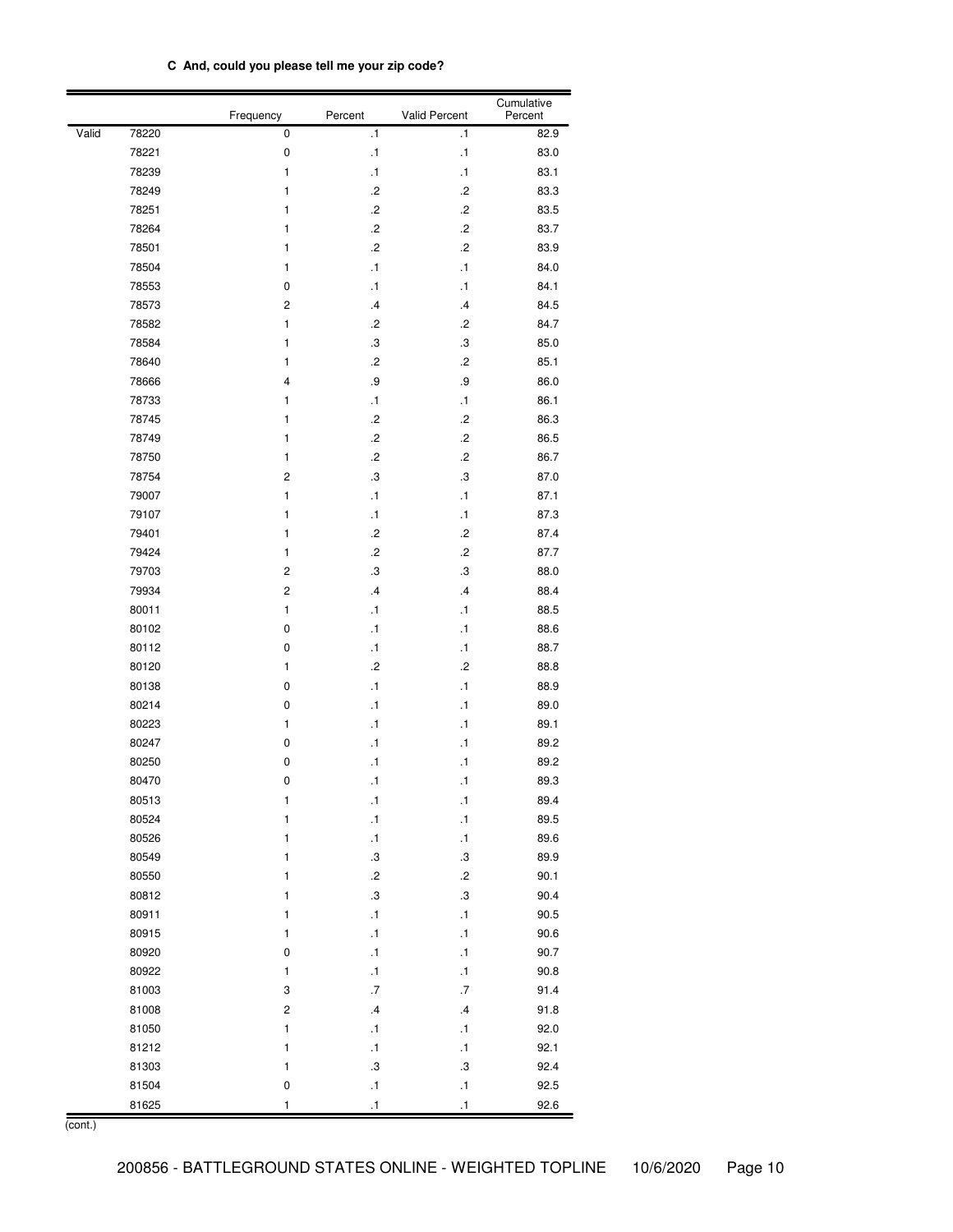| C And, could you please tell me your zip code? |
|------------------------------------------------|
|------------------------------------------------|

|       |       | Frequency               | Percent           | Valid Percent     | Cumulative<br>Percent |
|-------|-------|-------------------------|-------------------|-------------------|-----------------------|
| Valid | 85008 | 2                       | .3                | З.                | 92.9                  |
|       | 85014 | $\pmb{0}$               | $\cdot$ 1         | $\cdot$ 1         | 93.0                  |
|       | 85024 | 1                       | .1                | $\cdot$ 1         | 93.1                  |
|       | 85032 | 0                       | .1                | $\cdot$ 1         | 93.2                  |
|       | 85035 | 0                       | $\cdot$ 1         | $\cdot$ 1         | 93.3                  |
|       | 85053 | 0                       | $\cdot$ 1         | $\cdot$ 1         | 93.4                  |
|       | 85086 | 1                       | $\cdot$ 1         | $\cdot$ 1         | 93.5                  |
|       | 85201 | $\overline{\mathbf{c}}$ | $\cdot$           | $\cdot$           | 93.9                  |
|       | 85202 | 0                       | $\cdot$ 1         | $\cdot$ 1         | 93.9                  |
|       | 85204 | 1                       | $\cdot$ 1         | $\cdot$ 1         | 94.1                  |
|       | 85213 | $\pmb{0}$               | $\cdot$ 1         | $\cdot$ 1         | 94.1                  |
|       | 85225 | 0                       | $\cdot$ 1         | $\cdot$ 1         | 94.2                  |
|       | 85248 | $\mathbf 2$             | .3                | З.                | 94.5                  |
|       | 85251 | 0                       | $\cdot$ 1         | .1                | 94.6                  |
|       | 85286 | 0                       | $\cdot$ 1         | $\cdot$ 1         | 94.7                  |
|       | 85295 | 0                       | $\cdot$ 1         | .1                | 94.7                  |
|       | 85297 | 1                       | $\cdot$           | $\overline{c}$    | 94.9                  |
|       | 85305 | 0                       | $\cdot$ 1         | .1                | 95.0                  |
|       | 85308 | 0                       | $\cdot$ 1         | .1                | 95.1                  |
|       | 85326 | 1                       | $\cdot$ 1         | .1                | 95.2                  |
|       | 85331 | 1                       | $\cdot$           | $\overline{c}$    | 95.4                  |
|       | 85351 | 1                       | $\cdot$ 1         | $\cdot$ 1         | 95.5                  |
|       | 85375 | 0                       | $\cdot$ 1         | $\cdot$ 1         | 95.6                  |
|       | 85388 | 0                       | $\cdot 0$         | .0                | 95.7                  |
|       | 85392 | 0                       | $\cdot 0$         | .0                | 95.7                  |
|       | 85614 | 1                       | $\cdot$ 1         | .1                | 95.8                  |
|       | 85631 | 1                       | $\cdot$ 1         | $\cdot$ 1         | 96.0                  |
|       | 85638 | 1                       | $\cdot$ 1         | $\cdot$ 1         | 96.1                  |
|       | 85701 | 1                       | $\cdot$ 1         | $\cdot$ 1         | 96.2                  |
|       | 85711 | 1                       | .2                | $\cdot$           | 96.5                  |
|       | 85712 | 1                       | .3                | З.                | 96.7                  |
|       | 85719 | 1                       | $\cdot$ 1         | $\cdot$ 1         | 96.9                  |
|       | 85745 | 1                       | $\cdot$           | $\cdot$           | 97.1                  |
|       | 85749 | 1                       | $\cdot$ 1         | $\cdot$ 1         | 97.2                  |
|       | 86022 | 0                       | $\cdot$ 1         | $\cdot$ 1         | 97.3                  |
|       | 86323 | 1                       | $\cdot$ 1         | $\cdot$ 1         | 97.4                  |
|       | 86403 | $\overline{\mathbf{c}}$ | $\boldsymbol{.3}$ | $\boldsymbol{.3}$ | 97.7                  |
|       | 89014 | 1                       | $\cdot$           | $\cdot$           | 98.0                  |
|       | 89101 | 1                       | $\cdot$ 3         | $\cdot$ 3         | 98.3                  |
|       | 89102 | 1                       | $\cdot$           | $\cdot$           | 98.4                  |
|       | 89117 | 0                       | $\cdot$ 1         | $\cdot$ 1         | 98.5                  |
|       | 89123 | 0                       | $\cdot$ 1         | $\cdot$ 1         | 98.6                  |
|       | 89129 | $\pmb{0}$               | .1                | $\cdot$ 1         | 98.7                  |
|       | 89141 | $\pmb{0}$               | $\cdot$ 1         | $\cdot$ 1         | 98.8                  |
|       | 89142 | 0                       | $\cdot$ 1         | $\cdot$ 1         | 98.8                  |
|       | 89143 | 1                       | $\cdot$           | $\cdot$           | 99.1                  |
|       | 89147 | 1                       | $\cdot$           | $\cdot$           | 99.2                  |
|       | 89183 | 1                       | $\cdot$ 3         | $\cdot$ 3         | 99.5                  |
|       | 89434 | $\boldsymbol{2}$        | $\cdot$ 4         | $\cdot$           | 99.9                  |
|       | 95749 | 0                       | $\cdot$ 1         | $\cdot$ 1         | 100.0                 |
|       | Total | 504                     | 100.0             | 100.0             |                       |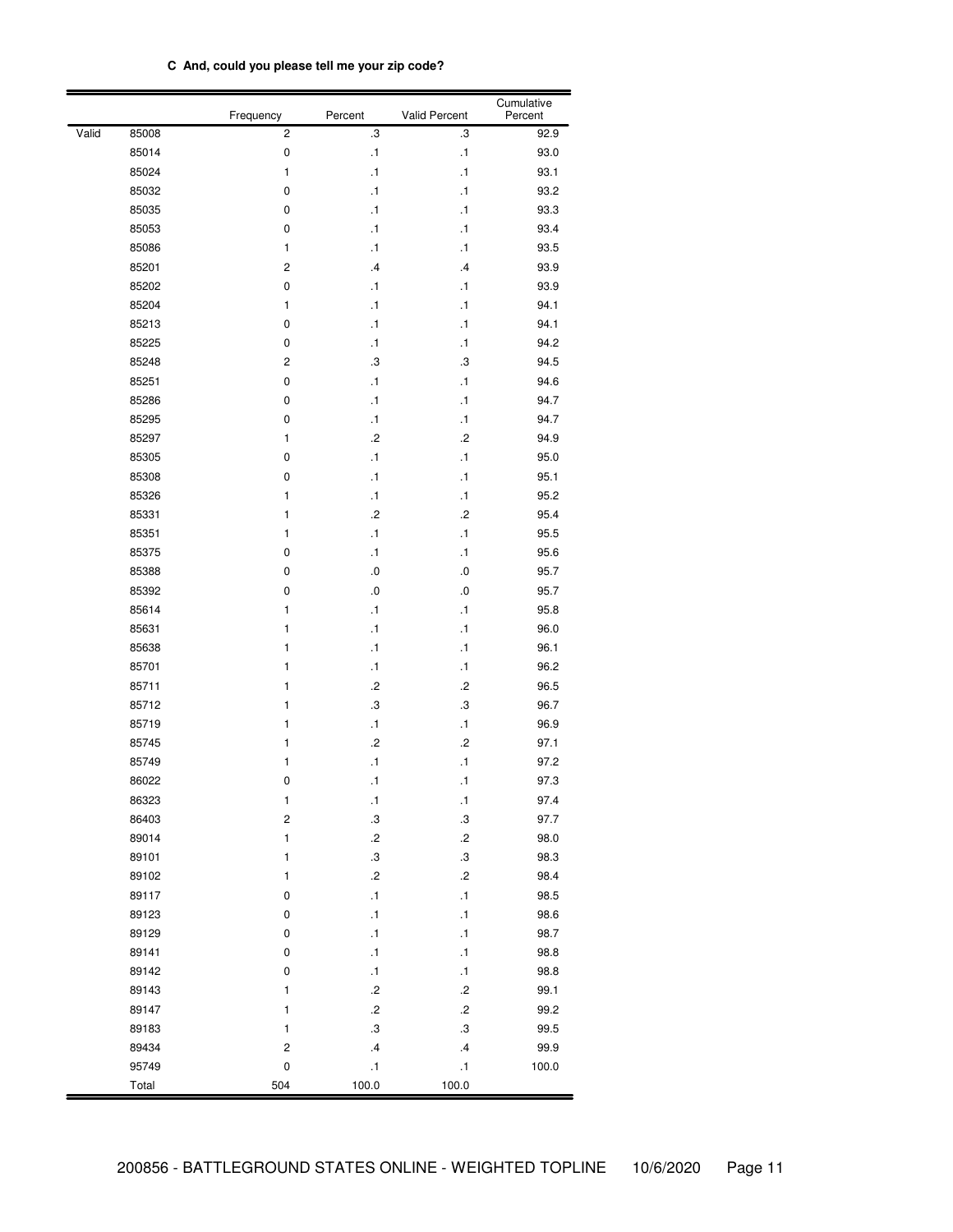**D Are you, or is anyone in your household, employed by a newspaper, television or radio station, or a political party, or by a candidate for political office?**

|       |    | Frequency | Percent | <b>Valid Percent</b> | Cumulative<br>Percent |
|-------|----|-----------|---------|----------------------|-----------------------|
| Valid | NO | 504       | 100.0   | 100.0                | 100.0                 |

## **E Do you write your own political blog or frequently comment on blogs regarding political issues?**

|       |     | Frequency | Percent | Valid Percent | Cumulative<br>Percent |
|-------|-----|-----------|---------|---------------|-----------------------|
| Valid | NO. | 504       | 100.0   | 100.0         | 100.0                 |

F And, how likely would you say you are to vote in November's election for President, Congress, and other state and local offices? Are you extremely likely, very likely, somewhat likely, not very likely, or not at all likely?

|       |                   | Frequency | Percent | <b>Valid Percent</b> | Cumulative<br>Percent |
|-------|-------------------|-----------|---------|----------------------|-----------------------|
| Valid | EXTREMELY LIKELY  | 416       | 82.5    | 82.5                 | 82.5                  |
|       | 2 VERY LIKELY     | 59        | 11.7    | 11.7                 | 94.2                  |
|       | 3 SOMEWHAT LIKELY | 29        | 5.8     | 5.8                  | 100.0                 |
|       | Total             | 504       | 100.0   | 100.0                |                       |

## **D6A What is your main racial or ethnic heritage?**

|       |                                                                 | Frequency | Percent | Valid Percent | Cumulative<br>Percent |
|-------|-----------------------------------------------------------------|-----------|---------|---------------|-----------------------|
| Valid | 1 CAUCASIAN OR WHITE                                            | 358       | 71.0    | 71.0          | 71.0                  |
|       | 2 AFRICAN AMERICAN OR BLACK                                     | 66        | 13.0    | 13.0          | 84.0                  |
|       | 3 HISPANIC, LATINO OR SOME OTHER<br>SPANISH SPEAKING BACKGROUND | 55        | 11.0    | 11.0          | 95.0                  |
|       | 4 ASIAN AMERICAN                                                | 10        | 2.1     | 2.1           | 97.1                  |
|       | 5 AMERICAN INDIAN                                               | 3         | .5      | .5            | 97.6                  |
|       | 6 OTHER/MIX                                                     | 11        | 2.2     | 2.2           | 99.8                  |
|       | 7 REFUSED                                                       |           | $\cdot$ | $\cdot$       | 100.0                 |
|       | Total                                                           | 504       | 100.0   | 100.0         |                       |

## **D1 In what year were you born?**

|       |      | Frequency      | Percent           | Valid Percent | Cumulative<br>Percent |
|-------|------|----------------|-------------------|---------------|-----------------------|
| Valid | 1936 | 1              | $\cdot$           | $\cdot$       | $\cdot$               |
|       | 1937 | 1              | $\cdot$ 1         | $\cdot$ 1     | $\cdot$ 3             |
|       | 1939 | $\overline{2}$ | .5                | .5            | $\boldsymbol{.8}$     |
|       | 1940 | 1              | $\cdot$ 1         | $\cdot$ 1     | .9                    |
|       | 1941 | 4              | .9                | .9            | 1.8                   |
|       | 1942 | 4              | $\boldsymbol{.8}$ | .8            | 2.6                   |
|       | 1943 | 4              | .7                | .7            | 3.3                   |
|       | 1944 | 16             | 3.1               | 3.1           | 6.4                   |
|       | 1945 | 8              | 1.7               | 1.7           | 8.1                   |
|       | 1946 | $\overline{c}$ | .4                | .4            | 8.5                   |
|       | 1947 | 5              | 1.1               | 1.1           | 9.6                   |
|       | 1948 | $\overline{c}$ | .3                | .3            | 9.9                   |
|       | 1949 | 11             | 2.2               | 2.2           | 12.1                  |
|       | 1950 | 5              | .9                | .9            | 13.0                  |
|       | 1951 | 10             | 2.0               | 2.0           | 15.0                  |

(cont.)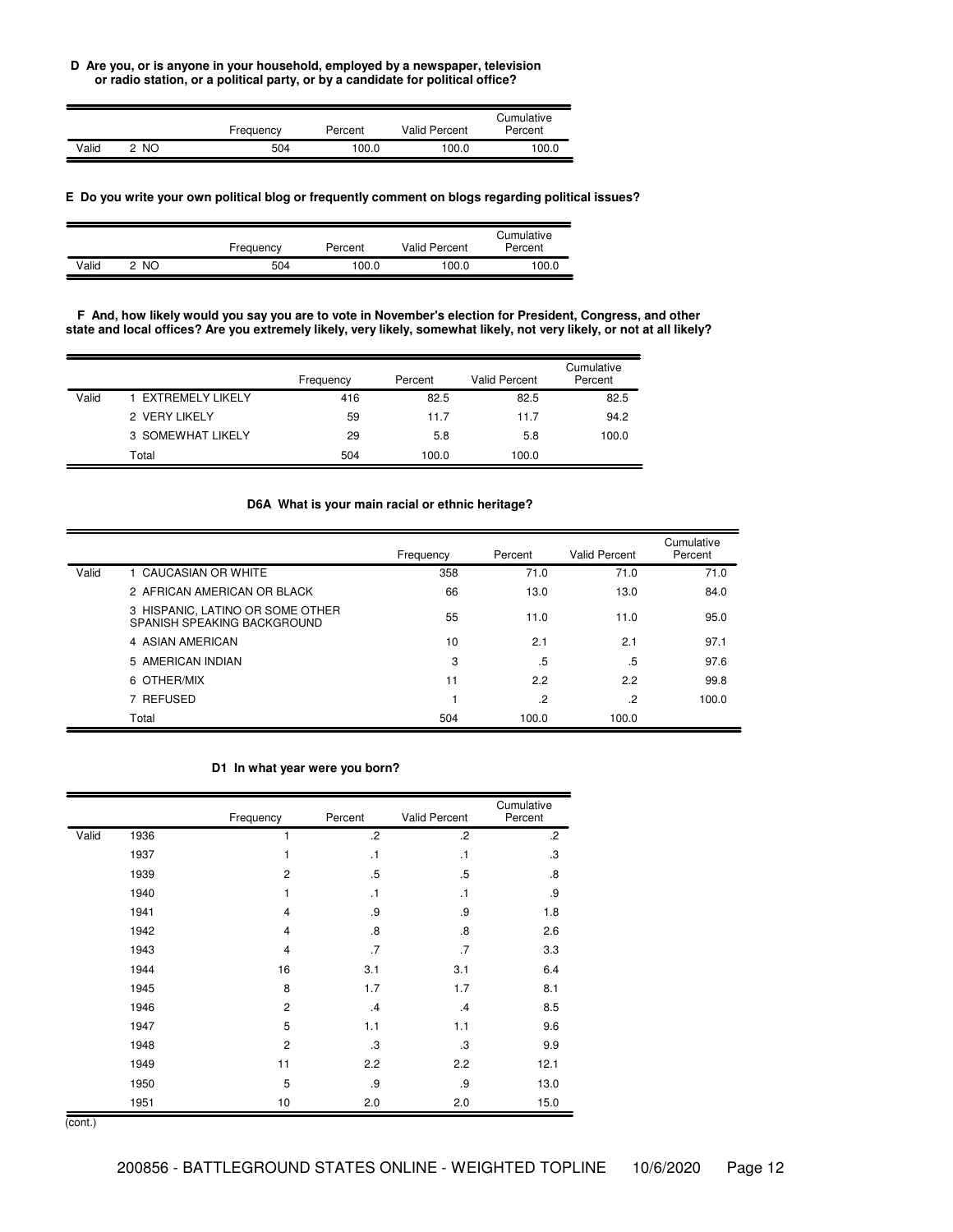# **D1 In what year were you born?**

|       |       | Frequency               | Percent           |                   | Cumulative<br>Percent |
|-------|-------|-------------------------|-------------------|-------------------|-----------------------|
| Valid | 1952  | 15                      | 3.0               | 3.0               | 18.0                  |
|       | 1953  | 19                      | 3.8               | 3.8               | 21.8                  |
|       | 1954  | 10                      | 2.0               | 2.0               | 23.8                  |
|       | 1955  | 6                       | 1.2               | 1.2               | 25.0                  |
|       | 1956  | 9                       | 1.9               | 1.9               | 26.9                  |
|       | 1957  | 11                      | 2.1               | 2.1               | 29.0                  |
|       | 1958  | $\overline{\mathbf{4}}$ | $\boldsymbol{.8}$ | $\boldsymbol{.8}$ | 29.8                  |
|       | 1959  | $\overline{7}$          | 1.4               | 1.4               | 31.1                  |
|       | 1960  | 10                      | 2.0               | 2.0               | 33.1                  |
|       | 1961  | 11                      | 2.3               | 2.3               | 35.4                  |
|       | 1962  | 9                       | 1.7               | 1.7               | 37.1                  |
|       | 1963  | 8                       | 1.6               | 1.6               | 38.7                  |
|       | 1964  | 8                       | 1.6               | 1.6               | 40.3                  |
|       | 1965  | 9                       | 1.7               | 1.7               | 42.0                  |
|       | 1966  | 10                      | 2.0               | 2.0               | 44.0                  |
|       | 1967  | 8                       | 1.6               | 1.6               | 45.7                  |
|       | 1968  | 13                      | 2.6               | 2.6               | 48.3                  |
|       | 1969  | $\overline{\mathbf{c}}$ | $\cdot$           | $\cdot$           | 48.7                  |
|       | 1970  | $\overline{7}$          | 1.4               | 1.4               | 50.1                  |
|       | 1971  | 4                       | $\boldsymbol{.8}$ | $\boldsymbol{.8}$ | 50.9                  |
|       | 1972  | 6                       | 1.1               | 1.1               | 52.0                  |
|       | 1973  | 8                       | 1.5               | 1.5               | 53.6                  |
|       | 1974  | 11                      | 2.1               | 2.1               | 55.7                  |
|       | 1975  | 9                       | 1.7               | 1.7               | 57.4                  |
|       | 1976  | 7                       | 1.4               | 1.4               | 58.8                  |
|       | 1977  | 7                       | 1.5               | 1.5               | 60.3                  |
|       | 1978  | 4                       | .7                | .7                | 61.0                  |
|       | 1979  | 9                       | 1.7               | 1.7               | 62.7                  |
|       | 1980  | 14                      | 2.8               | 2.8               | 65.5                  |
|       | 1981  | 6                       | 1.2               | 1.2               | 66.8                  |
|       | 1982  | 8                       | 1.6               | 1.6               | 68.4                  |
|       | 1983  | 3                       | $.5\,$            | $.5\,$            | 68.9                  |
|       | 1984  | 17                      | 3.4               | 3.4               | 72.3                  |
|       | 1985  | 11                      | 2.1               | 2.1               | 74.4                  |
|       | 1986  | 11                      | 2.3               | 2.3               | 76.7                  |
|       | 1987  | 12                      | 2.4               | 2.4               | 79.1                  |
|       | 1988  | 13                      | 2.6               | 2.6               | 81.7                  |
|       | 1989  | 8                       | 1.5               | 1.5               | 83.2                  |
|       | 1990  | 13                      | 2.6               | 2.6               | 85.8                  |
|       | 1991  | 3                       | .7                | .7                | 86.5                  |
|       | 1992  | 9                       | $1.7$             | 1.7               | 88.2                  |
|       | 1993  | $10$                    | 2.0               | 2.0               | 90.2                  |
|       | 1994  | 8                       | 1.5               | 1.5               | 91.7                  |
|       | 1995  | 6                       | 1.3               | $1.3$             | 93.0                  |
|       | 1996  | $\mathbf{1}$            | $\cdot$           | $\cdot$           | 93.2                  |
|       | 1997  | 6                       | $1.2$             | 1.2               | 94.4                  |
|       | 1998  | $\overline{\mathbf{4}}$ | $\boldsymbol{.8}$ | $\boldsymbol{.8}$ | 95.2                  |
|       | 2000  | 9                       | 1.7               | 1.7               | 96.9                  |
|       | 2001  | $\overline{\mathbf{4}}$ | $\boldsymbol{.8}$ | $\boldsymbol{.8}$ | 97.7                  |
|       | 2002  | 7                       | 1.4               | 1.4               | 99.1                  |
|       | 9999  | 4                       | .9                | .9                | 100.0                 |
|       | Total | 504                     | 100.0             | 100.0             |                       |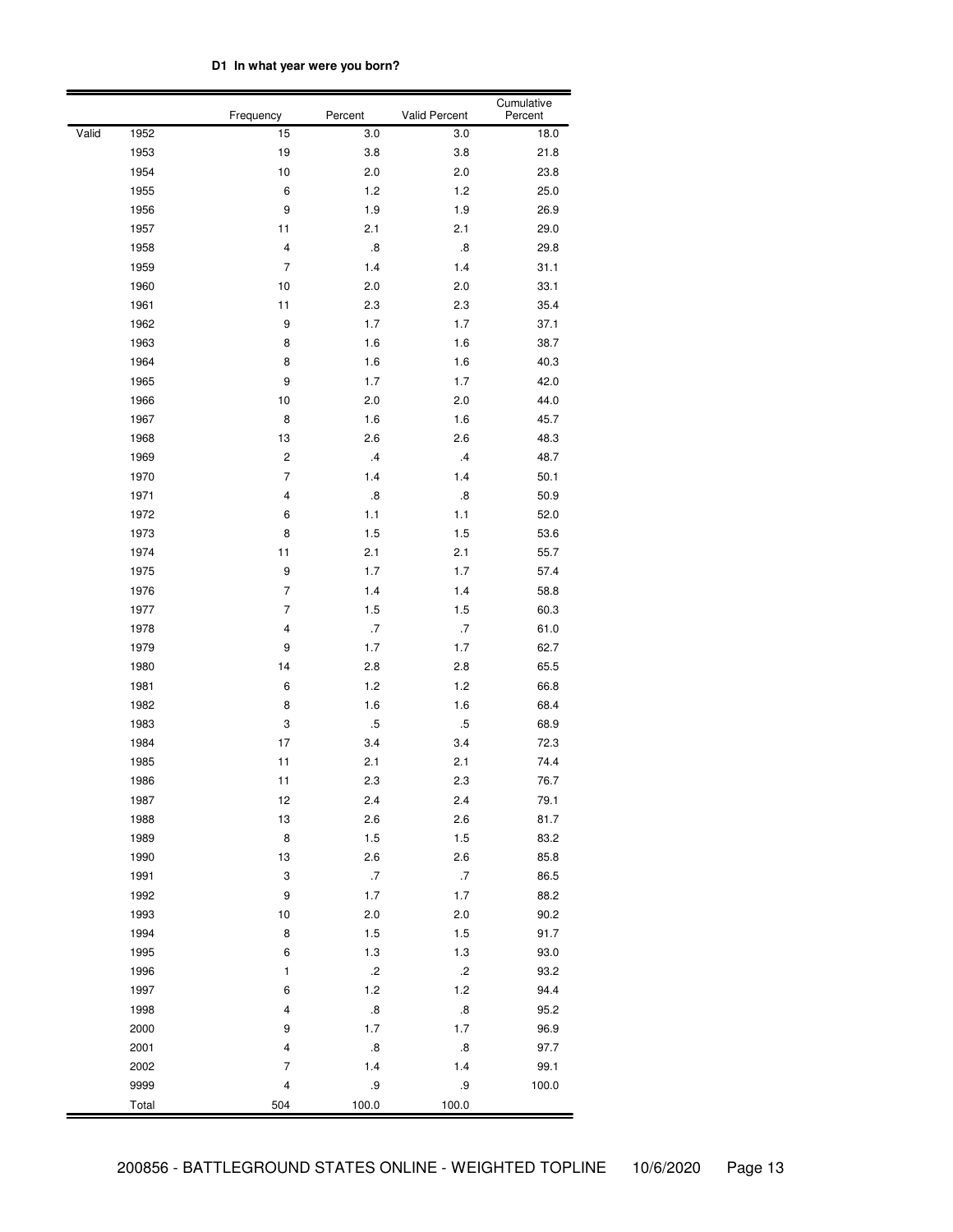#### **AGEGROUP**

|       |                | Frequency | Percent | <b>Valid Percent</b> | Cumulative<br>Percent |
|-------|----------------|-----------|---------|----------------------|-----------------------|
| Valid | $18 - 24$      | 31        | 6.1     | 6.1                  | 6.1                   |
|       | $225 - 34$     | 95        | 18.9    | 18.9                 | 25.0                  |
|       | $335 - 44$     | 86        | 17.0    | 17.0                 | 42.0                  |
|       | $445 - 54$     | 81        | 16.0    | 16.0                 | 58.0                  |
|       | $555 - 64$     | 86        | 17.0    | 17.0                 | 75.0                  |
|       | 6 65 AND ABOVE | 126       | 25.0    | 25.0                 | 100.0                 |
|       | Total          | 504       | 100.0   | 100.0                |                       |

## **D2 Gender.**

|       |                           | Frequency | Percent | <b>Valid Percent</b> | Cumulative<br>Percent |
|-------|---------------------------|-----------|---------|----------------------|-----------------------|
| Valid | MALE                      | 247       | 49.0    | 49.0                 | 49.0                  |
|       | 2 FEMALE                  | 256       | 50.8    | 50.8                 | 99.8                  |
|       | 3 IDENTIFY SOME OTHER WAY |           | $\cdot$ | $\cdot$              | 100.0                 |
|       | Total                     | 504       | 100.0   | 100.0                |                       |

## **Q1 Generally speaking, would you say that things in the country are going in the right direction, or have they pretty seriously gotten off on the wrong track?**

|       |                   | Frequency | Percent | <b>Valid Percent</b> | Cumulative<br>Percent |
|-------|-------------------|-----------|---------|----------------------|-----------------------|
| Valid | 1 RIGHT DIRECTION | 177       | 35.1    | 35.1                 | 35.1                  |
|       | 2 WRONG TRACK     | 309       | 61.2    | 61.2                 | 96.3                  |
|       | 3 NOT SURE        | 19        | 3.7     | 3.7                  | 100.0                 |
|       | Total             | 504       | 100.0   | 100.0                |                       |

## **Q2 Donald Trump**

|       |                        | Frequency | Percent   | <b>Valid Percent</b> | Cumulative<br>Percent |
|-------|------------------------|-----------|-----------|----------------------|-----------------------|
| Valid | 1 VERY FAVORABLE       | 159       | 31.6      | 31.6                 | 31.6                  |
|       | 2 SOMEWHAT FAVORABLE   | 75        | 14.8      | 14.8                 | 46.4                  |
|       | 3 SOMEWHAT UNFAVORABLE | 47        | 9.3       | 9.3                  | 55.7                  |
|       | 4 VERY UNFAVORABLE     | 219       | 43.5      | 43.5                 | 99.2                  |
|       | 5 HEARD OF/NO OPINION  | 4         | $\cdot$ 7 | .7                   | 99.9                  |
|       | 6 NEVER HEARD OF       |           | . .       |                      | 100.0                 |
|       | Total                  | 504       | 100.0     | 100.0                |                       |

### **Q3 Joe Biden**

|       |                        | Frequency | Percent | Valid Percent | Cumulative<br>Percent |
|-------|------------------------|-----------|---------|---------------|-----------------------|
| Valid | 1 VERY FAVORABLE       | 149       | 29.6    | 29.6          | 29.6                  |
|       | 2 SOMEWHAT FAVORABLE   | 110       | 21.8    | 21.8          | 51.4                  |
|       | 3 SOMEWHAT UNFAVORABLE | 57        | 11.3    | 11.3          | 62.7                  |
|       | 4 VERY UNFAVORABLE     | 181       | 35.9    | 35.9          | 98.5                  |
|       | 5 HEARD OF/NO OPINION  | 7         | 1.5     | 1.5           | 100.0                 |
|       | Total                  | 504       | 100.0   | 100.0         |                       |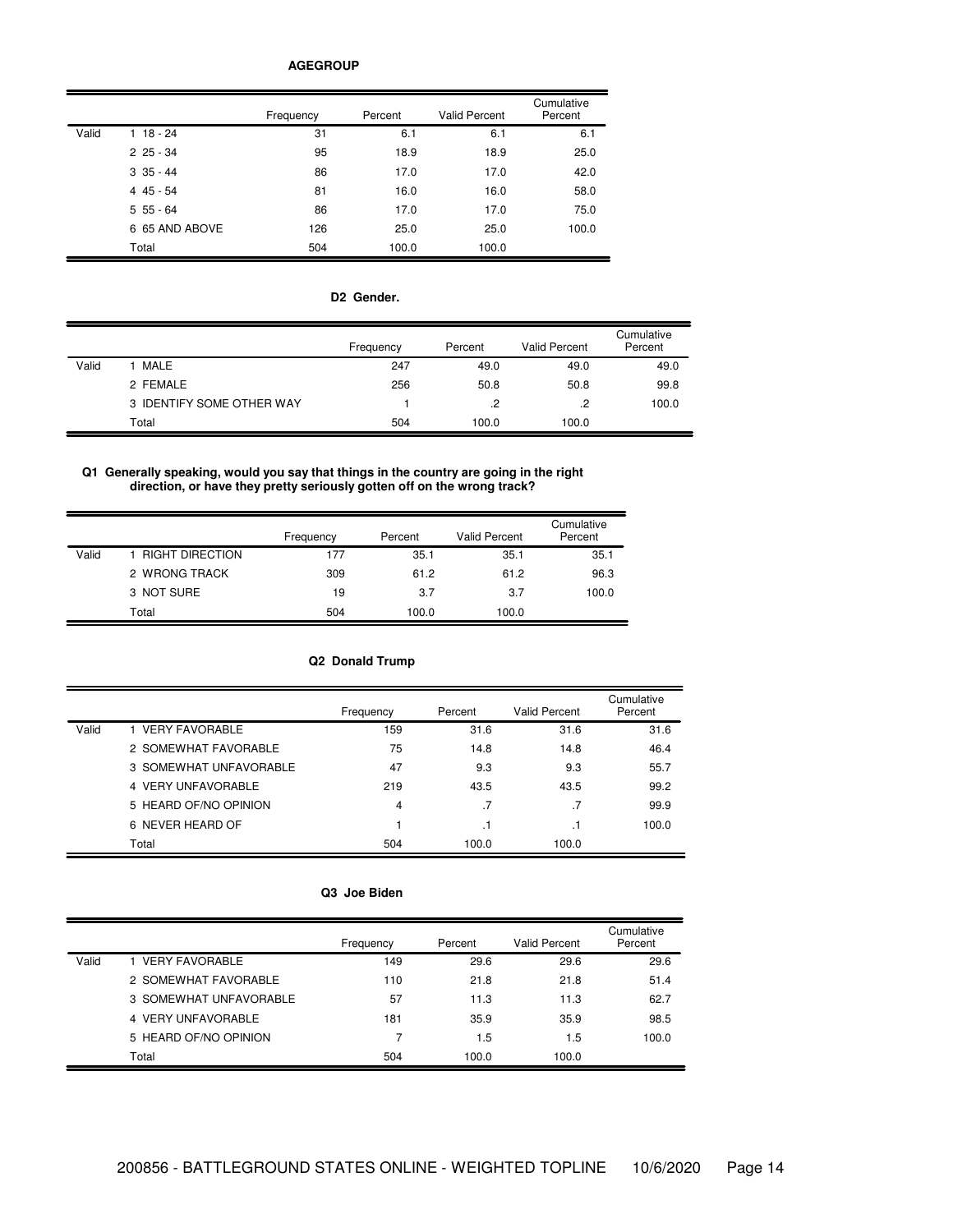### **Q4 Kamala Harris**

|       |                        | Frequency | Percent | <b>Valid Percent</b> | Cumulative<br>Percent |
|-------|------------------------|-----------|---------|----------------------|-----------------------|
| Valid | 1 VERY FAVORABLE       | 132       | 26.3    | 26.3                 | 26.3                  |
|       | 2 SOMEWHAT FAVORABLE   | 113       | 22.4    | 22.4                 | 48.7                  |
|       | 3 SOMEWHAT UNFAVORABLE | 41        | 8.2     | 8.2                  | 56.9                  |
|       | 4 VERY UNFAVORABLE     | 177       | 35.2    | 35.2                 | 92.1                  |
|       | 5 HEARD OF/NO OPINION  | 36        | 7.2     | 7.2                  | 99.3                  |
|       | 6 NEVER HEARD OF       | 4         |         | $\cdot$ 7            | 100.0                 |
|       | Total                  | 504       | 100.0   | 100.0                |                       |

# **Q5 Mike Pence**

|       |                        | Frequency | Percent | <b>Valid Percent</b> | Cumulative<br>Percent |
|-------|------------------------|-----------|---------|----------------------|-----------------------|
| Valid | 1 VERY FAVORABLE       | 145       | 28.8    | 28.8                 | 28.8                  |
|       | 2 SOMEWHAT FAVORABLE   | 97        | 19.3    | 19.3                 | 48.1                  |
|       | 3 SOMEWHAT UNFAVORABLE | 60        | 11.8    | 11.8                 | 59.9                  |
|       | 4 VERY UNFAVORABLE     | 174       | 34.5    | 34.5                 | 94.4                  |
|       | 5 HEARD OF/NO OPINION  | 24        | 4.8     | 4.8                  | 99.3                  |
|       | 6 NEVER HEARD OF       | 4         | .7      | .7                   | 100.0                 |
|       | Total                  | 504       | 100.0   | 100.0                |                       |

**Q6 If the election for President were held today, for whom would you vote if the candidates were Donald Trump, Republican, and Joe Biden, Democrat?**

|       |                           | Frequency | Percent | <b>Valid Percent</b> | Cumulative<br>Percent |
|-------|---------------------------|-----------|---------|----------------------|-----------------------|
| Valid | 1 DEFINITELY TRUMP        | 203       | 40.3    | 40.3                 | 40.3                  |
|       | 2 PROBABLY TRUMP          | 21        | 4.2     | 4.2                  | 44.5                  |
|       | 3 LEAN TRUMP              | 9         | 1.9     | 1.9                  | 46.4                  |
|       | 4 HARD UNDECIDED/NOT SURE | 24        | 4.7     | 4.7                  | 51.1                  |
|       | 5 LEAN BIDEN              | 7         | 1.4     | 1.4                  | 52.5                  |
|       | 6 PROBABLY BIDEN          | 35        | 7.0     | 7.0                  | 59.4                  |
|       | 7 DEFINITELY BIDEN        | 204       | 40.6    | 40.6                 | 100.0                 |
|       | Total                     | 504       | 100.0   | 100.0                |                       |

Q7 And, if the election for President and Vice President were held today, for whom would you vote if the **candidates were Donald Trump and Mike Pence, Republicans, and Joe Biden and Kamala Harris, Democrats?**

|       |                           | Frequency | Percent | <b>Valid Percent</b> | Cumulative<br>Percent |
|-------|---------------------------|-----------|---------|----------------------|-----------------------|
| Valid | 1 DEFINITELY TRUMP/PENCE  | 211       | 41.8    | 41.8                 | 41.8                  |
|       | 2 PROBABLY TRUMP/PENCE    | 18        | 3.5     | 3.5                  | 45.4                  |
|       | 3 LEAN TRUMP/PENCE        | 2         | .4      | .4                   | 45.8                  |
|       | 4 HARD UNDECIDED/NOT SURE | 22        | 4.5     | 4.5                  | 50.2                  |
|       | 5 LEAN BIDEN/HARRIS       | 6         | 1.2     | 1.2                  | 51.4                  |
|       | 6 PROBABLY BIDEN/HARRIS   | 29        | 5.8     | 5.8                  | 57.3                  |
|       | 7 DEFINITELY BIDEN/HARRIS | 215       | 42.7    | 42.7                 | 100.0                 |
|       | Total                     | 504       | 100.0   | 100.0                |                       |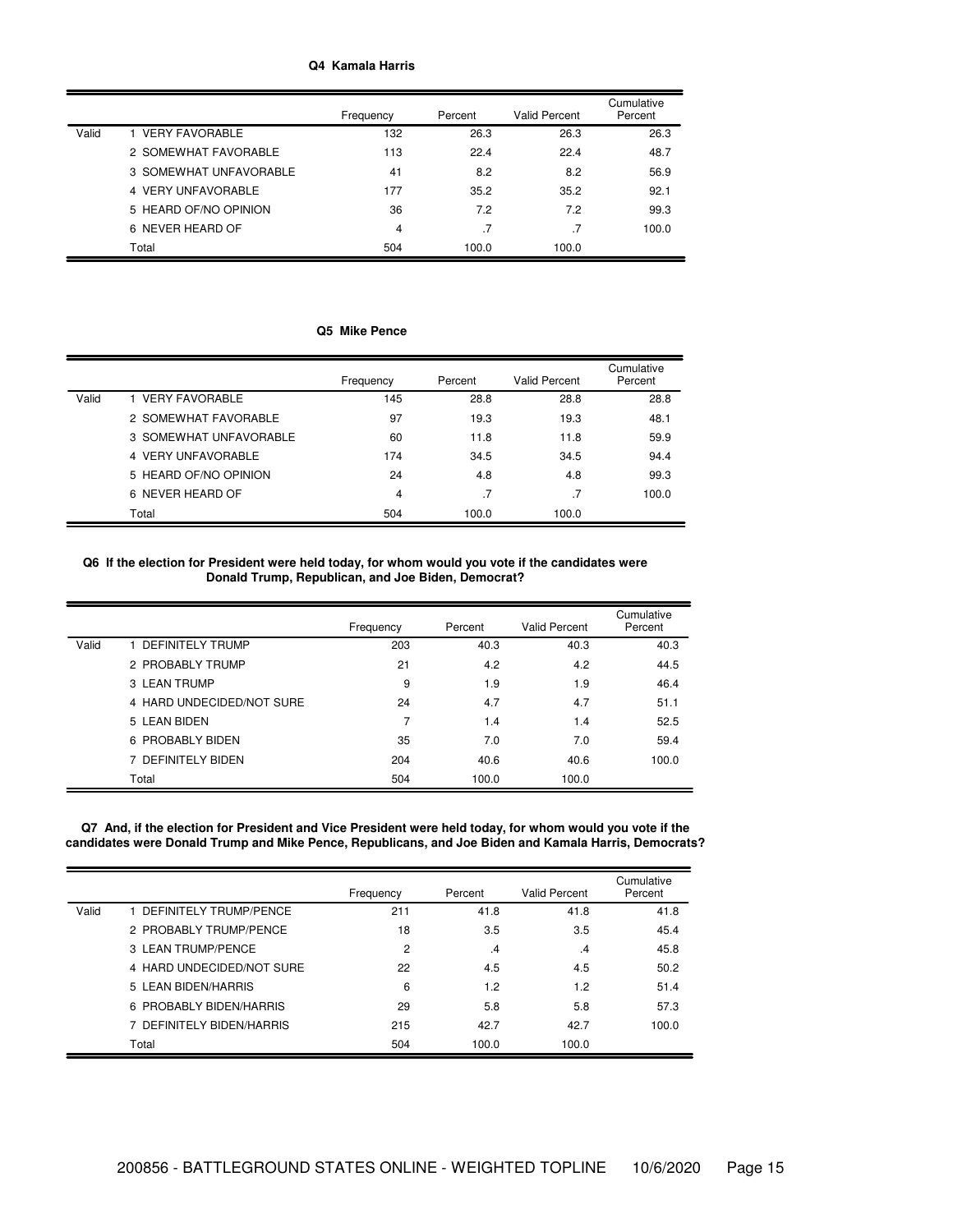### **Q8 And, do you strongly approve, somewhat approve, somewhat disapprove, or strongly disapprove of the job Donald Trump is doing as President?**

|       |                       | Frequency      | Percent | <b>Valid Percent</b> | Cumulative<br>Percent |
|-------|-----------------------|----------------|---------|----------------------|-----------------------|
| Valid | 1 STRONGLY APPROVE    | 150            | 29.7    | 29.7                 | 29.7                  |
|       | 2 SOMEWHAT APPROVE    | 87             | 17.2    | 17.2                 | 46.9                  |
|       | 3 SOMEWHAT DISAPPROVE | 55             | 11.0    | 11.0                 | 57.9                  |
|       | 4 STRONGLY DISAPPROVE | 211            | 41.8    | 41.8                 | 99.7                  |
|       | 5 NOT SURE            | $\overline{c}$ | .3      | .3                   | 100.0                 |
|       | Total                 | 504            | 100.0   | 100.0                |                       |

### Q9 Now, more specifically, which one of the following best describes how you feel about President Trump and his policies?

|       |                                                                   | Frequency | Percent | Valid Percent | Cumulative<br>Percent |
|-------|-------------------------------------------------------------------|-----------|---------|---------------|-----------------------|
| Valid | 1 I APPROVE OF HIS POLICIES AND HIS<br>PERSONALITY AND TEMPERAMEN | 135       | 26.7    | 26.7          | 26.7                  |
|       | 2 I APPROVE OF MANY OF HIS POLICIES BUT<br>NOT OF HIS PERSONALITY | 129       | 25.5    | 25.5          | 52.2                  |
|       | 3 I DISAPPROVE OF BOTH HIS POLICIES AND<br>HIS PERSONALITY AND TE | 226       | 44.9    | 44.9          | 97.1                  |
|       | 4 NOT SURE                                                        | 15        | 2.9     | 2.9           | 100.0                 |
|       | Total                                                             | 504       | 100.0   | 100.0         |                       |

## Q10 And, do you agree or disagree with the following statement: I think it is possible that Trump's **illness will moderate some of the aspects of his personality that I do not like.**

|         |                     | Frequency | Percent | <b>Valid Percent</b> | Cumulative<br>Percent |
|---------|---------------------|-----------|---------|----------------------|-----------------------|
| Valid   | 1 STRONGLY AGREE    | 22        | 4.4     | 6.3                  | 6.3                   |
|         | 2 SOMEWHAT AGREE    | 72        | 14.3    | 20.3                 | 26.5                  |
|         | 3 SOMEWHAT DISAGREE | 50        | 9.9     | 14.1                 | 40.6                  |
|         | 4 STRONGLY DISAGREE | 151       | 30.0    | 42.6                 | 83.3                  |
|         | 5 NOT SURE          | 59        | 11.8    | 16.7                 | 100.0                 |
|         | Total               | 355       | 70.4    | 100.0                |                       |
| Missing | System              | 149       | 29.6    |                      |                       |
| Total   |                     | 504       | 100.0   |                      |                       |

## Q11 Which one of the following issues do you think is the most important problem facing our country?

|       |                                   | Frequency | Percent | Valid Percent | Cumulative<br>Percent |
|-------|-----------------------------------|-----------|---------|---------------|-----------------------|
| Valid | 1 CONTAINING CORONAVIRUS          | 202       | 40.1    | 40.1          | 40.1                  |
|       | 2 REBUILDING THE NATION'S ECONOMY | 142       | 28.1    | 28.1          | 68.3                  |
|       | 3 RESTORING LAW AND ORDER         | 57        | 11.2    | 11.2          | 79.5                  |
|       | 4 HEALING THE RACIAL DIVIDE       | 45        | 8.9     | 8.9           | 88.4                  |
|       | 5 IMPROVING HEALTH CARE           | 47        | 9.3     | 9.3           | 97.7                  |
|       | 6 NOT SURE                        | 12        | 2.3     | 2.3           | 100.0                 |
|       | Total                             | 504       | 100.0   | 100.0         |                       |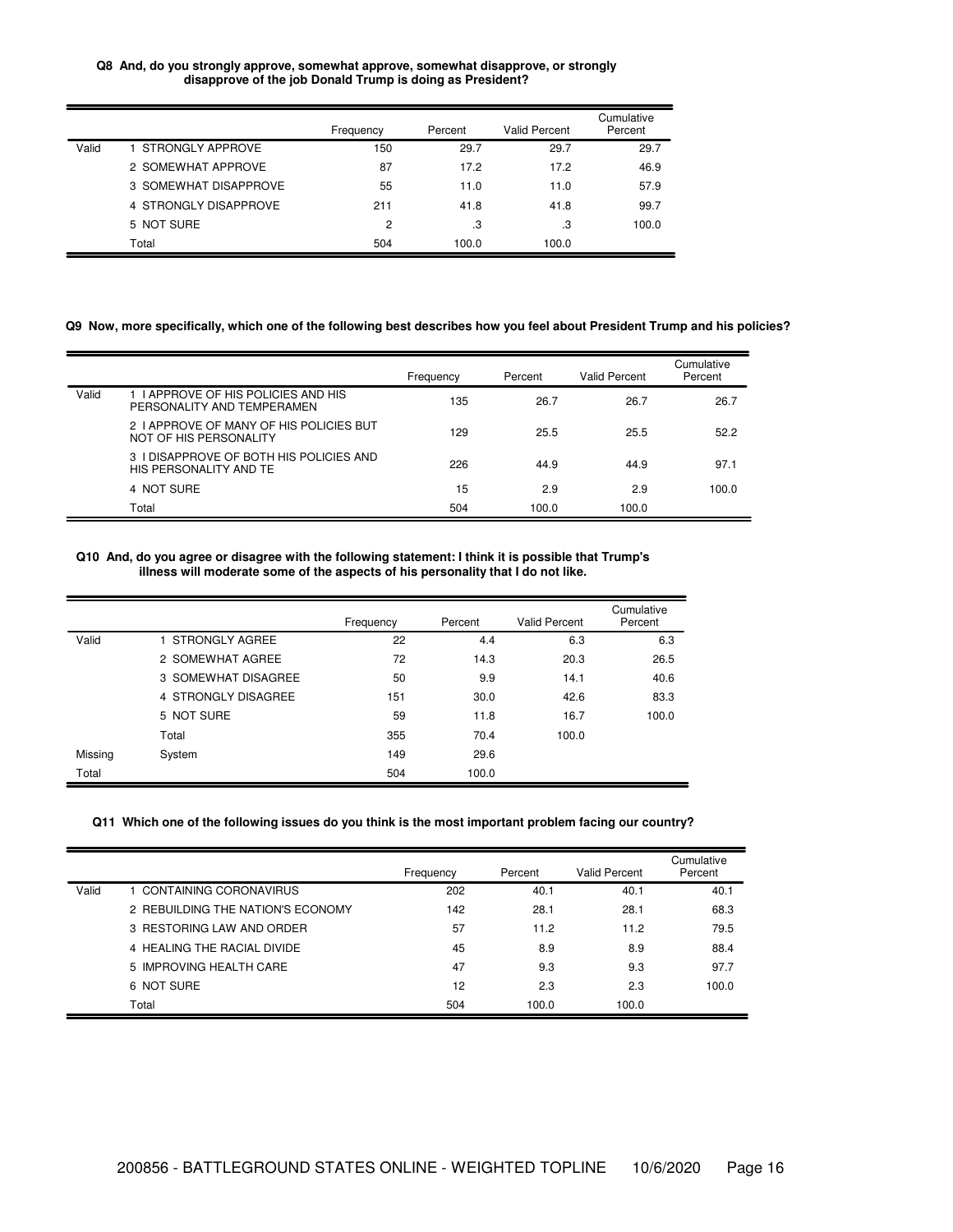## **Q12 Containing coronavirus**

|       |              | Frequency | Percent | <b>Valid Percent</b> | Cumulative<br>Percent |
|-------|--------------|-----------|---------|----------------------|-----------------------|
| Valid | DONALD TRUMP | 209       | 41.5    | 41.5                 | 41.5                  |
|       | 2 JOE BIDEN  | 246       | 48.8    | 48.8                 | 90.3                  |
|       | 3 NOT SURE   | 49        | 9.7     | 9.7                  | 100.0                 |
|       | Total        | 504       | 100.0   | 100.0                |                       |

# **Q13 Rebuilding the nation's economy**

|       |                | Frequency | Percent | <b>Valid Percent</b> | Cumulative<br>Percent |
|-------|----------------|-----------|---------|----------------------|-----------------------|
| Valid | 1 DONALD TRUMP | 250       | 49.7    | 49.7                 | 49.7                  |
|       | 2 JOE BIDEN    | 219       | 43.4    | 43.4                 | 93.1                  |
|       | 3 NOT SURE     | 35        | 6.9     | 6.9                  | 100.0                 |
|       | Total          | 504       | 100.0   | 100.0                |                       |

# **Q14 Restoring law and order**

|       |              | Frequency | Percent | <b>Valid Percent</b> | Cumulative<br>Percent |
|-------|--------------|-----------|---------|----------------------|-----------------------|
| Valid | DONALD TRUMP | 244       | 48.4    | 48.4                 | 48.4                  |
|       | 2 JOE BIDEN  | 222       | 44.0    | 44.0                 | 92.4                  |
|       | 3 NOT SURE   | 38        | 7.6     | 7.6                  | 100.0                 |
|       | Total        | 504       | 100.0   | 100.0                |                       |

# **Q15 Healing the racial divide**

|       |              | Frequency | Percent | <b>Valid Percent</b> | Cumulative<br>Percent |
|-------|--------------|-----------|---------|----------------------|-----------------------|
| Valid | DONALD TRUMP | 192       | 38.2    | 38.2                 | 38.2                  |
|       | 2 JOE BIDEN  | 260       | 51.7    | 51.7                 | 89.9                  |
|       | 3 NOT SURE   | 51        | 10.1    | 10.1                 | 100.0                 |
|       | Total        | 504       | 100.0   | 100.0                |                       |

# **Q16 Improving health care**

|       |                     | Frequency | Percent | <b>Valid Percent</b> | Cumulative<br>Percent |
|-------|---------------------|-----------|---------|----------------------|-----------------------|
| Valid | <b>DONALD TRUMP</b> | 212       | 42.1    | 42.1                 | 42.1                  |
|       | 2 JOE BIDEN         | 260       | 51.6    | 51.6                 | 93.7                  |
|       | 3 NOT SURE          | 32        | 6.3     | 6.3                  | 100.0                 |
|       | Total               | 504       | 100.0   | 100.0                |                       |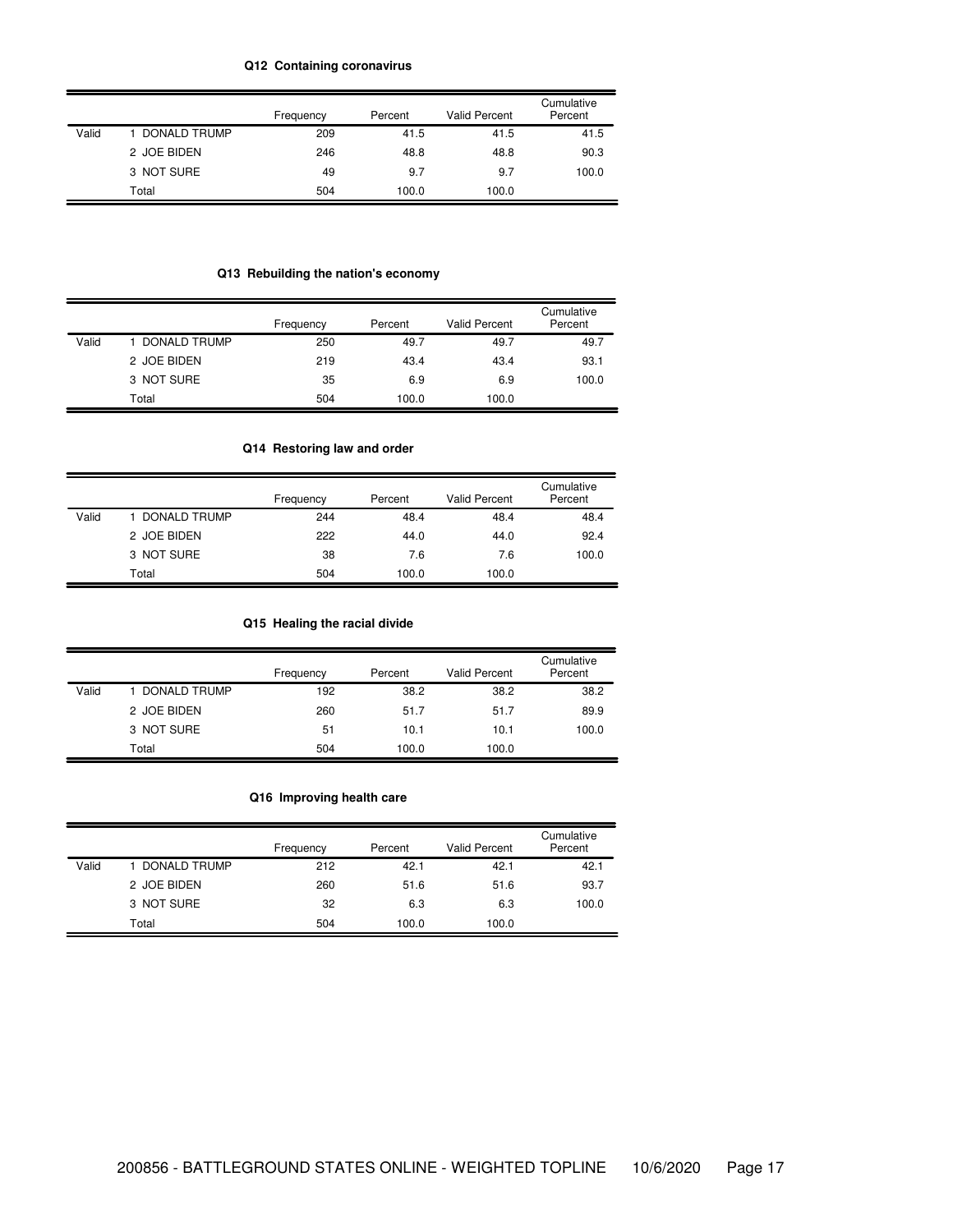### **Q17 Do you think the situation with the virus is getting much better, somewhat better, somewhat worse, much worse, or staying about the same?**

|       |                          | Frequency | Percent | Valid Percent | Cumulative<br>Percent |
|-------|--------------------------|-----------|---------|---------------|-----------------------|
| Valid | 1 MUCH BETTER            | 62        | 12.4    | 12.4          | 12.4                  |
|       | 2 SOMEWHAT BETTER        | 122       | 24.3    | 24.3          | 36.6                  |
|       | 3 SOMEWHAT WORSE         | 134       | 26.7    | 26.7          | 63.3                  |
|       | 4 MUCH WORSE             | 86        | 17.2    | 17.2          | 80.4                  |
|       | 5 STAYING ABOUT THE SAME | 83        | 16.5    | 16.5          | 97.0                  |
|       | 6 NOT SURE               | 15        | 3.0     | 3.0           | 100.0                 |
|       | Total                    | 504       | 100.0   | 100.0         |                       |

Q18 Do you think that medical treatments for the virus have gotten better or is there no real progress?

|       |                    | Frequency | Percent | <b>Valid Percent</b> | Cumulative<br>Percent |
|-------|--------------------|-----------|---------|----------------------|-----------------------|
| Valid | MUCH BETTER        | 108       | 21.4    | 21.4                 | 21.4                  |
|       | 2 SOMEWHAT BETTER  | 177       | 35.1    | 35.1                 | 56.5                  |
|       | 3 NO REAL PROGRESS | 178       | 35.3    | 35.3                 | 91.8                  |
|       | 4 NOT SURE         | 41        | 8.2     | 8.2                  | 100.0                 |
|       | Total              | 504       | 100.0   | 100.0                |                       |

Q19 Some people say that the virus is not an important political issue and should not decide the election since it is apparent that we will soon have a vaccine. Do you strongly agree, somewhat agree, somewhat disagree or strongly disagree that coronavirus is

|       |                     | Frequency | Percent | <b>Valid Percent</b> | Cumulative<br>Percent |
|-------|---------------------|-----------|---------|----------------------|-----------------------|
| Valid | 1 STRONGLY AGREE    | 77        | 15.2    | 15.2                 | 15.2                  |
|       | 2 SOMEWHAT AGREE    | 90        | 17.9    | 17.9                 | 33.1                  |
|       | 3 SOMEWHAT DISAGREE | 122       | 24.2    | 24.2                 | 57.3                  |
|       | 4 STRONGLY DISAGREE | 178       | 35.2    | 35.2                 | 92.6                  |
|       | 5 NOT SURE          | 37        | 7.4     | 7.4                  | 100.0                 |
|       | Total               | 504       | 100.0   | 100.0                |                       |

#### **Q20 Do you think the economy is getting much better, somewhat better, somewhat worse or much worse?**

|       |                    | Frequency | Percent | <b>Valid Percent</b> | Cumulative<br>Percent |
|-------|--------------------|-----------|---------|----------------------|-----------------------|
| Valid | 1 MUCH BETTER      | 61        | 12.0    | 12.0                 | 12.0                  |
|       | 2 SOMEWHAT BETTER  | 126       | 25.0    | 25.0                 | 37.0                  |
|       | 3 SOMEWHAT WORSE   | 154       | 30.6    | 30.6                 | 67.6                  |
|       | 4 MUCH WORSE       | 89        | 17.7    | 17.7                 | 85.2                  |
|       | 5 STAYING THE SAME | 60        | 12.0    | 12.0                 | 97.2                  |
|       | 6 NOT SURE         | 14        | 2.8     | 2.8                  | 100.0                 |
|       | Total              | 504       | 100.0   | 100.0                |                       |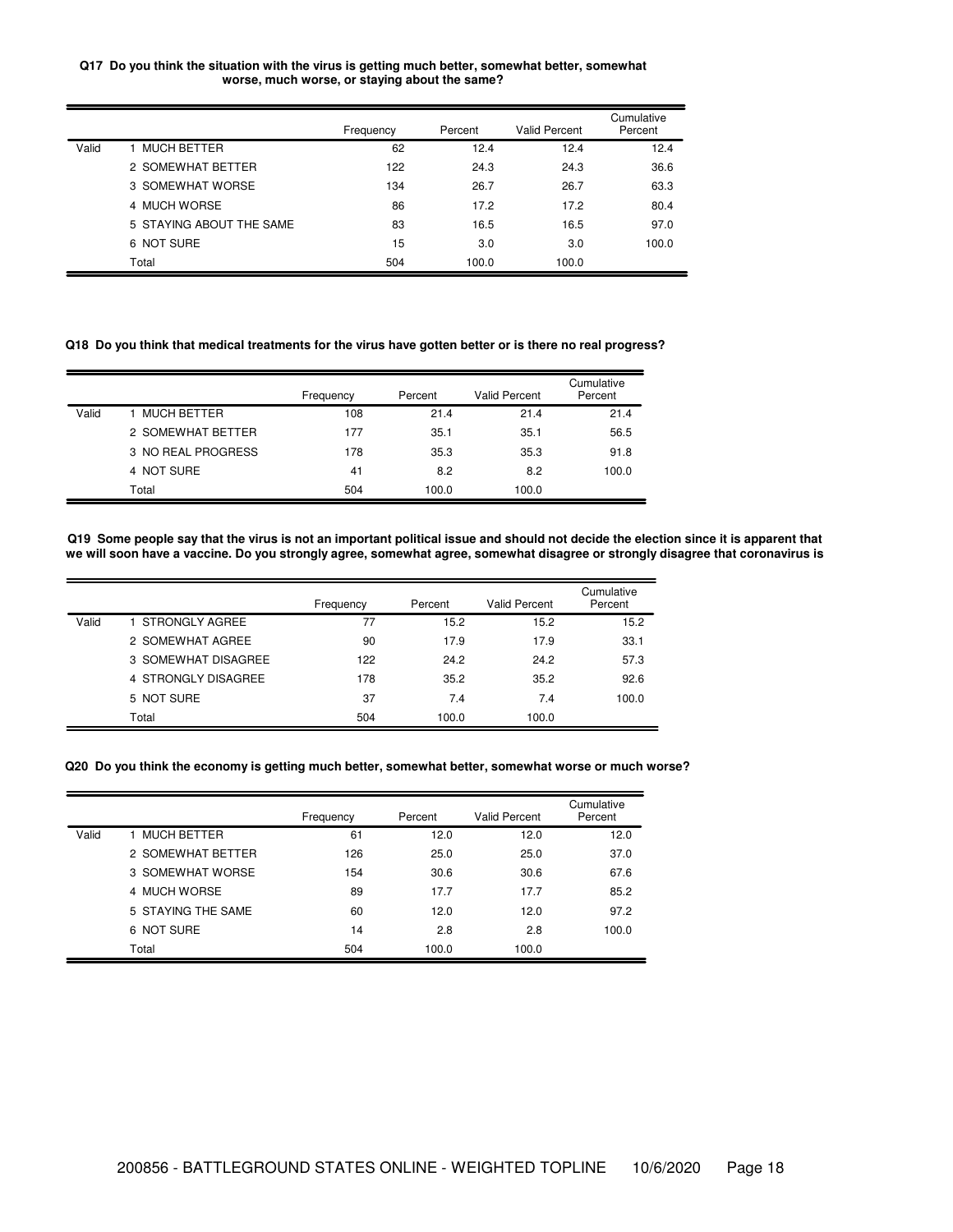## **Q21 And, did you watch at least some of the recent debate between Donald Trump and Joe Biden?**

|       |                      | Frequency | Percent | Valid Percent | Cumulative<br>Percent |
|-------|----------------------|-----------|---------|---------------|-----------------------|
| Valid | 1 YES, WATCHED A LOT | 270       | 53.6    | 53.6          | 53.6                  |
|       | 2 YES, WATCHED SOME  | 148       | 29.3    | 29.3          | 82.8                  |
|       | 3 NO, WATCHED NONE   | 86        | 17.2    | 17.2          | 100.0                 |
|       | Total                | 504       | 100.0   | 100.0         |                       |

# **Q22 Who do you think did better in the debate, Trump or Biden?**

|       |              | Frequency | Percent | <b>Valid Percent</b> | Cumulative<br>Percent |
|-------|--------------|-----------|---------|----------------------|-----------------------|
| Valid | <b>TRUMP</b> | 173       | 34.4    | 34.4                 | 34.4                  |
|       | 2 BIDEN      | 235       | 46.6    | 46.6                 | 81.0                  |
|       | 3 BOTH EQUAL | 96        | 19.0    | 19.0                 | 100.0                 |
|       | Total        | 504       | 100.0   | 100.0                |                       |

## **Q23 The debate was disgusting with constant interruptions and nasty name calling.**

|         |                     | Frequency | Percent | <b>Valid Percent</b> | Cumulative<br>Percent |
|---------|---------------------|-----------|---------|----------------------|-----------------------|
| Valid   | 1 STRONGLY AGREE    | 102       | 20.2    | 43.3                 | 43.3                  |
|         | 2 SOMEWHAT AGREE    | 74        | 14.8    | 31.7                 | 75.0                  |
|         | 3 SOMEWHAT DISAGREE | 26        | 5.3     | 11.3                 | 86.3                  |
|         | 4 STRONGLY DISAGREE | 17        | 3.4     | 7.3                  | 93.6                  |
|         | 5 NOT SURE          | 15        | 3.0     | 6.4                  | 100.0                 |
|         | Total               | 235       | 46.6    | 100.0                |                       |
| Missing | System              | 269       | 53.4    |                      |                       |
| Total   |                     | 504       | 100.0   |                      |                       |

# Q24 After seeing the debate, I might not vote for either one of them. I might stay home or vote for one of the third party candidates.

|         |                     | Frequency | Percent | <b>Valid Percent</b> | Cumulative<br>Percent |
|---------|---------------------|-----------|---------|----------------------|-----------------------|
| Valid   | 1 STRONGLY AGREE    | 8         | 1.5     | 3.2                  | 3.2                   |
|         | 2 SOMEWHAT AGREE    | 12        | 2.4     | 5.2                  | 8.4                   |
|         | 3 SOMEWHAT DISAGREE | 26        | 5.2     | 11.2                 | 19.7                  |
|         | 4 STRONGLY DISAGREE | 162       | 32.2    | 69.1                 | 88.8                  |
|         | 5 NOT SURE          | 26        | 5.2     | 11.2                 | 100.0                 |
|         | Total               | 235       | 46.6    | 100.0                |                       |
| Missing | System              | 269       | 53.4    |                      |                       |
| Total   |                     | 504       | 100.0   |                      |                       |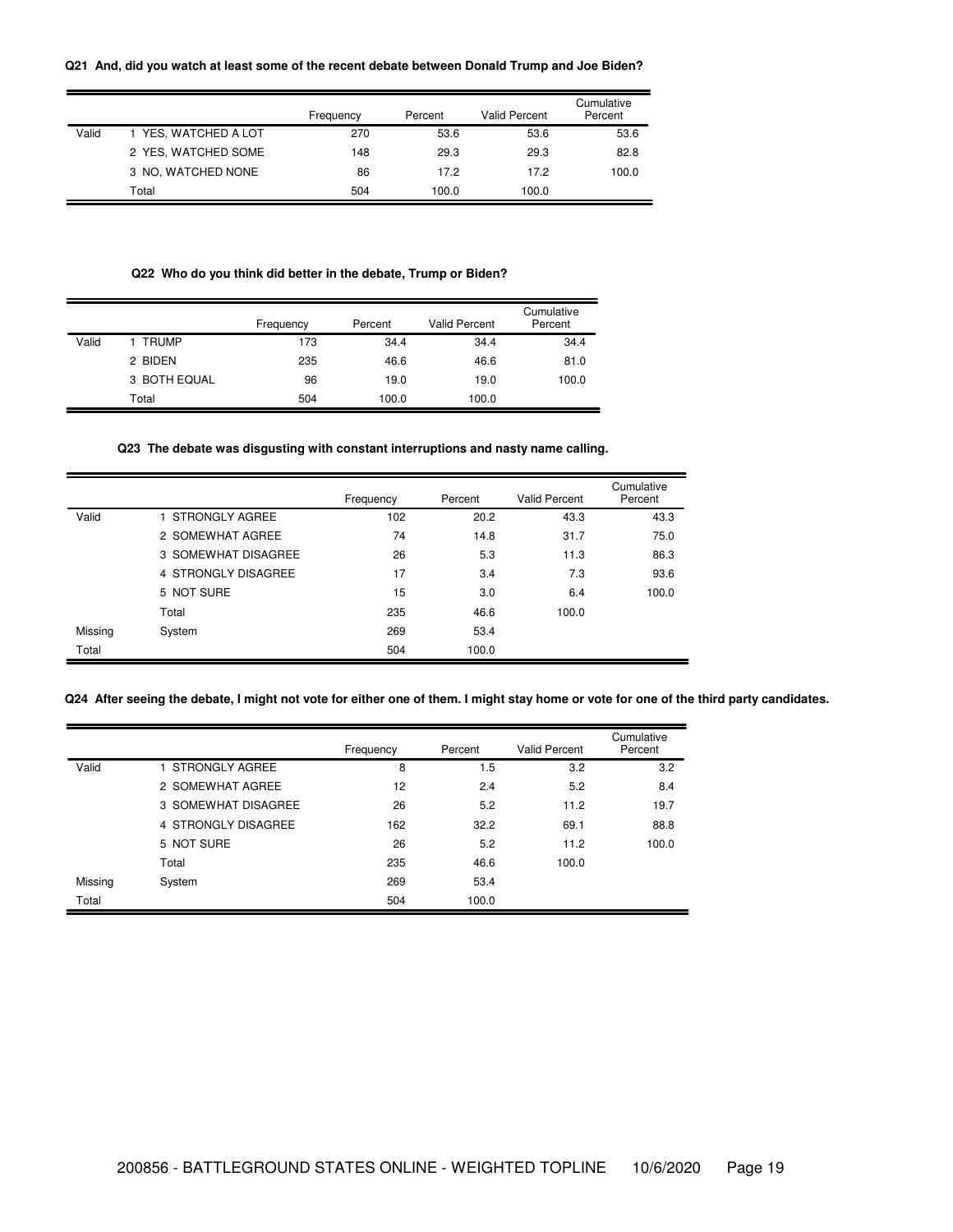## **Q25 Trump was too aggressive, attacking Biden and interrupting him.**

|         |                     | Frequency | Percent | <b>Valid Percent</b> | Cumulative<br>Percent |
|---------|---------------------|-----------|---------|----------------------|-----------------------|
| Valid   | 1 STRONGLY AGREE    | 109       | 21.6    | 46.4                 | 46.4                  |
|         | 2 SOMEWHAT AGREE    | 51        | 10.1    | 21.7                 | 68.1                  |
|         | 3 SOMEWHAT DISAGREE | 27        | 5.4     | 11.7                 | 79.7                  |
|         | 4 STRONGLY DISAGREE | 36        | 7.2     | 15.5                 | 95.3                  |
|         | 5 NOT SURE          | 11        | 2.2     | 4.7                  | 100.0                 |
|         | Total               | 235       | 46.6    | 100.0                |                       |
| Missing | System              | 269       | 53.4    |                      |                       |
| Total   |                     | 504       | 100.0   |                      |                       |

# Q26 Biden was insulting to the president, disrespecting him and calling him a clown and the worst president in history.

|         |                     | Frequency | Percent | Valid Percent | Cumulative<br>Percent |
|---------|---------------------|-----------|---------|---------------|-----------------------|
| Valid   | 1 STRONGLY AGREE    | 89        | 17.7    | 38.0          | 38.0                  |
|         | 2 SOMEWHAT AGREE    | 45        | 9.0     | 19.3          | 57.3                  |
|         | 3 SOMEWHAT DISAGREE | 25        | 5.0     | 10.7          | 68.1                  |
|         | 4 STRONGLY DISAGREE | 55        | 11.0    | 23.5          | 91.6                  |
|         | 5 NOT SURE          | 20        | 3.9     | 8.4           | 100.0                 |
|         | Total               | 235       | 46.6    | 100.0         |                       |
| Missing | System              | 269       | 53.4    |               |                       |
| Total   |                     | 504       | 100.0   |               |                       |

**Q27 Trump was the stronger of the two candidates.**

|         |                     | Frequency | Percent | <b>Valid Percent</b> | Cumulative<br>Percent |
|---------|---------------------|-----------|---------|----------------------|-----------------------|
| Valid   | 1 STRONGLY AGREE    | 74        | 14.8    | 31.7                 | 31.7                  |
|         | 2 SOMEWHAT AGREE    | 34        | 6.7     | 14.3                 | 46.0                  |
|         | 3 SOMEWHAT DISAGREE | 16        | 3.1     | 6.8                  | 52.8                  |
|         | 4 STRONGLY DISAGREE | 92        | 18.2    | 39.1                 | 91.9                  |
|         | 5 NOT SURE          | 19        | 3.8     | 8.1                  | 100.0                 |
|         | Total               | 235       | 46.6    | 100.0                |                       |
| Missing | System              | 269       | 53.4    |                      |                       |
| Total   |                     | 504       | 100.0   |                      |                       |

**Q28 Joe Biden showed that he was too weak to be an effective president.**

|         |                     | Frequency | Percent | <b>Valid Percent</b> | Cumulative<br>Percent |
|---------|---------------------|-----------|---------|----------------------|-----------------------|
| Valid   | 1 STRONGLY AGREE    | 66        | 13.1    | 28.2                 | 28.2                  |
|         | 2 SOMEWHAT AGREE    | 29        | 5.9     | 12.6                 | 40.8                  |
|         | 3 SOMEWHAT DISAGREE | 32        | 6.4     | 13.8                 | 54.6                  |
|         | 4 STRONGLY DISAGREE | 85        | 17.0    | 36.4                 | 91.0                  |
|         | 5 NOT SURE          | 21        | 4.2     | 9.0                  | 100.0                 |
|         | Total               | 235       | 46.6    | 100.0                |                       |
| Missing | System              | 269       | 53.4    |                      |                       |
| Total   |                     | 504       | 100.0   |                      |                       |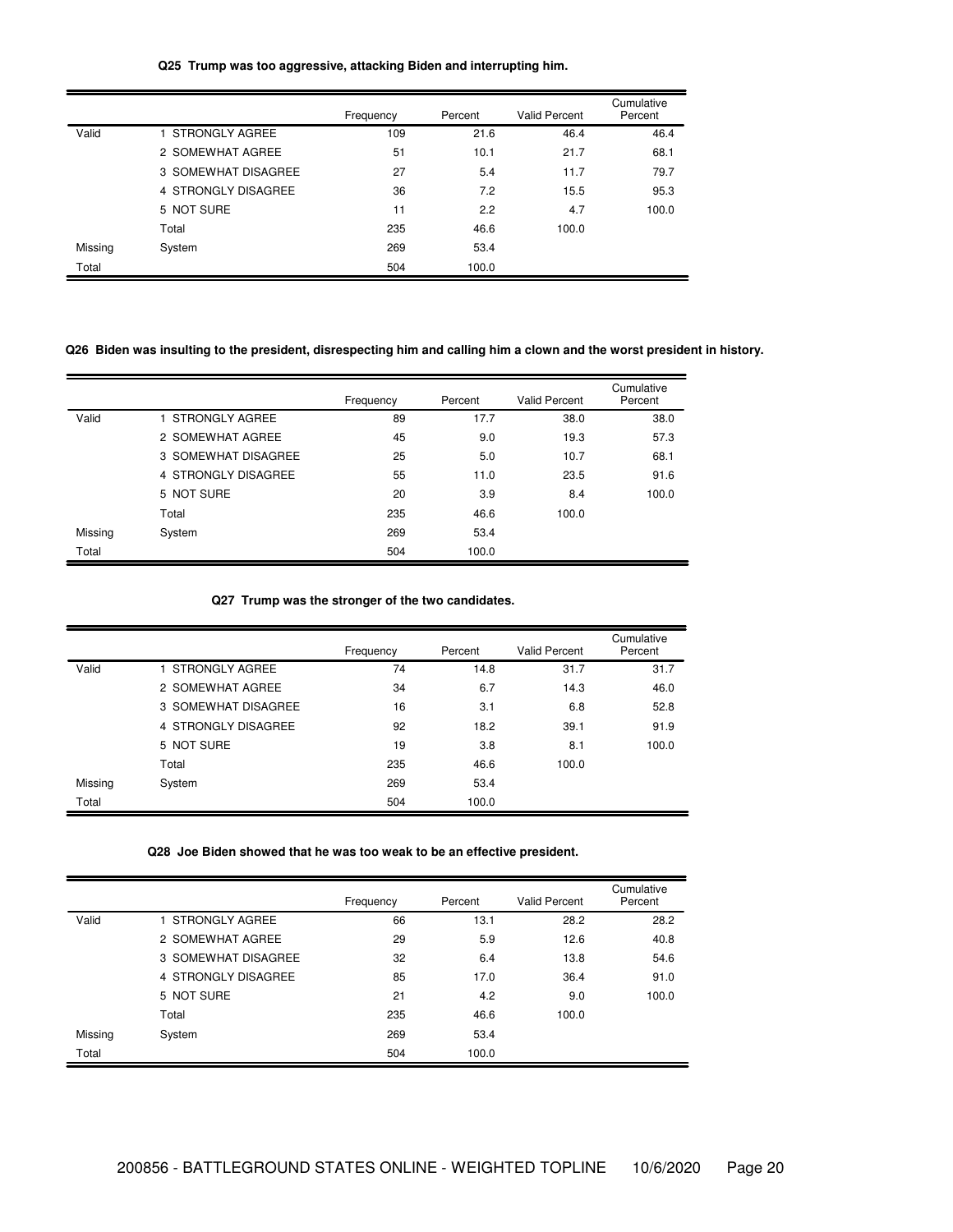## **Q29 I had mixed emotions regarding the debate - Trump was too strong, but Biden was too weak.**

|         |                     | Frequency | Percent | <b>Valid Percent</b> | Cumulative<br>Percent |
|---------|---------------------|-----------|---------|----------------------|-----------------------|
| Valid   | 1 STRONGLY AGREE    | 29        | 5.7     | 12.3                 | 12.3                  |
|         | 2 SOMEWHAT AGREE    | 47        | 9.3     | 20.0                 | 32.3                  |
|         | 3 SOMEWHAT DISAGREE | 52        | 10.2    | 22.0                 | 54.3                  |
|         | 4 STRONGLY DISAGREE | 80        | 15.9    | 34.1                 | 88.4                  |
|         | 5 NOT SURE          | 27        | 5.4     | 11.6                 | 100.0                 |
|         | Total               | 235       | 46.6    | 100.0                |                       |
| Missing | System              | 269       | 53.4    |                      |                       |
| Total   |                     | 504       | 100.0   |                      |                       |

# **Q30 Trump effectively rebutted the charge that he did not pay taxes.**

|         |                     | Frequency | Percent | <b>Valid Percent</b> | Cumulative<br>Percent |
|---------|---------------------|-----------|---------|----------------------|-----------------------|
| Valid   | 1 STRONGLY AGREE    | 45        | 8.9     | 19.2                 | 19.2                  |
|         | 2 SOMEWHAT AGREE    | 41        | 8.1     | 17.4                 | 36.6                  |
|         | 3 SOMEWHAT DISAGREE | 29        | 5.8     | 12.4                 | 48.9                  |
|         | 4 STRONGLY DISAGREE | 87        | 17.3    | 37.1                 | 86.0                  |
|         | 5 NOT SURE          | 33        | 6.5     | 14.0                 | 100.0                 |
|         | Total               | 235       | 46.6    | 100.0                |                       |
| Missing | System              | 269       | 53.4    |                      |                       |
| Total   |                     | 504       | 100.0   |                      |                       |

# Q31 Biden implied that he might pack the Supreme Court, adding judges until he gets a liberal majority.

|         |                     | Frequency | Percent | <b>Valid Percent</b> | Cumulative<br>Percent |
|---------|---------------------|-----------|---------|----------------------|-----------------------|
| Valid   | 1 STRONGLY AGREE    | 39        | 7.7     | 16.6                 | 16.6                  |
|         | 2 SOMEWHAT AGREE    | 44        | 8.7     | 18.7                 | 35.3                  |
|         | 3 SOMEWHAT DISAGREE | 37        | 7.4     | 15.8                 | 51.0                  |
|         | 4 STRONGLY DISAGREE | 54        | 10.7    | 23.0                 | 74.0                  |
|         | 5 NOT SURE          | 61        | 12.1    | 26.0                 | 100.0                 |
|         | Total               | 235       | 46.6    | 100.0                |                       |
| Missing | System              | 269       | 53.4    |                      |                       |
| Total   |                     | 504       | 100.0   |                      |                       |

## **Q32 Trump showed that Biden is too strongly tied to the far left.**

|         |                     | Frequency | Percent | <b>Valid Percent</b> | Cumulative<br>Percent |
|---------|---------------------|-----------|---------|----------------------|-----------------------|
| Valid   | 1 STRONGLY AGREE    | 59        | 11.8    | 25.3                 | 25.3                  |
|         | 2 SOMEWHAT AGREE    | 33        | 6.6     | 14.2                 | 39.6                  |
|         | 3 SOMEWHAT DISAGREE | 35        | 6.9     | 14.8                 | 54.4                  |
|         | 4 STRONGLY DISAGREE | 80        | 15.9    | 34.1                 | 88.5                  |
|         | 5 NOT SURE          | 27        | 5.4     | 11.5                 | 100.0                 |
|         | Total               | 235       | 46.6    | 100.0                |                       |
| Missing | System              | 269       | 53.4    |                      |                       |
| Total   |                     | 504       | 100.0   |                      |                       |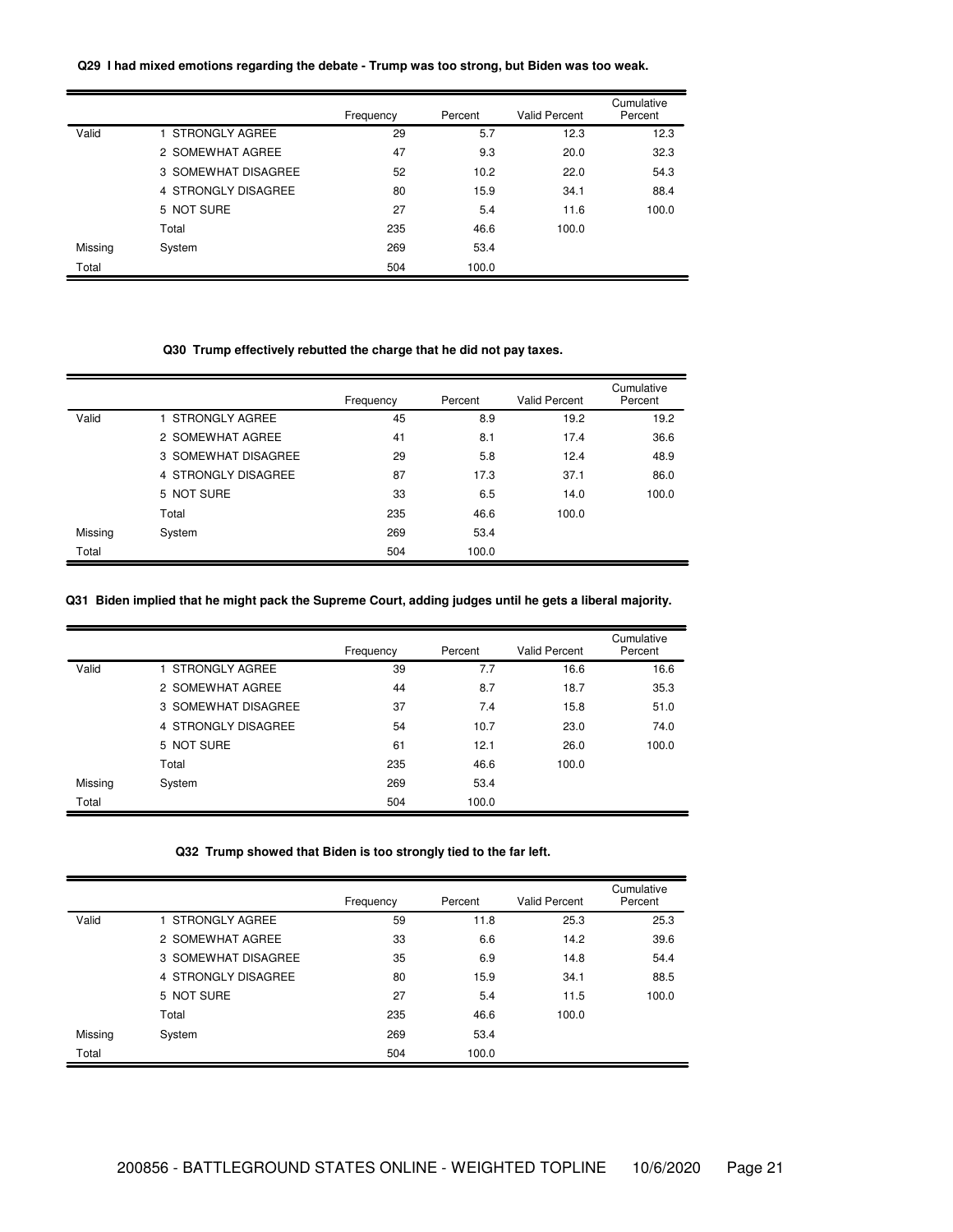### Q33 Did the debate make you more likely to vote for Donald Trump or more likely to vote for Joe Biden?

|       |                                                    | Frequency | Percent | <b>Valid Percent</b> | Cumulative<br>Percent |
|-------|----------------------------------------------------|-----------|---------|----------------------|-----------------------|
| Valid | 1 MUCH MORE LIKELY TO VOTE FOR TRUMP               | 129       | 25.6    | 25.6                 | 25.6                  |
|       | 2 SOMEWHAT MORE LIKELY TO VOTE FOR<br><b>TRUMP</b> | 36        | 7.2     | 7.2                  | 32.8                  |
|       | 3 SOMEWHAT MORE LIKELY TO VOTE FOR BIDEN           | 27        | 5.4     | 5.4                  | 38.1                  |
|       | 4 MUCH MORE LIKELY TO VOTE FOR BIDEN               | 160       | 31.8    | 31.8                 | 69.9                  |
|       | 5 NO DIFFERENCE                                    | 136       | 27.0    | 27.0                 | 96.9                  |
|       | 6 NOT SURE                                         | 15        | 3.1     | 3.1                  | 100.0                 |
|       | Total                                              | 504       | 100.0   | 100.0                |                       |

# **Q34 I am praying for Donald Trump's recovery.**

|         |                     | Frequency | Percent | <b>Valid Percent</b> | Cumulative<br>Percent |
|---------|---------------------|-----------|---------|----------------------|-----------------------|
| Valid   | 1 STRONGLY AGREE    | 110       | 21.7    | 40.7                 | 40.7                  |
|         | 2 SOMEWHAT AGREE    | 74        | 14.8    | 27.6                 | 68.3                  |
|         | 3 SOMEWHAT DISAGREE | 13        | 2.6     | 4.8                  | 73.2                  |
|         | 4 STRONGLY DISAGREE | 49        | 9.8     | 18.4                 | 91.6                  |
|         | 5 NOT SURE          | 23        | 4.5     | 8.4                  | 100.0                 |
|         | Total               | 269       | 53.4    | 100.0                |                       |
| Missing | System              | 235       | 46.6    |                      |                       |
| Total   |                     | 504       | 100.0   |                      |                       |

# **Q35 President Trump has handled himself with grace and dignity during this difficult time.**

|         |                     | Frequency | Percent | <b>Valid Percent</b> | Cumulative<br>Percent |
|---------|---------------------|-----------|---------|----------------------|-----------------------|
| Valid   | 1 STRONGLY AGREE    | 79        | 15.7    | 29.4                 | 29.4                  |
|         | 2 SOMEWHAT AGREE    | 43        | 8.5     | 15.9                 | 45.3                  |
|         | 3 SOMEWHAT DISAGREE | 32        | 6.3     | 11.7                 | 57.0                  |
|         | 4 STRONGLY DISAGREE | 102       | 20.2    | 37.7                 | 94.7                  |
|         | 5 NOT SURE          | 14        | 2.8     | 5.3                  | 100.0                 |
|         | Total               | 269       | 53.4    | 100.0                |                       |
| Missing | System              | 235       | 46.6    |                      |                       |
| Total   |                     | 504       | 100.0   |                      |                       |

## Q36 It serves Trump right that he got sick with the virus after refusing to take it seriously and not urging people to wear masks.

|         |                     | Frequency | Percent | <b>Valid Percent</b> | Cumulative<br>Percent |
|---------|---------------------|-----------|---------|----------------------|-----------------------|
| Valid   | 1 STRONGLY AGREE    | 85        | 16.9    | 31.7                 | 31.7                  |
|         | 2 SOMEWHAT AGREE    | 51        | 10.1    | 19.0                 | 50.7                  |
|         | 3 SOMEWHAT DISAGREE | 28        | 5.5     | 10.2                 | 60.9                  |
|         | 4 STRONGLY DISAGREE | 91        | 18.0    | 33.6                 | 94.5                  |
|         | 5 NOT SURE          | 15        | 2.9     | 5.5                  | 100.0                 |
|         | Total               | 269       | 53.4    | 100.0                |                       |
| Missing | System              | 235       | 46.6    |                      |                       |
| Total   |                     | 504       | 100.0   |                      |                       |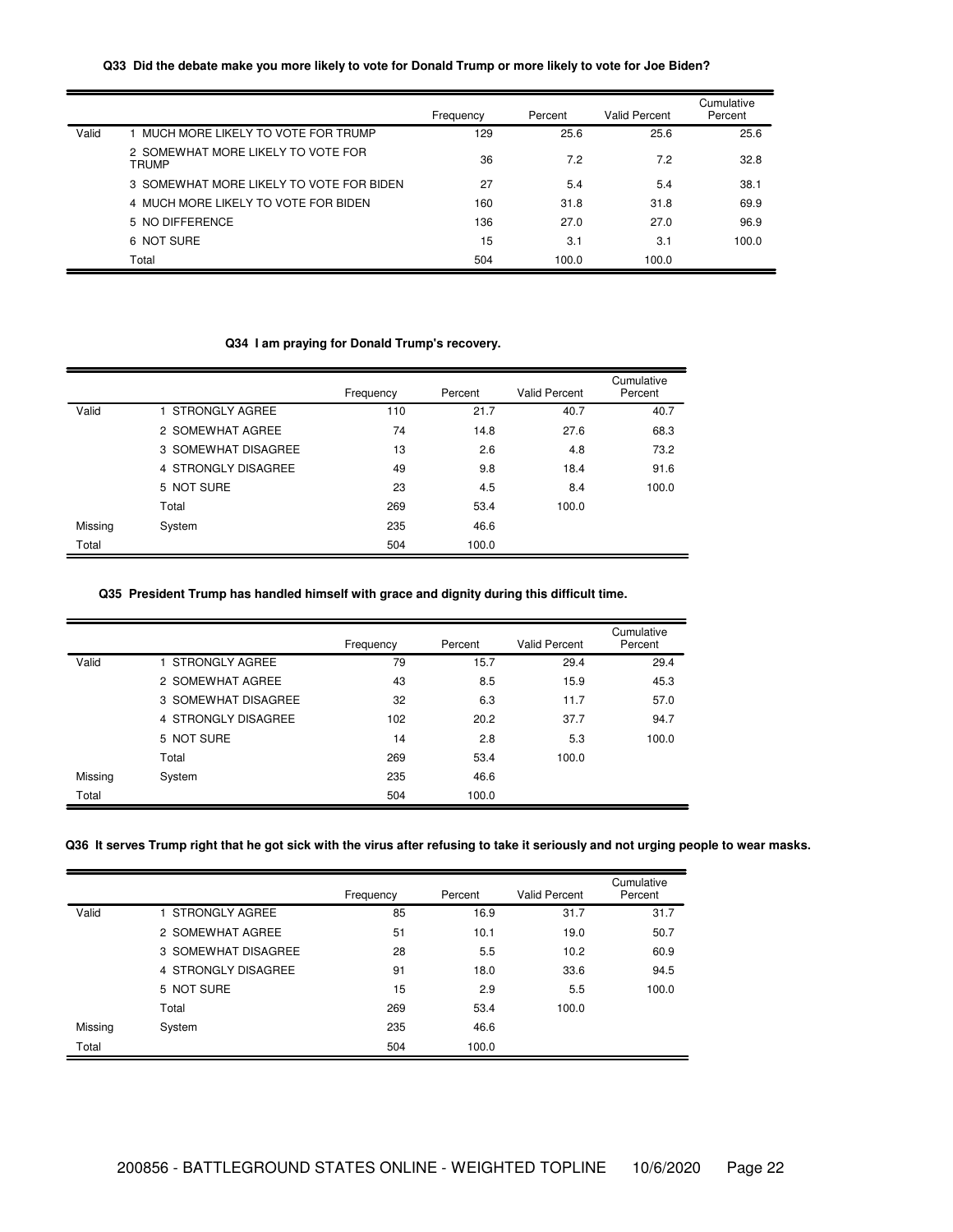### Q37 Getting seriously ill is usually a humbling experience and it might have that effect on President Trump.

|         |                     | Frequency | Percent | Valid Percent | Cumulative<br>Percent |
|---------|---------------------|-----------|---------|---------------|-----------------------|
| Valid   | 1 STRONGLY AGREE    | 39        | 7.7     | 14.4          | 14.4                  |
|         | 2 SOMEWHAT AGREE    | 82        | 16.3    | 30.5          | 44.9                  |
|         | 3 SOMEWHAT DISAGREE | 44        | 8.6     | 16.2          | 61.1                  |
|         | 4 STRONGLY DISAGREE | 82        | 16.3    | 30.4          | 91.5                  |
|         | 5 NOT SURE          | 23        | 4.5     | 8.5           | 100.0                 |
|         | Total               | 269       | 53.4    | 100.0         |                       |
| Missing | System              | 235       | 46.6    |               |                       |
| Total   |                     | 504       | 100.0   |               |                       |

# Q38 If President Trump decides to more strongly ask people to wear masks and take precautions, I will support it.

|         |                     | Frequency | Percent | <b>Valid Percent</b> | Cumulative<br>Percent |
|---------|---------------------|-----------|---------|----------------------|-----------------------|
| Valid   | 1 STRONGLY AGREE    | 165       | 32.7    | 61.2                 | 61.2                  |
|         | 2 SOMEWHAT AGREE    | 66        | 13.1    | 24.4                 | 85.6                  |
|         | 3 SOMEWHAT DISAGREE | 10        | 2.0     | 3.8                  | 89.4                  |
|         | 4 STRONGLY DISAGREE | 13        | 2.6     | 4.9                  | 94.4                  |
|         | 5 NOT SURE          | 15        | 3.0     | 5.6                  | 100.0                 |
|         | Total               | 269       | 53.4    | 100.0                |                       |
| Missing | System              | 235       | 46.6    |                      |                       |
| Total   |                     | 504       | 100.0   |                      |                       |

### **Q39 This experience will make President Trump more empathetic with people who got the virus and more understanding of what they go through.**

|         |                     | Frequency | Percent | <b>Valid Percent</b> | Cumulative<br>Percent |
|---------|---------------------|-----------|---------|----------------------|-----------------------|
| Valid   | 1 STRONGLY AGREE    | 60        | 11.9    | 22.3                 | 22.3                  |
|         | 2 SOMEWHAT AGREE    | 68        | 13.6    | 25.4                 | 47.7                  |
|         | 3 SOMEWHAT DISAGREE | 27        | 5.3     | 9.9                  | 57.6                  |
|         | 4 STRONGLY DISAGREE | 88        | 17.5    | 32.8                 | 90.4                  |
|         | 5 NOT SURE          | 26        | 5.1     | 9.6                  | 100.0                 |
|         | Total               | 269       | 53.4    | 100.0                |                       |
| Missing | System              | 235       | 46.6    |                      |                       |
| Total   |                     | 504       | 100.0   |                      |                       |

### Q40 I believe God may have sent Trump this virus to teach him to be more humble and compassionate, and to be a better person.

|         |                     | Frequency | Percent | <b>Valid Percent</b> | Cumulative<br>Percent |
|---------|---------------------|-----------|---------|----------------------|-----------------------|
| Valid   | 1 STRONGLY AGREE    | 57        | 11.3    | 21.2                 | 21.2                  |
|         | 2 SOMEWHAT AGREE    | 38        | 7.5     | 14.0                 | 35.3                  |
|         | 3 SOMEWHAT DISAGREE | 25        | 5.0     | 9.3                  | 44.6                  |
|         | 4 STRONGLY DISAGREE | 119       | 23.5    | 44.1                 | 88.7                  |
|         | 5 NOT SURE          | 31        | 6.1     | 11.3                 | 100.0                 |
|         | Total               | 269       | 53.4    | 100.0                |                       |
| Missing | System              | 235       | 46.6    |                      |                       |
| Total   |                     | 504       | 100.0   |                      |                       |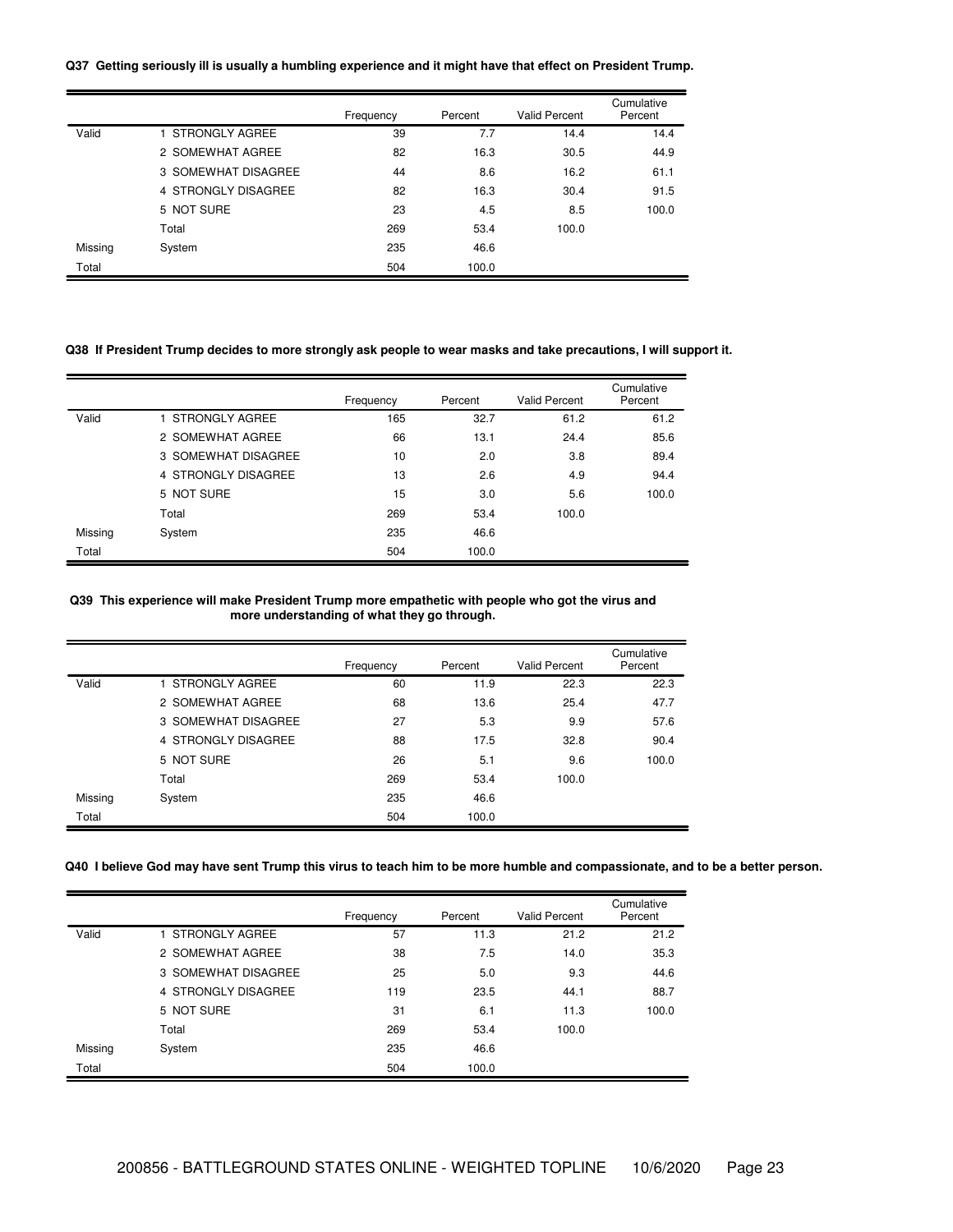### **Q41 I admire Trump for wanting to go back to work as soon as possible.**

|         |                     | Frequency | Percent | <b>Valid Percent</b> | Cumulative<br>Percent |
|---------|---------------------|-----------|---------|----------------------|-----------------------|
| Valid   | STRONGLY AGREE      | 82        | 16.2    | 30.3                 | 30.3                  |
|         | 2 SOMEWHAT AGREE    | 58        | 11.5    | 21.5                 | 51.8                  |
|         | 3 SOMEWHAT DISAGREE | 27        | 5.3     | 9.9                  | 61.8                  |
|         | 4 STRONGLY DISAGREE | 87        | 17.2    | 32.3                 | 94.0                  |
|         | 5 NOT SURE          | 16        | 3.2     | 6.0                  | 100.0                 |
|         | Total               | 269       | 53.4    | 100.0                |                       |
| Missing | System              | 235       | 46.6    |                      |                       |
| Total   |                     | 504       | 100.0   |                      |                       |

# Q42 This incident makes me think less of Biden for refusing to campaign publicly and staying in his basement.

|         |                     | Frequency | Percent | Valid Percent | Cumulative<br>Percent |
|---------|---------------------|-----------|---------|---------------|-----------------------|
| Valid   | 1 STRONGLY AGREE    | 55        | 10.9    | 20.4          | 20.4                  |
|         | 2 SOMEWHAT AGREE    | 40        | 7.9     | 14.8          | 35.2                  |
|         | 3 SOMEWHAT DISAGREE | 38        | 7.5     | 14.1          | 49.3                  |
|         | 4 STRONGLY DISAGREE | 111       | 22.0    | 41.2          | 90.5                  |
|         | 5 NOT SURE          | 26        | 5.1     | 9.5           | 100.0                 |
|         | Total               | 269       | 53.4    | 100.0         |                       |
| Missing | System              | 235       | 46.6    |               |                       |
| Total   |                     | 504       | 100.0   |               |                       |

**Q43 This incident shows that the virus is still a major problem.**

|         |                     | Frequency | Percent | <b>Valid Percent</b> | Cumulative<br>Percent |
|---------|---------------------|-----------|---------|----------------------|-----------------------|
| Valid   | 1 STRONGLY AGREE    | 148       | 29.3    | 54.8                 | 54.8                  |
|         | 2 SOMEWHAT AGREE    | 79        | 15.8    | 29.5                 | 84.3                  |
|         | 3 SOMEWHAT DISAGREE | 23        | 4.6     | 8.7                  | 93.0                  |
|         | 4 STRONGLY DISAGREE | 12        | 2.3     | 4.4                  | 97.4                  |
|         | 5 NOT SURE          | 7         | 1.4     | 2.6                  | 100.0                 |
|         | Total               | 269       | 53.4    | 100.0                |                       |
| Missing | System              | 235       | 46.6    |                      |                       |
| Total   |                     | 504       | 100.0   |                      |                       |

# **Q44 This incident just validates that the press is exaggerating the seriousness of coronavirus.**

|         |                     | Frequency | Percent | <b>Valid Percent</b> | Cumulative<br>Percent |
|---------|---------------------|-----------|---------|----------------------|-----------------------|
| Valid   | STRONGLY AGREE      | 40        | 8.0     | 15.0                 | 15.0                  |
|         | 2 SOMEWHAT AGREE    | 57        | 11.2    | 21.0                 | 36.1                  |
|         | 3 SOMEWHAT DISAGREE | 42        | 8.3     | 15.5                 | 51.5                  |
|         | 4 STRONGLY DISAGREE | 109       | 21.7    | 40.6                 | 92.2                  |
|         | 5 NOT SURE          | 21        | 4.2     | 7.8                  | 100.0                 |
|         | Total               | 269       | 53.4    | 100.0                |                       |
| Missing | System              | 235       | 46.6    |                      |                       |
| Total   |                     | 504       | 100.0   |                      |                       |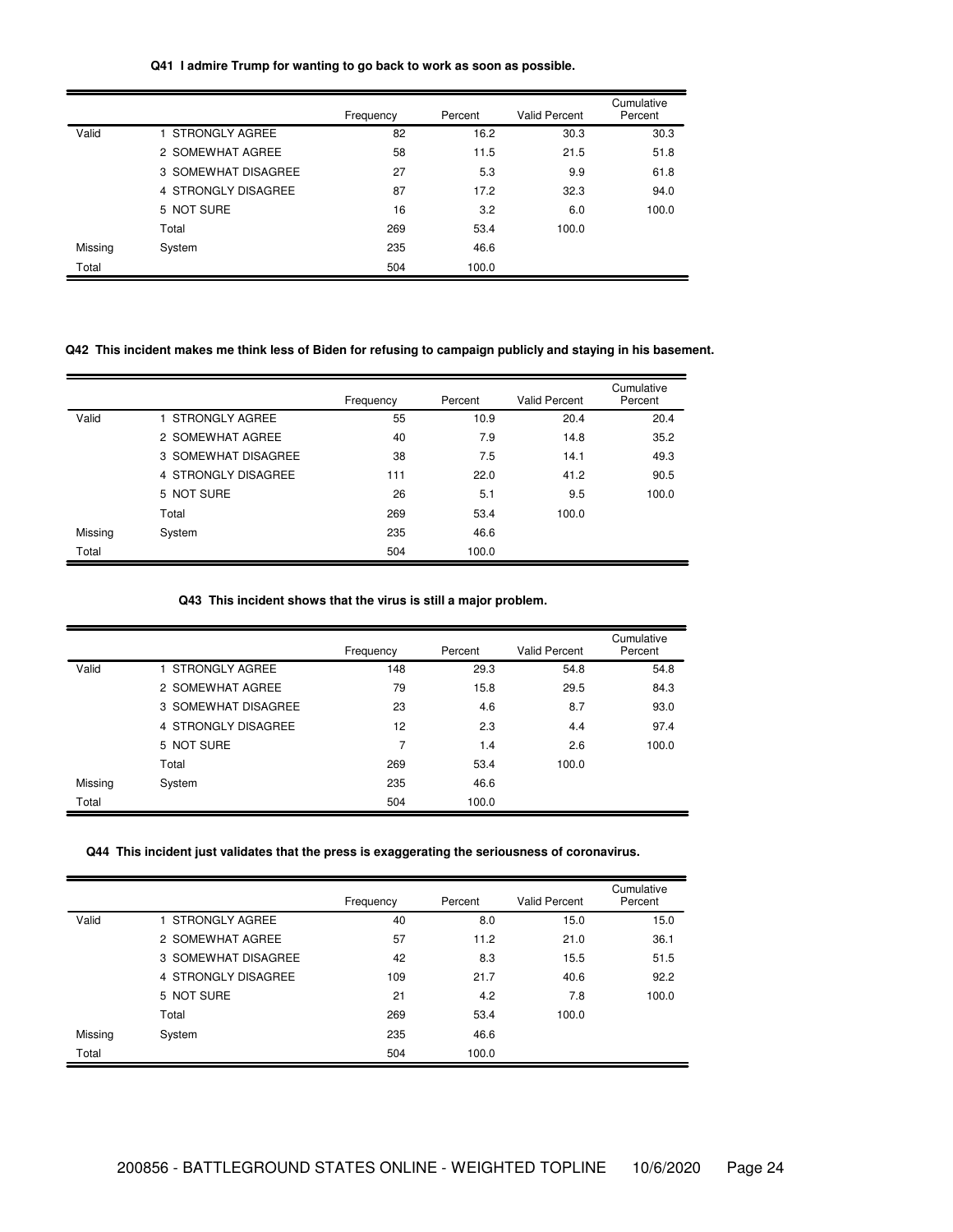#### Q45 Trump going back to work shows that Biden is wrong to say we need to shut the country down again.

|         |                     | Frequency | Percent | <b>Valid Percent</b> | Cumulative<br>Percent |
|---------|---------------------|-----------|---------|----------------------|-----------------------|
| Valid   | 1 STRONGLY AGREE    | 69        | 13.6    | 25.5                 | 25.5                  |
|         | 2 SOMEWHAT AGREE    | 48        | 9.5     | 17.8                 | 43.3                  |
|         | 3 SOMEWHAT DISAGREE | 35        | 6.9     | 12.9                 | 56.2                  |
|         | 4 STRONGLY DISAGREE | 94        | 18.7    | 34.9                 | 91.1                  |
|         | 5 NOT SURE          | 24        | 4.8     | 8.9                  | 100.0                 |
|         | Total               | 269       | 53.4    | 100.0                |                       |
| Missing | System              | 235       | 46.6    |                      |                       |
| Total   |                     | 504       | 100.0   |                      |                       |

# Q46 This incident makes me realize how good a president Trump has been and all that he has accomplished.

|         |                     | Frequency | Percent | <b>Valid Percent</b> | Cumulative<br>Percent |
|---------|---------------------|-----------|---------|----------------------|-----------------------|
| Valid   | 1 STRONGLY AGREE    | 71        | 14.2    | 26.6                 | 26.6                  |
|         | 2 SOMEWHAT AGREE    | 43        | 8.6     | 16.1                 | 42.7                  |
|         | 3 SOMEWHAT DISAGREE | 17        | 3.4     | 6.4                  | 49.1                  |
|         | 4 STRONGLY DISAGREE | 117       | 23.2    | 43.4                 | 92.5                  |
|         | 5 NOT SURE          | 20        | 4.0     | 7.5                  | 100.0                 |
|         | Total               | 269       | 53.4    | 100.0                |                       |
| Missing | System              | 235       | 46.6    |                      |                       |
| Total   |                     | 504       | 100.0   |                      |                       |

### **Q47 President Trump's recovery shows that Joe Biden is wrong to suggest that coronavirus is so serious and so much of a threat that we should close much of the country down.**

|         |                     | Frequency | Percent | <b>Valid Percent</b> | Cumulative<br>Percent |
|---------|---------------------|-----------|---------|----------------------|-----------------------|
| Valid   | 1 STRONGLY AGREE    | 54        | 10.8    | 20.2                 | 20.2                  |
|         | 2 SOMEWHAT AGREE    | 42        | 8.4     | 15.7                 | 36.0                  |
|         | 3 SOMEWHAT DISAGREE | 41        | 8.2     | 15.4                 | 51.3                  |
|         | 4 STRONGLY DISAGREE | 112       | 22.3    | 41.7                 | 93.0                  |
|         | 5 NOT SURE          | 19        | 3.7     | 7.0                  | 100.0                 |
|         | Total               | 269       | 53.4    | 100.0                |                       |
| Missing | System              | 235       | 46.6    |                      |                       |
| Total   |                     | 504       | 100.0   |                      |                       |

### Q48 Trump's catching coronavirus virus proves that Biden was right all along that the President did not take the virus seriously enough.

|         |                     | Frequency | Percent | <b>Valid Percent</b> | Cumulative<br>Percent |
|---------|---------------------|-----------|---------|----------------------|-----------------------|
| Valid   | 1 STRONGLY AGREE    | 106       | 21.0    | 39.4                 | 39.4                  |
|         | 2 SOMEWHAT AGREE    | 51        | 10.1    | 18.9                 | 58.4                  |
|         | 3 SOMEWHAT DISAGREE | 30        | 6.0     | 11.2                 | 69.5                  |
|         | 4 STRONGLY DISAGREE | 73        | 14.5    | 27.1                 | 96.7                  |
|         | 5 NOT SURE          | 9         | 1.8     | 3.3                  | 100.0                 |
|         | Total               | 269       | 53.4    | 100.0                |                       |
| Missing | System              | 235       | 46.6    |                      |                       |
| Total   |                     | 504       | 100.0   |                      |                       |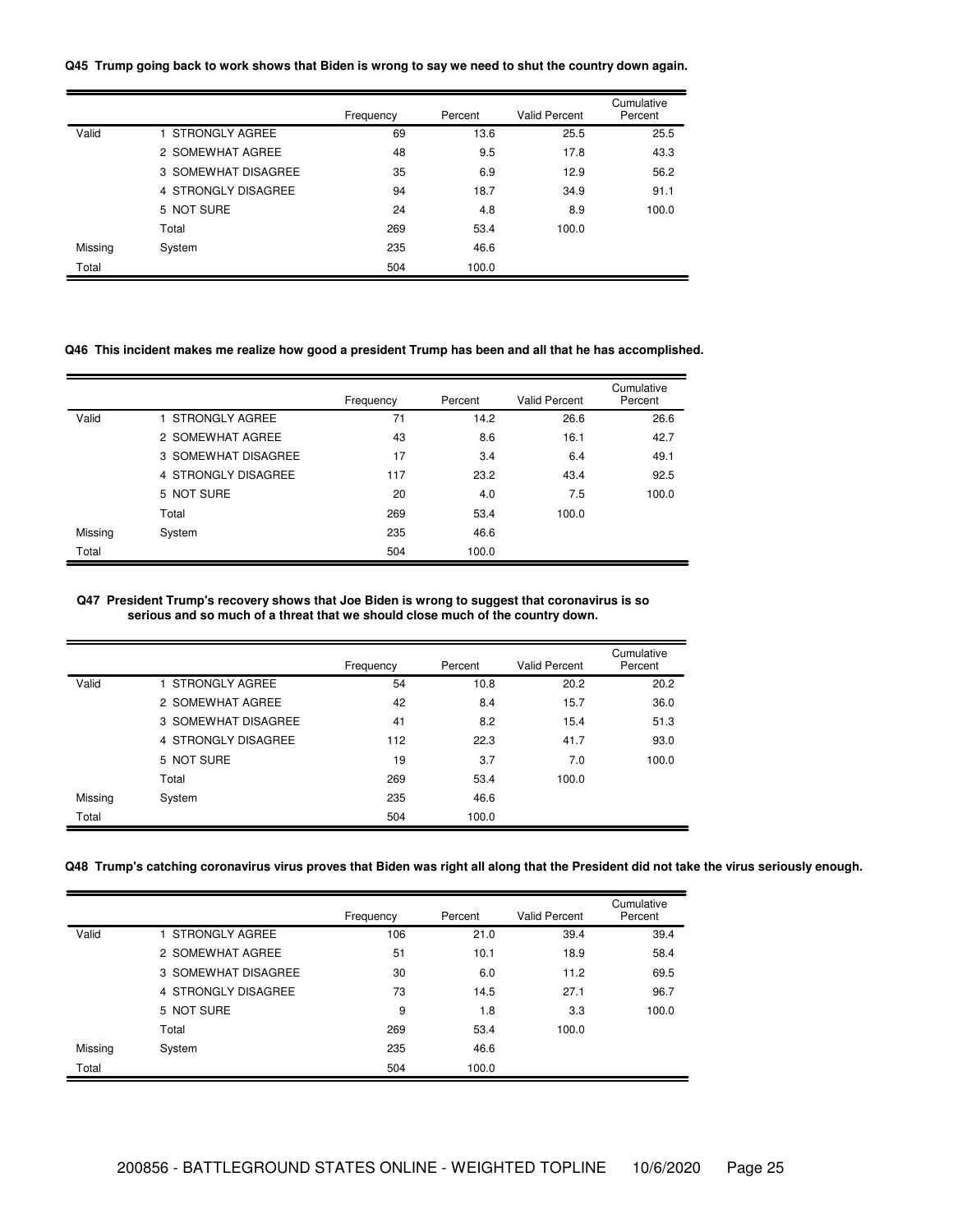#### Q49 On a different topic that is in the news, do you strongly support, somewhat support, somewhat oppose or strongly oppose Biden's plans to increase the number of judges on the Supreme Court in order to offset President Trump's appointments?

|       |                    | Frequency | Percent | <b>Valid Percent</b> | Cumulative<br>Percent |
|-------|--------------------|-----------|---------|----------------------|-----------------------|
| Valid | 1 STRONGLY SUPPORT | 90        | 18.0    | 18.0                 | 18.0                  |
|       | 2 SOMEWHAT SUPPORT | 80        | 15.9    | 15.9                 | 33.9                  |
|       | 3 SOMEWHAT OPPOSE  | 63        | 12.5    | 12.5                 | 46.3                  |
|       | 4 STRONGLY OPPOSE  | 187       | 37.1    | 37.1                 | 83.4                  |
|       | 5 NOT SURE         | 84        | 16.6    | 16.6                 | 100.0                 |
|       | Total              | 504       | 100.0   | 100.0                |                       |

Q50 Some people say that the Supreme Court has become too conservative and that Trump should not have filled Ginsberg's vacancy. They say that adding judges is necessary to restore a proper balance. In view of this argument, do you strongly support, somewhat

|       |                    | Frequency | Percent | <b>Valid Percent</b> | Cumulative<br>Percent |
|-------|--------------------|-----------|---------|----------------------|-----------------------|
| Valid | 1 STRONGLY SUPPORT | 106       | 21.0    | 21.0                 | 21.0                  |
|       | 2 SOMEWHAT SUPPORT | 90        | 17.9    | 17.9                 | 38.8                  |
|       | 3 SOMEWHAT OPPOSE  | 62        | 12.3    | 12.3                 | 51.1                  |
|       | 4 STRONGLY OPPOSE  | 166       | 32.9    | 32.9                 | 84.0                  |
|       | 5 NOT SURE         | 81        | 16.0    | 16.0                 | 100.0                 |
|       | Total              | 504       | 100.0   | 100.0                |                       |

Q51 Other people say that increasing the number of judges of the Supreme Court will destroy our system of checks and balances and make the Supreme Court subservient to the president and Congress. They say this it's a very dangerous policy. Do you strongly sup

|       |                    | Frequency | Percent | <b>Valid Percent</b> | Cumulative<br>Percent |
|-------|--------------------|-----------|---------|----------------------|-----------------------|
| Valid | 1 STRONGLY SUPPORT | 90        | 17.8    | 17.8                 | 17.8                  |
|       | 2 SOMEWHAT SUPPORT | 88        | 17.5    | 17.5                 | 35.3                  |
|       | 3 SOMEWHAT OPPOSE  | 61        | 12.1    | 12.1                 | 47.4                  |
|       | 4 STRONGLY OPPOSE  | 180       | 35.7    | 35.7                 | 83.1                  |
|       | 5 NOT SURE         | 85        | 16.9    | 16.9                 | 100.0                 |
|       | Total              | 504       | 100.0   | 100.0                |                       |

### **Q52 Would you strongly support, somewhat support, somewhat oppose or strongly oppose a constitutional amendment limiting the size of the Supreme Court to nine justices?**

|       |                    | Frequency | Percent | <b>Valid Percent</b> | Cumulative<br>Percent |
|-------|--------------------|-----------|---------|----------------------|-----------------------|
| Valid | 1 STRONGLY SUPPORT | 132       | 26.2    | 26.2                 | 26.2                  |
|       | 2 SOMEWHAT SUPPORT | 131       | 26.0    | 26.0                 | 52.2                  |
|       | 3 SOMEWHAT OPPOSE  | 72        | 14.4    | 14.4                 | 66.6                  |
|       | 4 STRONGLY OPPOSE  | 46        | 9.0     | 9.0                  | 75.6                  |
|       | 5 NOT SURE         | 123       | 24.4    | 24.4                 | 100.0                 |
|       | Total              | 504       | 100.0   | 100.0                |                       |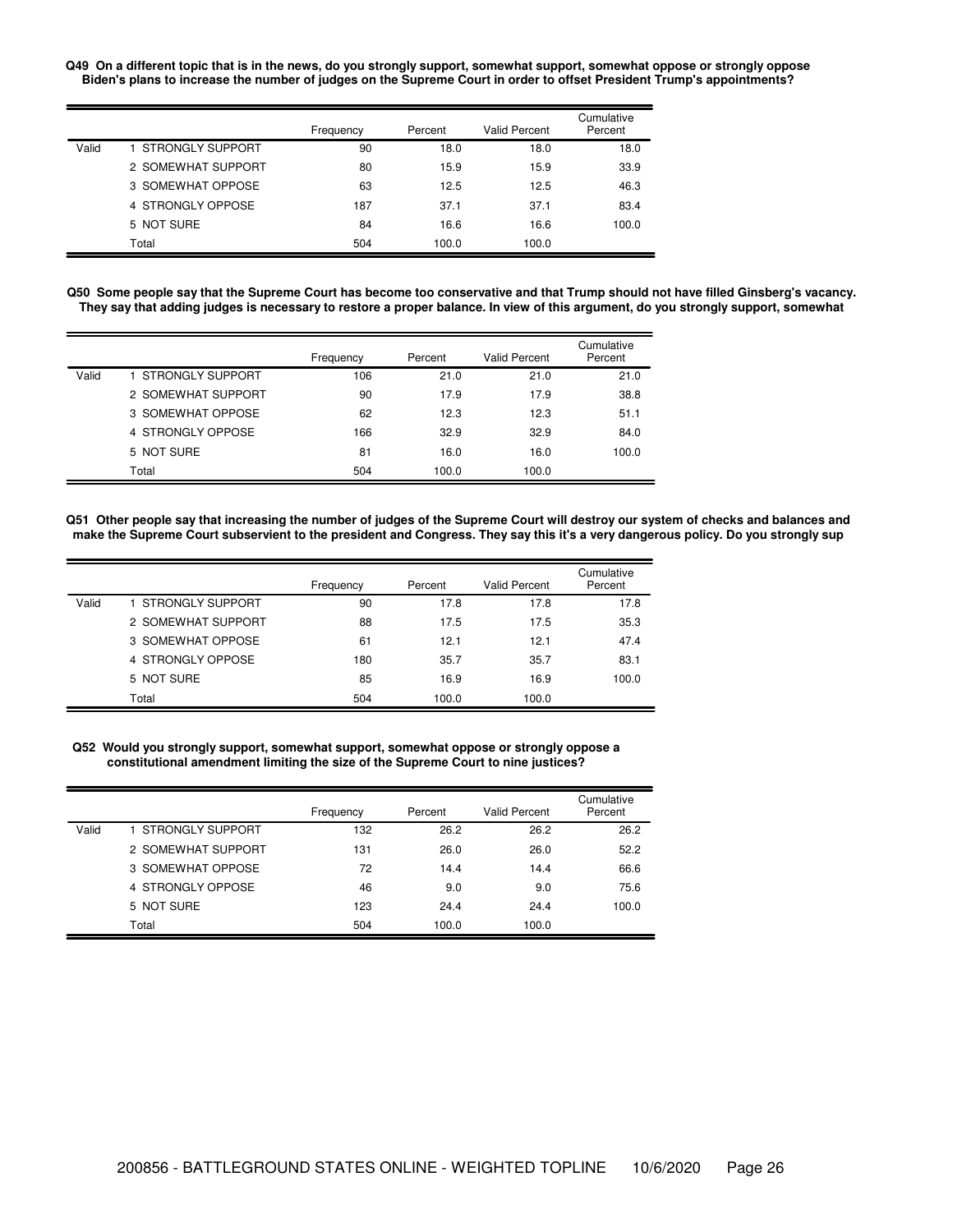#### **Q53 Some Democrats are saying that if Biden wins and the Democrats keep the House and control the Senate, they should admit Washington D.C., Puerto Rico, and Guam as states. Would you strongly support, somewhat support, somewhat oppose or strongly oppose this**

|       |                    | Frequency | Percent | <b>Valid Percent</b> | Cumulative<br>Percent |
|-------|--------------------|-----------|---------|----------------------|-----------------------|
| Valid | 1 STRONGLY SUPPORT | 98        | 19.5    | 19.5                 | 19.5                  |
|       | 2 SOMEWHAT SUPPORT | 113       | 22.4    | 22.4                 | 41.9                  |
|       | 3 SOMEWHAT OPPOSE  | 58        | 11.6    | 11.6                 | 53.5                  |
|       | 4 STRONGLY OPPOSE  | 134       | 26.6    | 26.6                 | 80.1                  |
|       | 5 NOT SURE         | 100       | 19.9    | 19.9                 | 100.0                 |
|       | Total              | 504       | 100.0   | 100.0                |                       |

Q54 Some political analysts say that if Washington D.C., Puerto Rico and Guam are admitted as states, they would likely vote solidly Democrat, giving the Democrats six new Senators, nine new Congressmen, and eleven new electoral votes. Would you strongly supp

|       |                    | Frequency | Percent | <b>Valid Percent</b> | Cumulative<br>Percent |
|-------|--------------------|-----------|---------|----------------------|-----------------------|
| Valid | 1 STRONGLY SUPPORT | 123       | 24.4    | 24.4                 | 24.4                  |
|       | 2 SOMEWHAT SUPPORT | 88        | 17.5    | 17.5                 | 41.9                  |
|       | 3 SOMEWHAT OPPOSE  | 63        | 12.5    | 12.5                 | 54.4                  |
|       | 4 STRONGLY OPPOSE  | 154       | 30.5    | 30.5                 | 84.9                  |
|       | 5 NOT SURE         | 76        | 15.1    | 15.1                 | 100.0                 |
|       | Total              | 504       | 100.0   | 100.0                |                       |

Q55 Thinking again about the coronavirus, some states like Michigan, Wisconsin, Minnesota, Pennsylvania, and New York are largely still closed economically. Some say this is good because it reduces the risk of the virus. Others say it cuts off the income of w

|       |                                 | Frequency | Percent | Valid Percent | Cumulative<br>Percent |
|-------|---------------------------------|-----------|---------|---------------|-----------------------|
| Valid | I SUPPORT KEEPING STATES CLOSED | 248       | 49.2    | 49.2          | 49.2                  |
|       | 2 REOPEN STATES IMMEDIATELY     | 158       | 31.3    | 31.3          | 80.5                  |
|       | 3 NOT SURE                      | 98        | 19.5    | 19.5          | 100.0                 |
|       | Total                           | 504       | 100.0   | 100.0         |                       |

Q56 Some people say that unless every state is re-opened, the country will not regain the jobs we lost and that it would hold back the country's recovery. Do you support keeping these states closed or would you want to reopen them immediately?

|       |                               | Frequency | Percent | Valid Percent | Cumulative<br>Percent |
|-------|-------------------------------|-----------|---------|---------------|-----------------------|
| Valid | SUPPORT KEEPING STATES CLOSED | 239       | 47.5    | 47.5          | 47.5                  |
|       | 2 REOPEN STATES IMMEDIATELY   | 175       | 34.7    | 34.7          | 82.2                  |
|       | 3 NOT SURE                    | 90        | 17.8    | 17.8          | 100.0                 |
|       | Total                         | 504       | 100.0   | 100.0         |                       |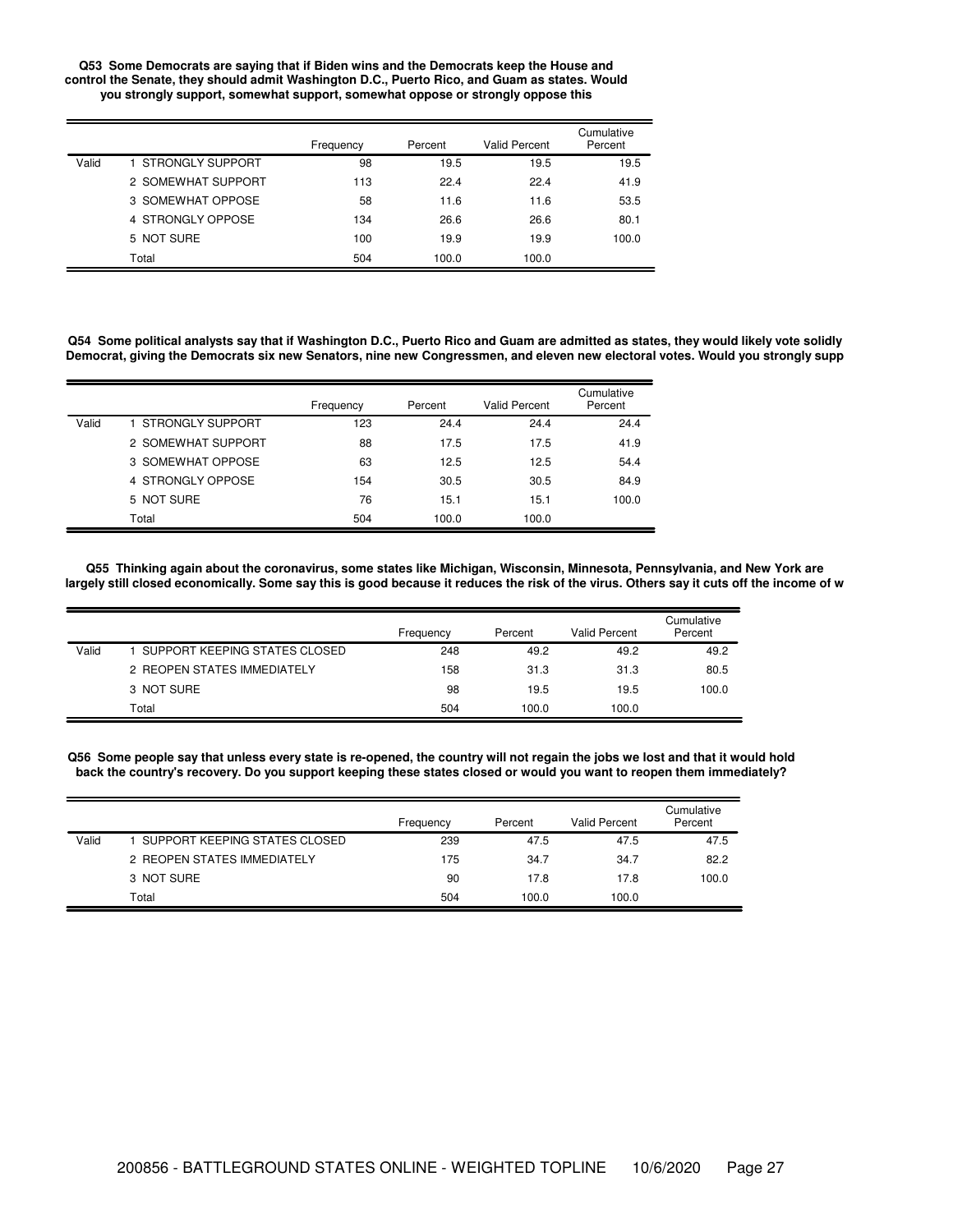## **D3 And what is the last grade you completed in school?**

|       |                               | Frequency | Percent | Valid Percent | Cumulative<br>Percent |
|-------|-------------------------------|-----------|---------|---------------|-----------------------|
| Valid | 2 SOME HIGH SCHOOL            | 9         | 1.8     | 1.8           | 1.8                   |
|       | 3 GRADUATED HIGH SCHOOL       | 98        | 19.4    | 19.4          | 21.2                  |
|       | 4 TECHNICAL/VOCATIONAL SCHOOL | 42        | 8.2     | 8.2           | 29.5                  |
|       | 5 SOME COLLEGE                | 169       | 33.5    | 33.5          | 63.0                  |
|       | 6 GRADUATED COLLEGE           | 132       | 26.1    | 26.1          | 89.1                  |
|       | 7 POST-GRADUATE               | 55        | 10.9    | 10.9          | 100.0                 |
|       | Total                         | 504       | 100.0   | 100.0         |                       |

## **D4A In politics today, do you consider yourself to be a:**

|       |                              | Frequency | Percent | Valid Percent | Cumulative<br>Percent |
|-------|------------------------------|-----------|---------|---------------|-----------------------|
| Valid | 1 STRONG REPUBLICAN          | 115       | 22.9    | 22.9          | 22.9                  |
|       | 2 NOT-SO-STRONG REPUBLICAN   | 38        | 7.6     | 7.6           | 30.4                  |
|       | 3 LEAN TO REPUBLICANS        | 48        | 9.6     | 9.6           | 40.0                  |
|       | 4 INDEPENDENT/SOMETHING ELSE | 96        | 19.0    | 19.0          | 59.0                  |
|       | 5 LEAN TO DEMOCRATS          | 46        | 9.2     | 9.2           | 68.2                  |
|       | 6 NOT-SO-STRONG DEMOCRAT     | 33        | 6.5     | 6.5           | 74.7                  |
|       | 7 STRONG DEMOCRAT            | 128       | 25.3    | 25.3          | 100.0                 |
|       | Total                        | 504       | 100.0   | 100.0         |                       |

## **D5A Generally speaking, do you consider yourself to be:**

|       |                          | Frequency | Percent | <b>Valid Percent</b> | Cumulative<br>Percent |
|-------|--------------------------|-----------|---------|----------------------|-----------------------|
| Valid | <b>VERY CONSERVATIVE</b> | 79        | 15.7    | 15.7                 | 15.7                  |
|       | 2 SOMEWHAT CONSERVATIVE  | 101       | 20.0    | 20.0                 | 35.8                  |
|       | 3 MODERATE               | 188       | 37.3    | 37.3                 | 73.0                  |
|       | 4 SOMEWHAT LIBERAL       | 84        | 16.6    | 16.6                 | 89.7                  |
|       | 5 VERY LIBERAL           | 52        | 10.3    | 10.3                 | 100.0                 |
|       | Total                    | 504       | 100.0   | 100.0                |                       |

# D15 Are you currently single and never married, unmarried and living with a partner, married, separated, widowed, or divorced?

|       |                                       | Frequency | Percent | <b>Valid Percent</b> | Cumulative<br>Percent |
|-------|---------------------------------------|-----------|---------|----------------------|-----------------------|
| Valid | SINGLE                                | 147       | 29.2    | 29.2                 | 29.2                  |
|       | 2 UNMARRIED AND LIVING WITH A PARTNER | 44        | 8.8     | 8.8                  | 37.9                  |
|       | 3 MARRIED                             | 189       | 37.6    | 37.6                 | 75.5                  |
|       | 4 SEPERATED                           | 19        | 3.8     | 3.8                  | 79.3                  |
|       | 5 WIDOWED                             | 32        | 6.3     | 6.3                  | 85.6                  |
|       | 6 DIVORCED                            | 70        | 13.8    | 13.8                 | 99.4                  |
|       | 7 OTHER                               | 3         | 6       | 6.6                  | 100.0                 |
|       | Total                                 | 504       | 100.0   | 100.0                |                       |